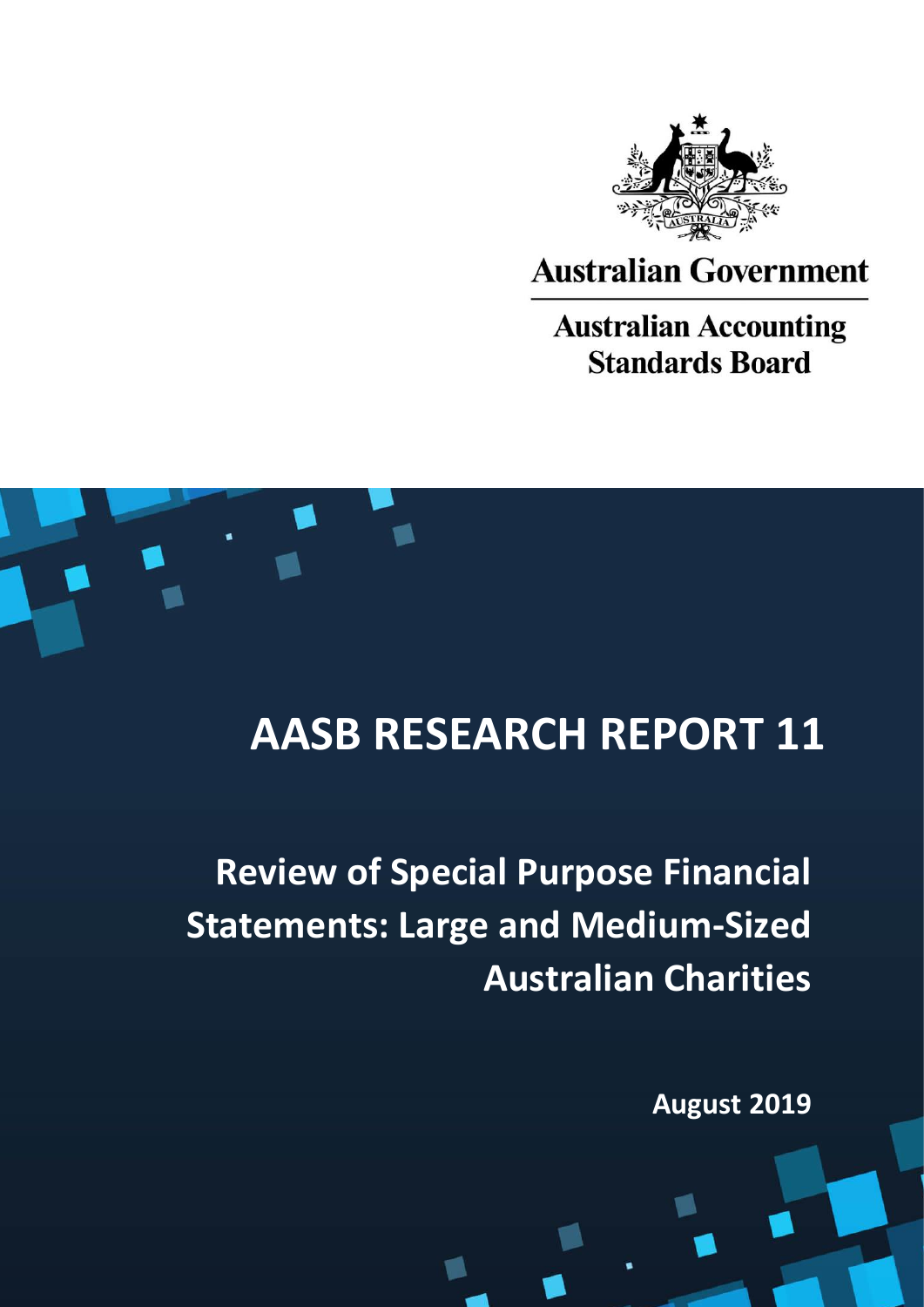

# **Principal author**

Yitang (Jenny) Yang | School of Accounting, UNSW Business School, UNSW Sydney

# **Acknowledgements**

The principal author acknowledges that the report is prepared in consultation with the Australian Accounting Standards Board (AASB) staff and with the support of Scientia Professor Roger Simnett, and that her project is supported by ARC Discovery Project DP160101065.

The principal author expresses special thanks to the following:

- Maggie Man (ex-AASB staff), Professor Christine Helliar (ex-AASB staff), Neha Juneja (ex-AASB staff), Kris Peach, Dr Ao Li, and other staff at the AASB for their helpful comments on the reviewer's assessment on coding and on an early version of the report.
- Hazirah Hasni and Hao Zhang for collecting data and research assistance.

### **Disclaimer**

The views expressed in AASB Research Reports are those of the author and those views do not necessarily coincide with the views of the Australian Accounting Standards Board. Any errors or omissions remain the responsibility of the principal authors.

This Research Report does not, in any way, aim to examine or draw conclusions regarding whether charities sampled have complied with the *Australian Charities and Not-for-profits Commission Act 2012 (Cth)* or the *Australian Charities and Not-for-profits Commission Regulation 2013 (Cth)*.

# **Obtaining a copy of this publication**

This AASB Research Report is available on the AASB website.

# **Enquiries**

Australian Accounting Standards Board PO Box 204 Collins Street West Victoria 8007 AUSTRALIA

Tel +61 3 9617 7600

publications@aasb.gov.au www.aasb.gov.au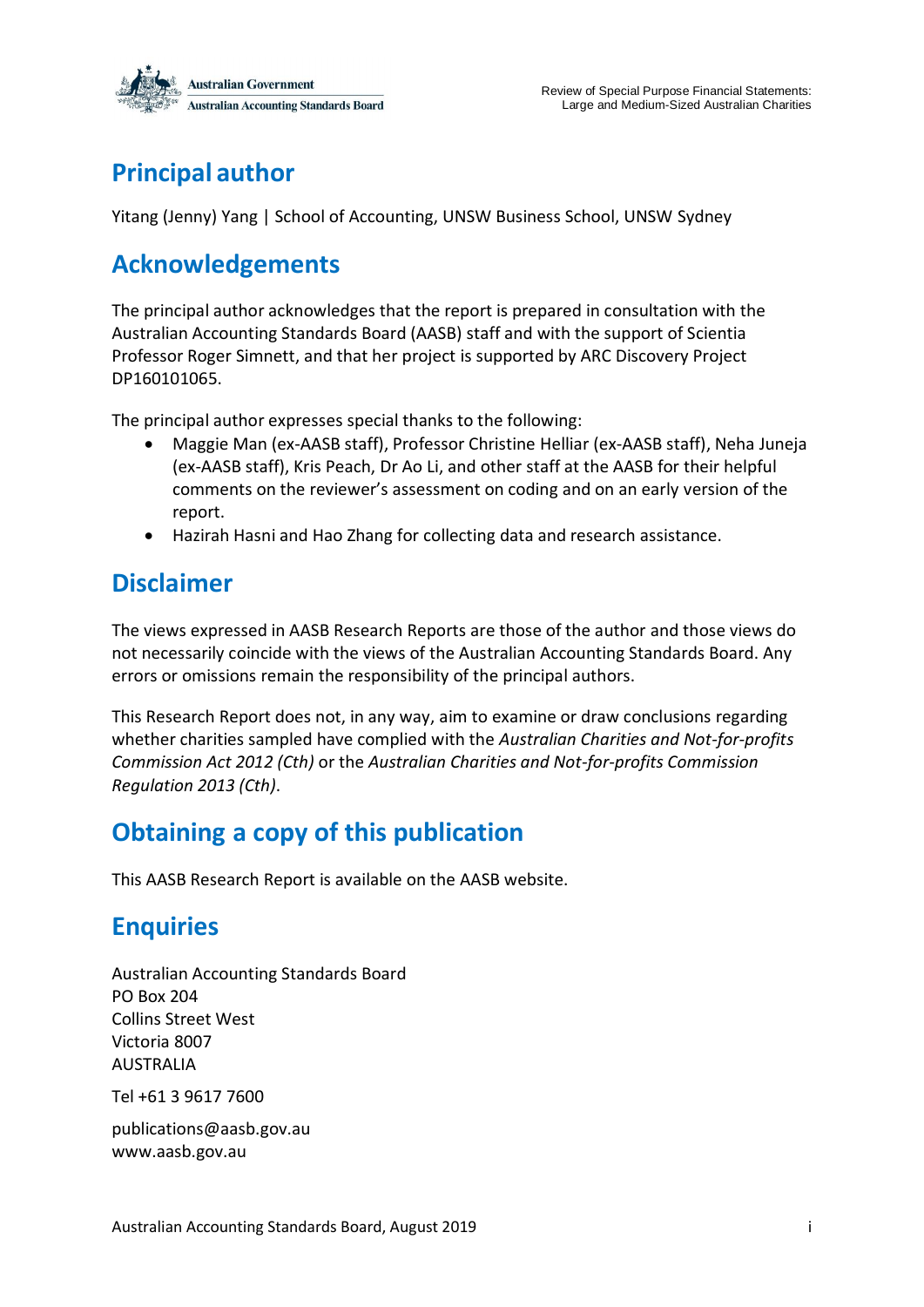

# **AASB Research Report Series**

The AASB Research Centre promotes thought leadership in external reporting standardsetting and policy making through in-depth analysis of financial reporting issues and related empirical work.

# **Copyright**

© Commonwealth of Australia 2019

This work is copyright. Apart from any use as permitted under the Copyright Act 1968, no part may be reproduced by any process without prior written permission. Requests and enquiries concerning reproduction and rights should be addressed to the National Director, Australian Accounting Standards Board, PO Box 204, Collins Street West, Victoria 8007.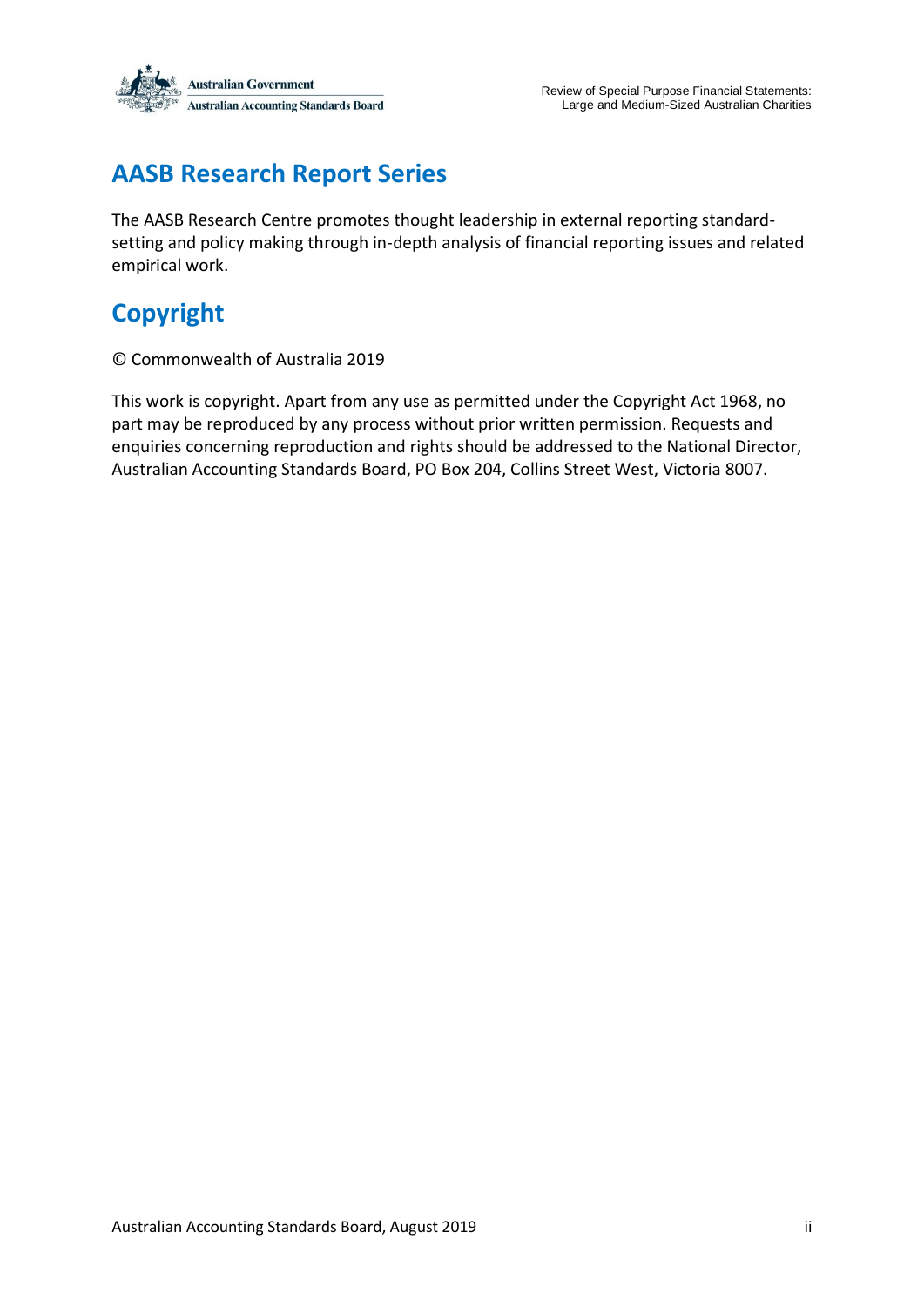

Review of Special Purpose Financial Statements: Large and Medium-Sized Australian Charities

## <span id="page-3-0"></span>**Foreword**

The ability for directors/members of management committees to self-assess their entity's reporting requirements when required to publicly lodge financial statements is unique to Australia. This ability has been long-standing and preparers, professional bodies and auditors have resisted many attempts at reform<sup>1</sup>. Prior reform attempts have been further hampered by lack of evidence regarding the quality and use of special purpose financial statements (SPFS), where directors/members of management committees determine what information to provide to their users. Accordingly, the AASB commissioned this research into not-for-profit entities lodging public financial statements with the Australian Charities and Not-for-Profits Commission (ACNC) in 2016, to determine how extensively SPFS are used and whether the quality of those SPFS is meeting the information needs of their users.

The findings from this research are critical to determining the need for, and extent of, reform. They indicate that the use of SPFS remains extensive at 36% of charities lodging financial statements with ACNC and that the quality of these SPFS also remains poor.

The results of the research indicate that the extent of stating compliance with recognition and measurement (R&M) requirements in Australian Accounting Standards (AAS) at 26% is significantly lower than in the for-profit sector at 76%<sup>2</sup>, perhaps not unexpectedly. 30% state non-compliance and it is not clear for the remaining 44% whether or not they complied with R&M requirements. The results indicate a lack of comparability in financial reporting for the charity sector. The findings also highlight that proposals to remove SPFS in this sector are likely to have significantly greater costs than for the for-profit sector, as the starting base is very different for each charity.

Australian charities make up a significant sector of Australia's society and economy, managing net assets of \$213 billion and generating \$150 billion total income. They provide essential social, cultural, community, education, health and other charitable services, employing 1.2 million people and an estimated three million volunteers to do so<sup>3</sup>.

The financial information provided by registered charities is the cornerstone of the ACNC regulation of the charity sector. This information significantly increases transparency and accountability and helps promote public trust and confidence. For this reason, it is critical

<sup>1</sup> For example, AASB Invitation to Comment ITC 12 *Request for Comment on a Proposed Revised Differential Reporting Regime for Australia* and IASB *Exposure Draft of A Proposed IFRS for Small and Medium-sized Entities*(May 2007), AASB Consultation Paper (CP) *Differential Financial Reporting – Reducing Disclosure Requirements* (February 2010) and ED *192 Revised Differential Reporting Framework* (February 2010).

<sup>2</sup> AASB Research Report 12: *Financial Reporting Practices of For-Profit Entities Lodging Special Purpose Financial Statements* <sup>3</sup> Australian Charities Report 2017 [\(https://www.acnc.gov.au/tools/reports/australian-charities-report-2017\)](https://www.acnc.gov.au/tools/reports/australian-charities-report-2017)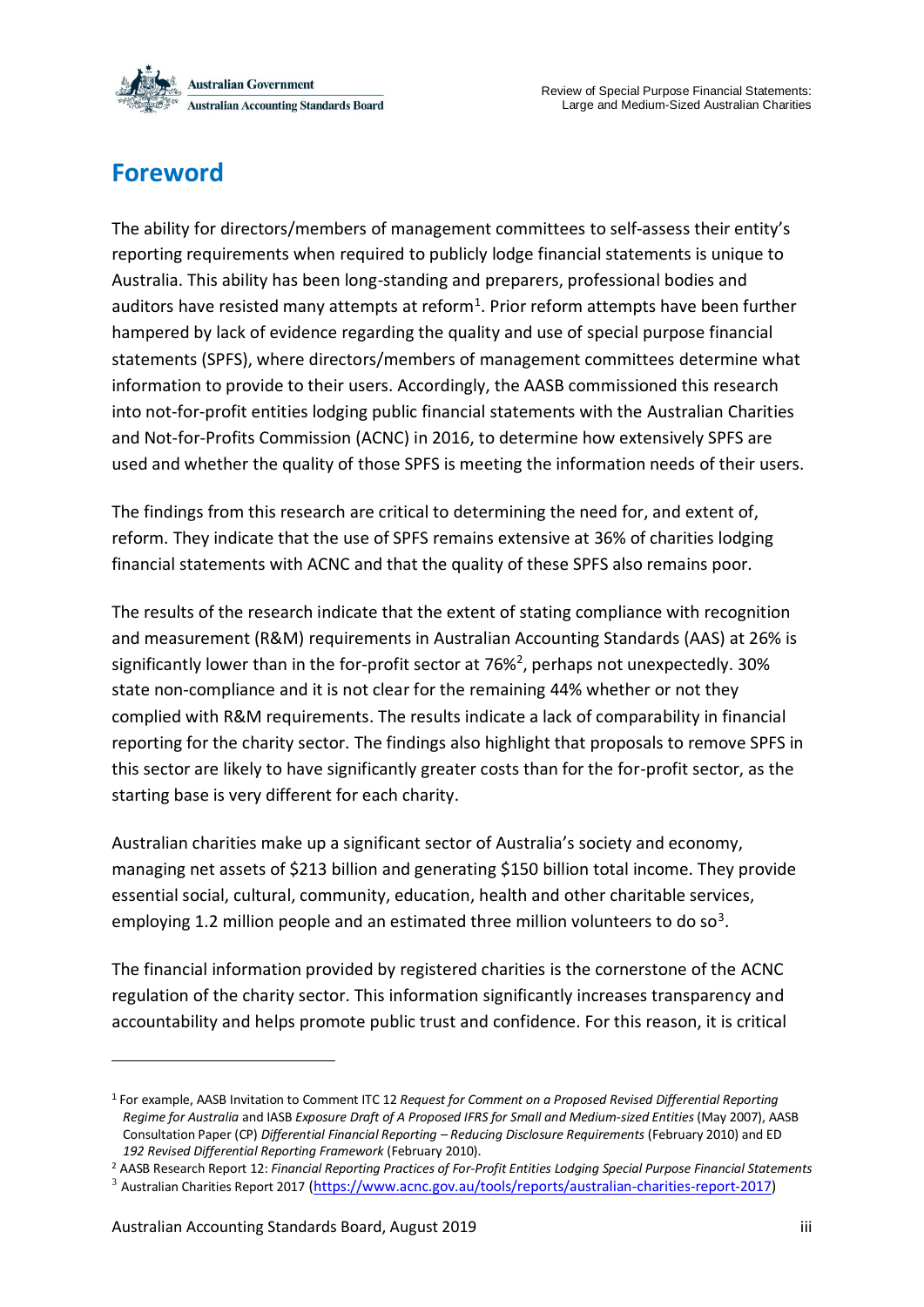

that financial reporting by charities is clear and objective, while also balancing the needs of users with the cost of providing the information by preparers.

The Australian Charities and Not-for-profits Commission Act 2012 (ACNC Act) and Australian Charities and Not-for-profits Commission Regulation 2013 (ACNC Regulations) permit charities that prepare publicly available financial statements to self-assess the most appropriate form of financial report to lodge, whether it will be general purpose financial statements (GPFS) or SPFS<sup>4</sup>. Minimum requirements for charities that prepare SPFS are expressed differently by Australian regulators<sup>5</sup>. Depending on how these respective requirements are interpreted, they could result in different outcomes.

Since it was established in 2012, the ACNC has made significant inroads in improving the reporting framework for charities, and harmonising ACNC and state and territory regulatory requirements. But there is still work to do. The report on legislation review of Australian Charities and Not-for-Profits Commission<sup>6</sup> (ACNC Legislation Review Report) advocates that Australia needs a vibrant and innovative charities and not-for-profit sector and highlights the need to find a balance between supporting the sector, reducing red tape, enhancing accountability and addressing misconduct. The report suggested further work be undertaken to consider further changes to the financial reporting framework for registered charities.

This Report is part of a larger project by the AASB, supported by the Auditing and Assurance Standards Board (AUASB), to assist in reforming the financial reporting framework in Australia for all sectors. The goal of the project for the charitable sector is to achieve financial reporting that is clear, objective and comparable, balancing user needs and preparer costs. It also aims to reduce the burden on preparers by simplifying the requirements and ensuring the information they are required to provide is useful to them and their stakeholders.

On behalf of the AASB, I would like to thank the researcher, Yitang (Jenny) Yang for the considerable time, expertise and energy she has devoted to the project. Her work has been and will continue to be critical in shaping the Board's proposals to improve financial reporting quality in this sector as follows:

<sup>4</sup> More detail please refer t[o https://www.acnc.gov.au/annual-financial-report-general-and-special-purpose-statements.](https://www.acnc.gov.au/annual-financial-report-general-and-special-purpose-statements)

<sup>5</sup> For example, ACNC specifically requires them to comply with a handful of accounting standards, while NSW Fair Trading requires incorporated associations with total revenue of less than \$2 million to "Apply the recognition, measurement and classification requirements of Australian Standards transactions recorded in the financial statements".

<sup>6</sup> Strengthening for Purpose: Australian Charities and Not-for-profits Commission Legislation Review 2018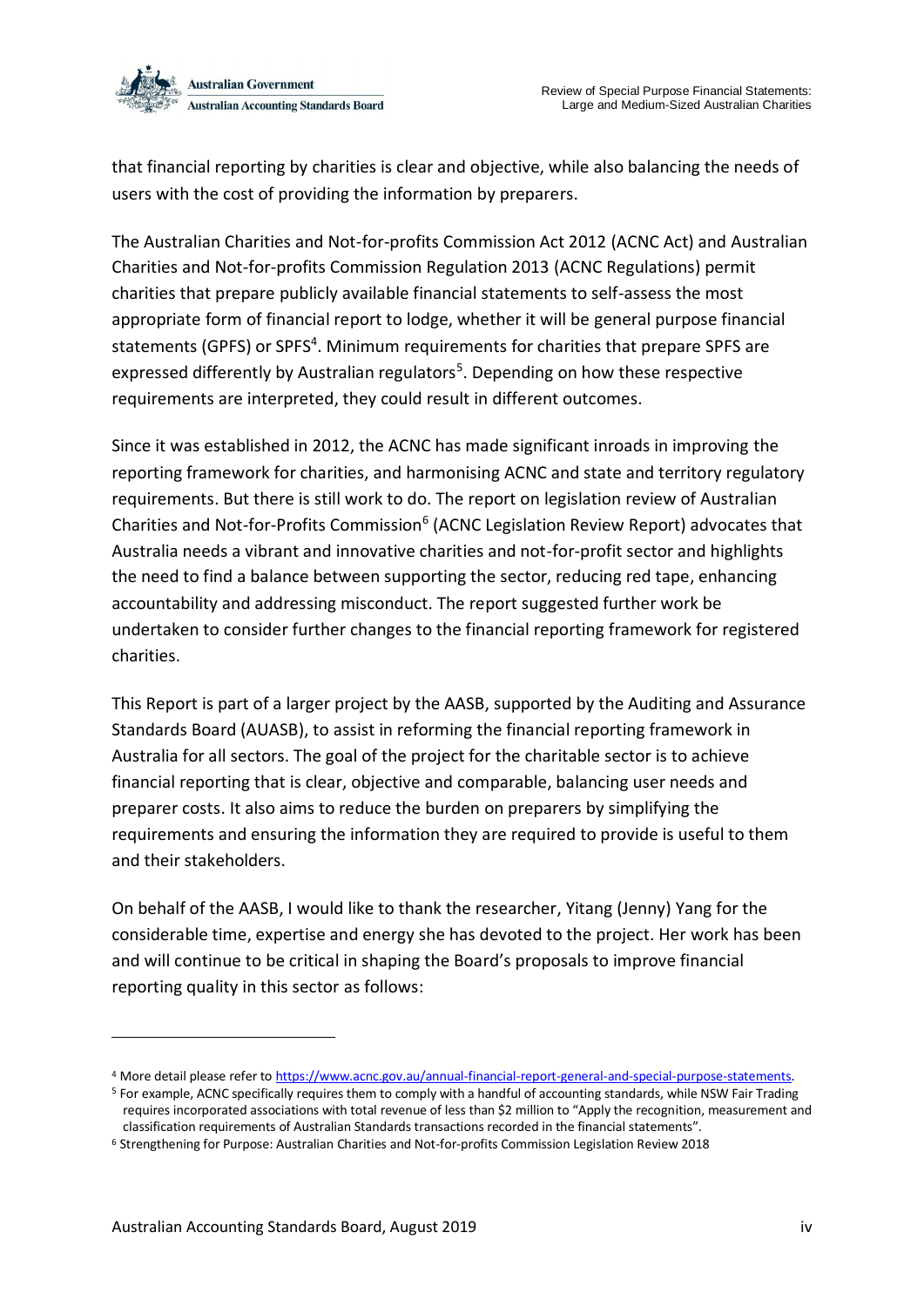

- replacing the definition for not-for-profit (NFP) entity<sup>7</sup> to better distinguish between for-profit (FP) and NFP entities as different recognition, measurement, presentation and disclosure requirements can apply to an entity depending on whether it is a FP or NFP entity, and the distinction between a FP entity and a NFP entity would become even more significant if the AASB develops a separate NFP financial reporting framework with simplified recognition and measurement requirements and different reporting tiers for NFP entities;
- requiring entities continuing to prepare SPFS to make an explicit statement as to whether or not the accounting policies comply with all the R&M requirements in AAS<sup>8</sup>;
- replacing the existing Tier 2 general purpose financial reporting requirements (Reduced Disclosure Requirements) to reduce the disclosure burden for all Tier 2 entities, including not-for-profit entities<sup>9</sup>;
- informing the ongoing collaboration with other regulators in the sector to try and achieve further balanced and appropriate financial reporting reform; and
- informing the AASB regarding the likely costs of any further reform of the sector.

Such collaboration demonstrates the value of high-quality empirical research that analyses data relevant to setting public policy for financial reporting, auditing and enforcement.

Kris Peach

1

(Chair of AASB)

<sup>7</sup> AASB ED 291 *[Not-for-Profit Entity Definition and Guidance](https://www.aasb.gov.au/admin/file/content105/c9/ACCED291_06-19.pdf)*

<sup>8</sup> AASB ED 293 *Amendments to Australian Accounting Standards – [Disclosure in Special Purpose Financial Statements of](https://www.reuters.com/article/us-vanguard-climate/vanguard-seeks-corporate-disclosure-on-risks-from-climate-change-idUSKCN1AU1KJhttps:/www.aasb.gov.au/admin/file/content105/c9/ACCED293_07-19.pdf)  [Compliance with Recognition and Measurement Requirements](https://www.reuters.com/article/us-vanguard-climate/vanguard-seeks-corporate-disclosure-on-risks-from-climate-change-idUSKCN1AU1KJhttps:/www.aasb.gov.au/admin/file/content105/c9/ACCED293_07-19.pdf)*

<sup>9</sup> AASB ED 295 *General Purpose Financial Statements – [Simplified Disclosures for For-Profit and Not-for-Profit Tier 2 Entities](https://www.aasb.gov.au/admin/file/content105/c9/ACCED295_08-19.pdf)* (August 2019), currently open for feedback and comments.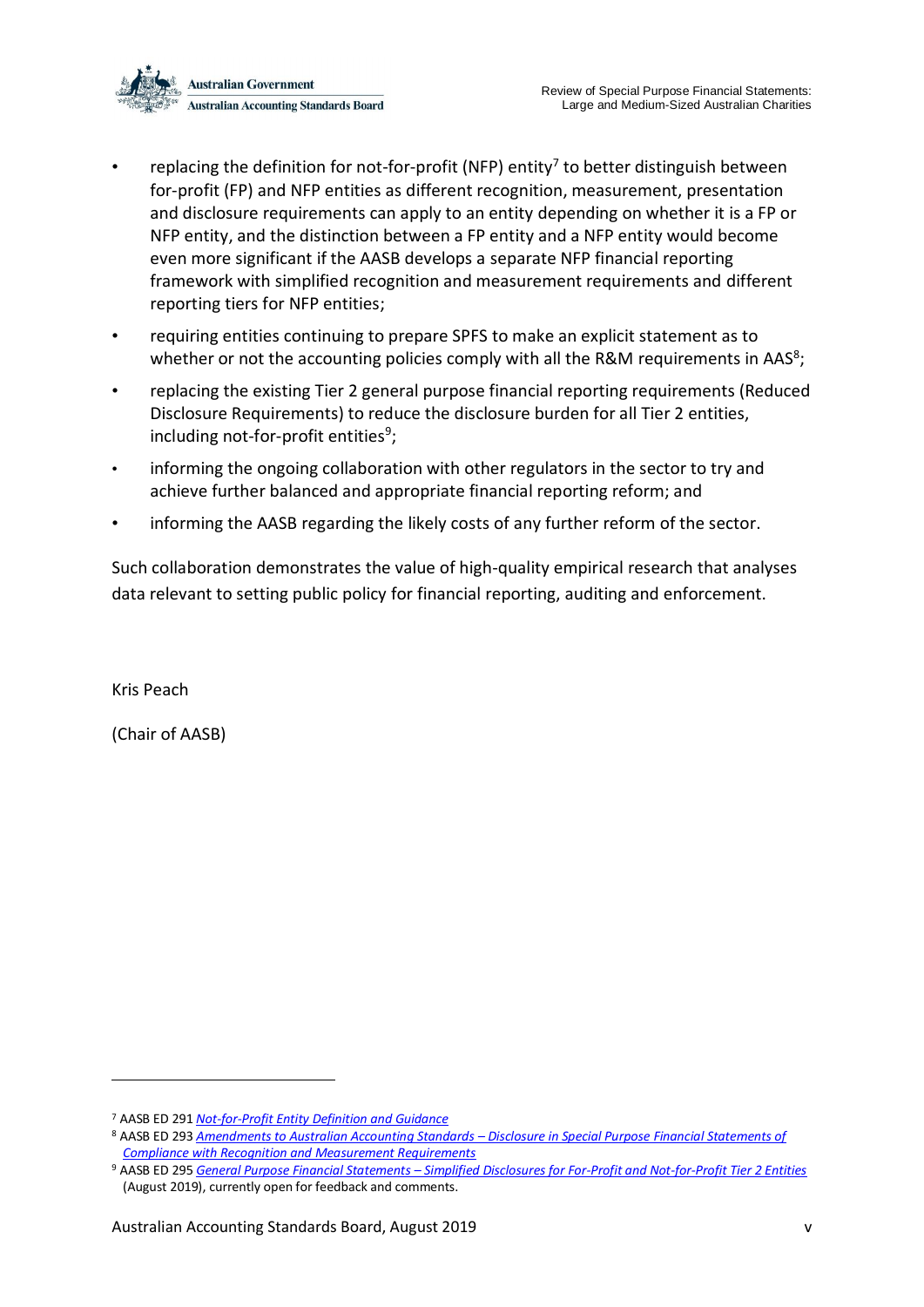

# <span id="page-6-0"></span>**Contents**

| 3.2 Charities' statement on whether they complied with all R&M requirements 11                 |
|------------------------------------------------------------------------------------------------|
| 3.3 Charities that stated compliance with all R&M requirements  15                             |
| 3.3.1 Charities' statement on whether they comply with five key standards  15                  |
| 3.3.2 Accounting standards listed other than the five key standards  17                        |
| 3.4 Charities that stated non-compliance with all R&M requirements 18                          |
|                                                                                                |
| 3.4.2 Charities that did not state compliance with the five key standards 18                   |
| 3.4.3 Other accounting standards listed other than the five key standards 19                   |
| 3.5 Charities that are not preparing consolidated financial statements  21                     |
|                                                                                                |
| 4. Additional Analysis: Factors influencing choice of GPFS vs SPFS by large charities for 2014 |
|                                                                                                |
|                                                                                                |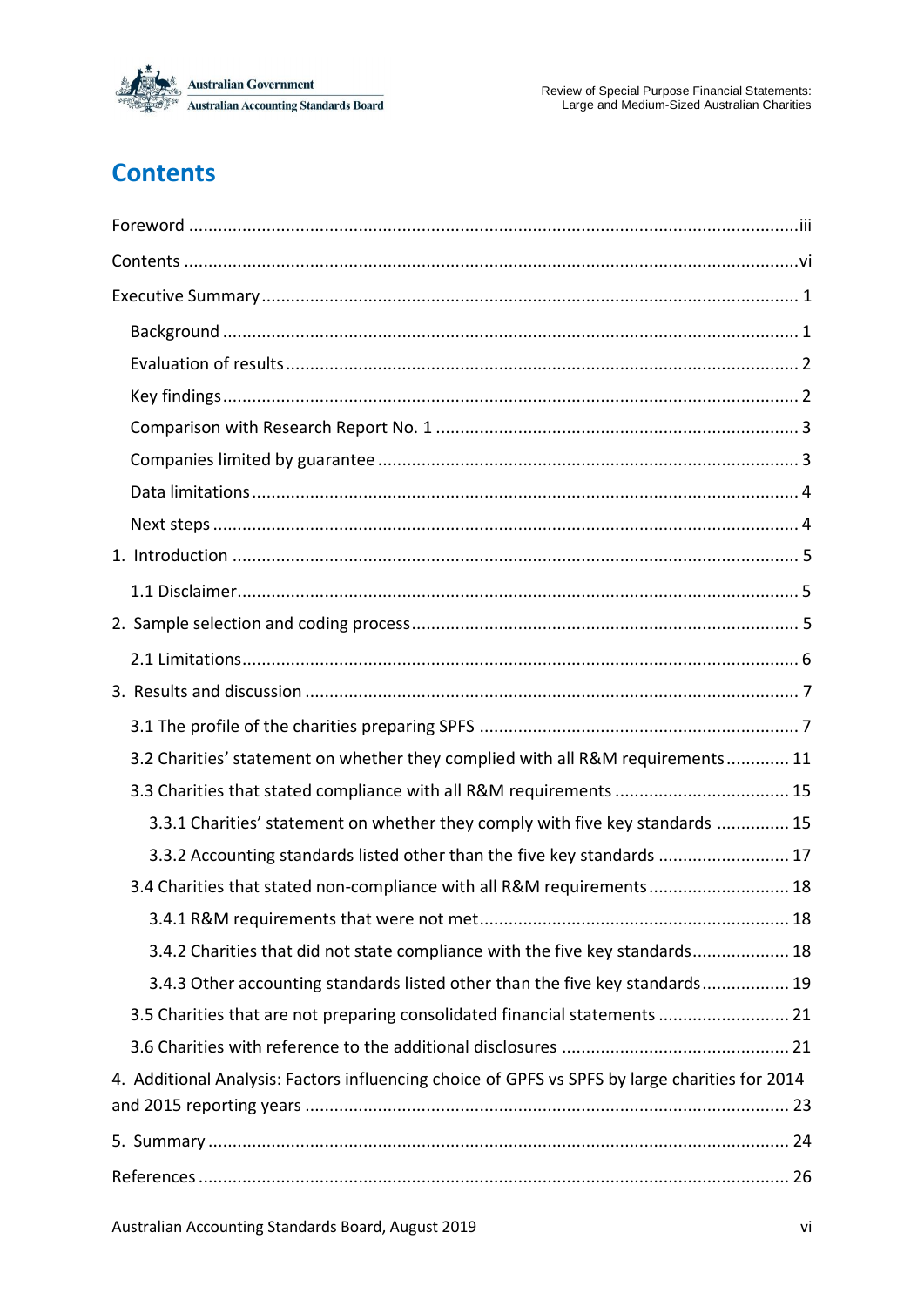

| Appendix 2 Reconciling number of charities stating that they prepare GPFS to the ACNC |  |
|---------------------------------------------------------------------------------------|--|
|                                                                                       |  |
|                                                                                       |  |
|                                                                                       |  |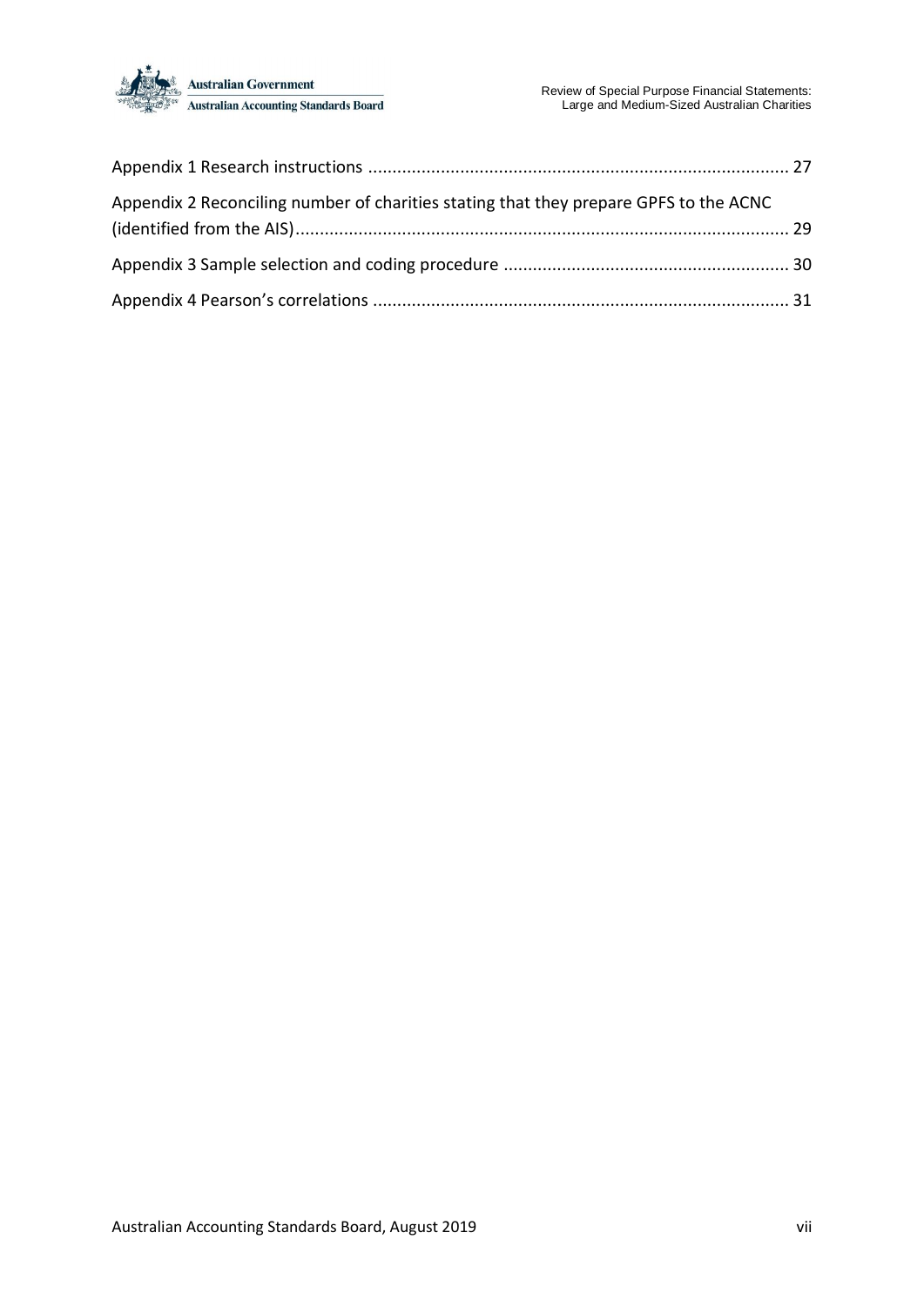

### <span id="page-8-0"></span>**Executive Summary**

#### <span id="page-8-1"></span>**Background**

This Report (RR 11) presents factual findings regarding the extent to which charities producing Special Purpose Financial Statements (SPFS) are currently complying with the recognition and measurement (R&M) and disclosure requirements in Australian Accounting Standards (AAS). This Report is based on the analysis of 407 large and medium-sized charities that claimed to lodge SPFS for the 2016 financial year. The sample was drawn from a population of 5,674 large and medium charities which produce and lodge SPFS to the Australian Charities and Not-for-Profits Commission (ACNC), with a confidence level of 95% to the conclusion presented in this report. The research in this Report was commissioned by the AASB and undertaken by researchers at the University of New South Wales.

The findings provide empirical evidence to support the need for reform for the financial reporting framework governing the charitable sector. They indicate that the extent of compliance with R&M is significantly lower than in the for-profit sector, perhaps not unexpectedly, given the size of the entities and the resources available to them. Some of the key implications are the demonstrated lack of comparability in financial reporting for the charity sector, and proposals to remove SPFS, which will have significantly greater costs for this sector as the starting base is very different for each charity. As a result, the solution to the SPFS problem for the charity sector may well be different to that for the for-profit sector.

This report supplements Research Report No. 5 *[Financial Reporting Requirements Applicable](https://www.aasb.gov.au/admin/file/content102/c3/AASB_RR_05_10-17.pdf)  [to Charities](https://www.aasb.gov.au/admin/file/content102/c3/AASB_RR_05_10-17.pdf)* (RR 5) published in October 2017, which documented the financial reporting requirements applicable to charities in Australia, and the Discussion Paper *[Improving](https://www.aasb.gov.au/admin/file/content102/c3/ACCDP_IFRAC_11-17.pdf)  [Financial Reporting for Australian Charities](https://www.aasb.gov.au/admin/file/content102/c3/ACCDP_IFRAC_11-17.pdf)* (DP Charities) published in November 2017, which presented possible options for improving the current financial reporting framework that charity stakeholders could find useful in providing input to the ACNC legislative review. The financial reporting thresholds of not-for-profit (NFP) private sector entities may be revised as a result of the ACNC Legislative Review recommendations, and it is possible that simplified recognition, measurement and disclosure requirements will be considered for entities at lower levels of the reporting thresholds.

These Reports form part of a larger project by the AASB to assist in reforming the financial reporting framework in Australia for all sectors. It is difficult to extrapolate these findings to other NFP populations, such as those companies limited by guarantee still reporting to ASIC, or incorporated associations reporting to various state regulators. The AASB is considering whether additional research is required for these populations.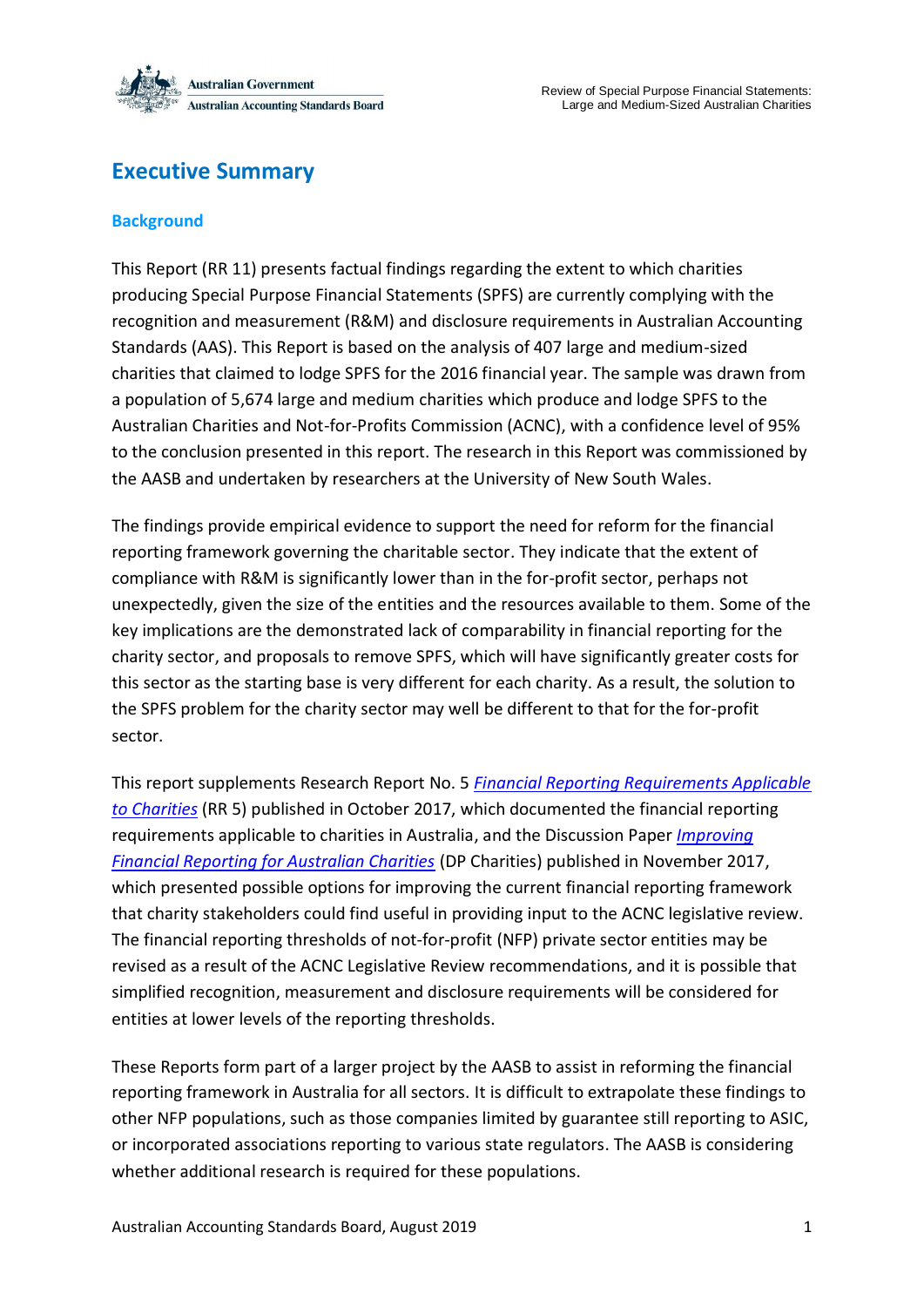

#### <span id="page-9-0"></span>**Evaluation of results**

#### <span id="page-9-1"></span>Key findings

<u>.</u>

• **Compliance with all R&M requirements<sup>10</sup>:** The results show that from an overall sample of 407 large and medium charities that lodged SPFS with the ACNC for 2016, 26% (107 charities) stated that they applied all R&M requirements. Around 30% (123 charities) of the charities stated that they did not apply all R&M requirements. There was not a clear statement as to what requirements the remaining 44% (177 charities) were complying with.

Wilcoxon rank-sum tests show that, between those that stated compliance with all R&M and those that did not, there are no significant differences for the median values of total revenues and income. In general, charities which stated compliance with all R&M requirements have significantly greater total assets, and total liabilities, but a lower number of employees, compared to those that stated non-compliance with all R&M, at the 5% level.

• **Compliance with the five key standards:** Of the 107 charities which stated compliance with the R&M requirements, 79% stated compliance with AASB 101 *Presentation of Financial Statements*, AASB 107 *Statement of Cash Flows*, AASB 108 *Accounting Policies, Changes in Accounting Estimates and Errors*, AASB 1048 *Interpretation of Standards* and AASB 1054 *Australian Additional Disclosures* (referred to throughout this report as 'the five key standards'). Compliance with these standards was tested as these disclosures are typically required by the ACNC Act and ACNC Regulations for entities that prepare SPFS unless exempt by the Commissioner.<sup>11</sup>

Of the 123 charities that stated non-compliance with all the R&M requirements of the AAS, 54% stated compliance with the five key standards.

**Reference to additional disclosures:** As part of the research, an assessment was made of whether the charities referenced disclosures in AASB 118 *Revenue*, AASB 124 *Related Party Disclosures* and AASB 136 *Impairment of Assets* disclosures

 $10$  This section is based on observations that charities have made references to the additional disclosures, but no assessment was made on whether the charity has materially complied with the disclosure.

<sup>&</sup>lt;sup>11</sup> However, owing to variou[s transitional reliefs](https://www.acnc.gov.au/for-charities/manage-your-charity/obligations-acnc/reporting-annually-acnc/transitional-reporting) available for charities registered with the ACNC, it is very hard to say whether the non-compliance with any of the mandatory standards as required by the ACNC Regulations is owing to the transitional relief that the charity may be entitled to. As such this Report aims to present factual findings and does not, in any way, aim to examine or draw conclusions regarding whether charities sampled have complied with the ACNC Act or ACNC Regulations.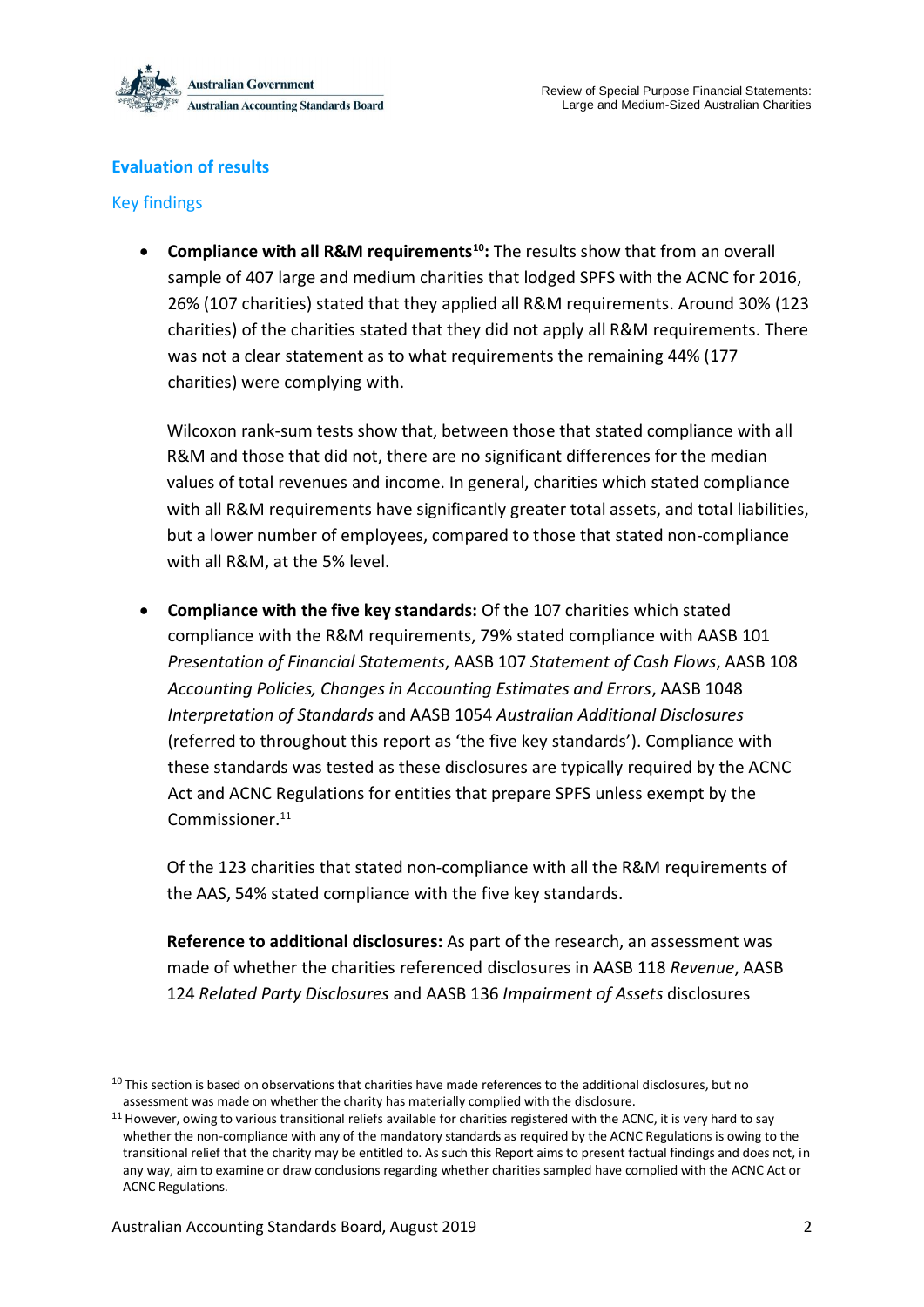

(referred to throughout this document as the 'additional disclosures'). Although it was not assessed whether charities had materially complied with these additional disclosures, 83% of charities sampled had made references to additional disclosures related to revenue recognition, 43% had made references to additional disclosures related to impairment of assets and 14% had notes on related parties.

• **Consolidated financial statements:** A very small number of charities (13 out of 407 large and medium charities) referred to the charity as a parent entity and 12 of these 13 charities had prepared consolidated financial statements. For the remaining charity, there is no statement in its financial statements that it applied the AASB 10 Consolidated Financial Statements exemption. Since the number of charities sampled for consolidated financial statements is very low, it cannot be concluded whether the results are representative for a larger population requiring compliance with AASB 10.

#### <span id="page-10-0"></span>**Comparison with Research Report No. 1**

#### <span id="page-10-1"></span>Companies limited by guarantee

AASB Research Report No.1 *[Application of the Reporting Entity Concept and Lodgement of](https://www.aasb.gov.au/admin/file/content102/c3/AASB_RR-1_06-14_Reporting_Entities_and_SPFSs.pdf)  [Special Purpose Financial Statements](https://www.aasb.gov.au/admin/file/content102/c3/AASB_RR-1_06-14_Reporting_Entities_and_SPFSs.pdf)* (RR 1), published in June 2014, conducted a similar exercise for companies lodging financial statements with the ASIC for the years 2009-11. This included companies limited by guarantee, which are mostly NFP organisations.

With the establishment of the ACNC in 2012, some provisions of the Corporations Act 2001 are no longer applicable to charities registered with the ACNC. For example, the reporting requirements of charities are now governed by the ACNC Act and ACNC Regulations.

However, since most of the public companies limited by guarantee which were previously lodging financial statements with ASIC are now registered with the ACNC, it is useful to consider how the results in this report compare with results under RR 1.

|                              |                                                | <b>RR 11</b> |                                              |                                |     |                                                   |  |
|------------------------------|------------------------------------------------|--------------|----------------------------------------------|--------------------------------|-----|---------------------------------------------------|--|
|                              | Sample of<br>companies limited<br>by guarantee |              | and medium charities<br>registered with ACNC | <b>Overall sample of large</b> |     | Sample of<br>companies<br>limited by<br>guarantee |  |
| R&M compliance stated        | 14                                             | 30%          | 107                                          | 26%                            | 44  | 36%                                               |  |
| R&M non-compliance stated    | 6                                              | 13%          | 123                                          | 30%                            | 66  | 53%                                               |  |
| Application of R&M not clear | 26                                             | 57%          | 177                                          | 44%                            | 13  | 11%                                               |  |
|                              | 46                                             | 100%         | 407                                          | 100%                           | 123 | 100%                                              |  |

Compliance with R&M specifically for companies limited by guarantee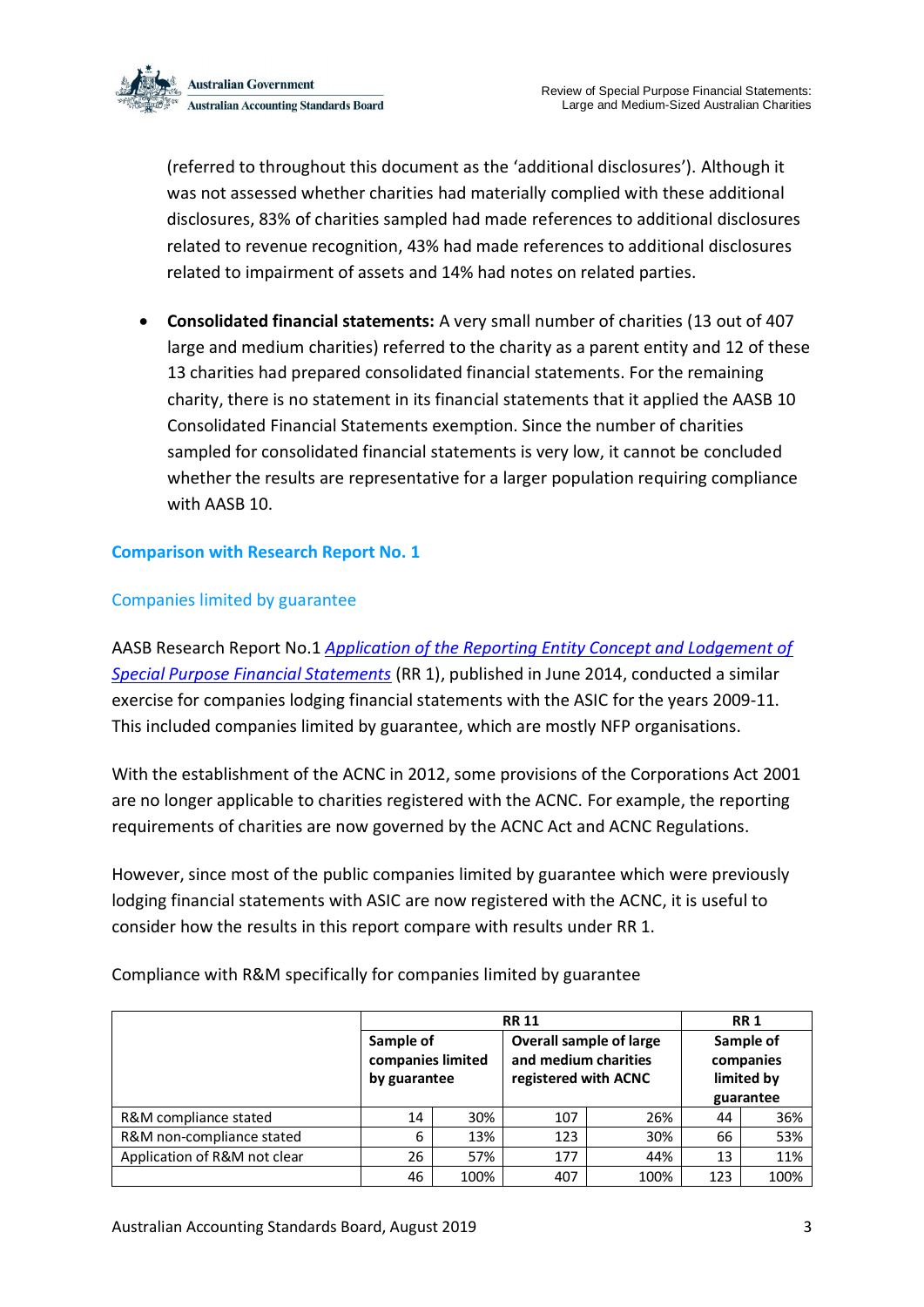

There has been a slight decrease in the percentage of stating compliance with the R&M requirements of the AAS by companies limited by guarantee registered with the ACNC (30%) since the last RR1 (36%). The proportion of stating R&M non-compliance is much lower (13%), compared to that in RR1 (53%). However, the comparison needs to be considered with the different populations based on which of the samples were selected in the two Research Reports.

#### <span id="page-11-0"></span>**Data limitations**

- The ACNC distinguishes between a large, medium and a small charity based on the revenue thresholds, which is typically calculated in accordance with AAS. Since a large percentage of charities either stated to be not complying with the R&M requirements or it was not clear what requirements they were complying with, the accuracy of the categorisation of a charity as large or medium is subject to this limitation.
- The sample of SPFS taken for this research is based on the population of large and medium charities that claim to be producing SPFS for 2016 based on ACNC 2016 AIS data. However, considering the past misreporting rate for large charities who claimed to prepare GPFS (but were actually preparing SPFS), the population of SPFS from which the sample is extracted may not include the full population of SPFS. This is also a limitation of the research.

#### <span id="page-11-1"></span>**Next steps**

- The AASB is working closely with the ACNC and other NFP private sector regulators to develop possible options for revised financial reporting thresholds and requirements. This work will consider consistency for NFP private sector entities across Australia, by having a standardised financial reporting framework which could be based on one set of revenue thresholds, regardless of jurisdiction.
- As evident in RR 1, the rate of non-compliance with R&M requirements is higher for the NFP sector as compared to the for-profit sector. Thus, it is appropriate to consider financial reporting reform in the NFP private sector separately. The AASB is conducting extensive research to support reform of the financial reporting framework and a smooth transition for the sector, including appropriate implementation time and educational support.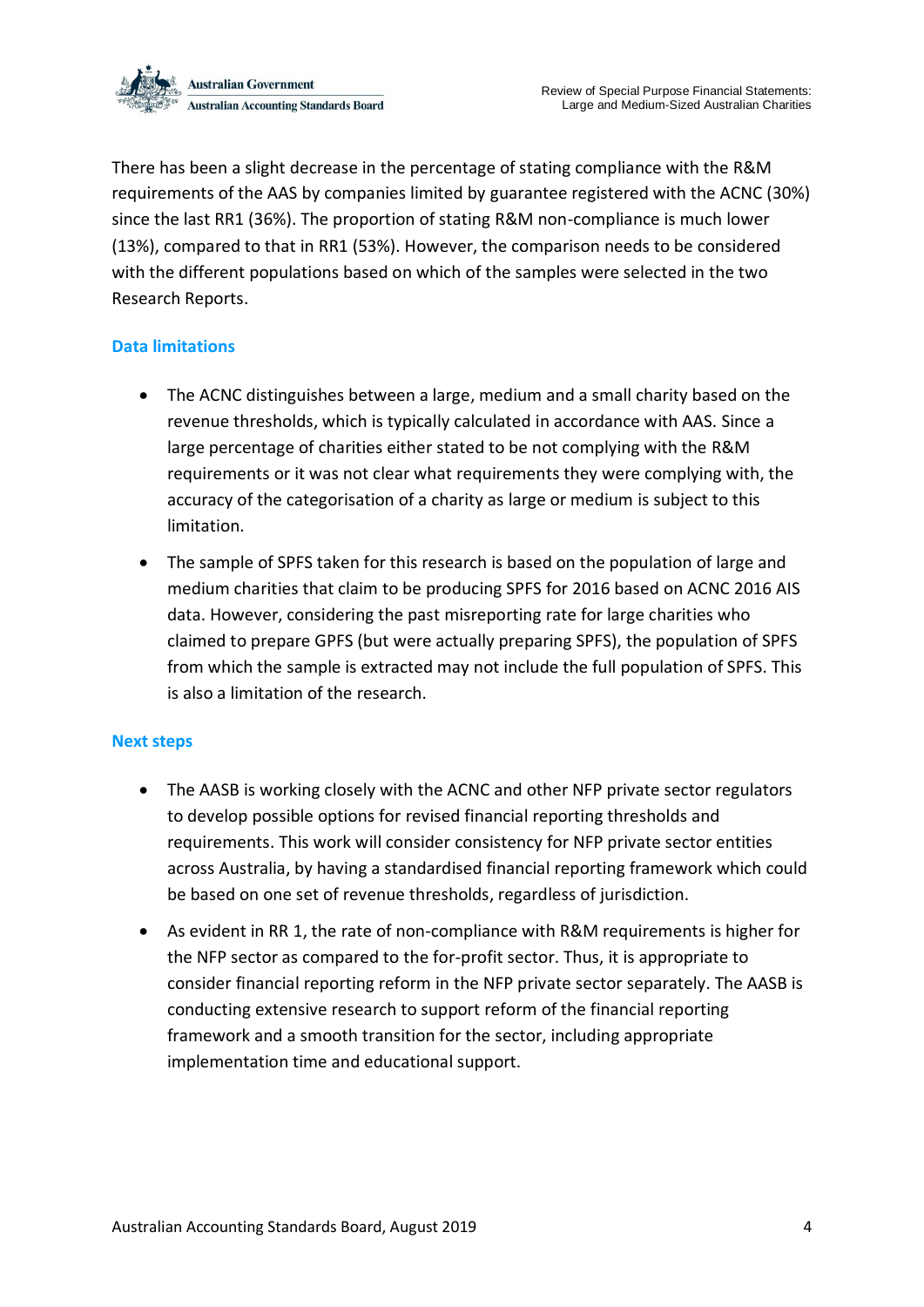

### <span id="page-12-0"></span>**1. Introduction**

This research has been undertaken in accordance with specific research requirements requested by the AASB. It examines a sample of SPFS that are produced by the large and medium-sized charities<sup>12</sup> and lodged with the ACNC for reporting period 2016<sup>13</sup>. The purpose for examining this sample is to inform the AASB regarding the extent to which charities producing SPFS are currently complying with recognition and measurement (R&M) and disclosure requirements of the Australian Accounting Standards (AAS) that are typically required by the *[Australian Charities and Not-for-profits Commission Act 2012](https://www.legislation.gov.au/Details/C2014C00015)* (ACNC Act). Following the AASB's instructions<sup>14</sup>, this report addresses and provides findings of the extent to which R&M requirements of AAS have been applied, and whether specified disclosures have been made, within the SPFS.

#### <span id="page-12-1"></span>**1.1 Disclaimer**

1

This research does not, in any way, aim to examine or draw conclusions regarding whether the sampled charities have complied with the ACNC Act or the *Australian Charities and Notfor-profits Commission Regulation 2013* (ACNC Regulations).

### <span id="page-12-2"></span>**2. Sample selection and coding process**

The AASB requested that sample size be determined to provide a minimum 95% confidence level to the conclusions being drawn about the population of large and medium-sized charities that claim to be producing SPFS for 2016 based on the ACNC 2016 Annual Information Statement (AIS) data available from data.gov.au. The total SPFS population from which the sample was drawn (N=5,674) is summarised in Table  $1^{15}$ .

A random sample of 440 charities was selected and examined, as approved by the AASB. The sample selection and coding procedures are summarised in Appendix 3. Table 2 shows that the initial sample size is  $408^{16}$  after excluding those that do not meet the requirement

 $12$  The ACNC defines charities whose annual revenue is \$1 million or more as large charities, and charities whose annual revenue is \$250,000 or more but less than \$1 million as medium charities. The financial reporting requirements are not different between large and medium charities (except for the auditing requirements). They are required to lodge their financial statements to the ACNC.

<sup>&</sup>lt;sup>13</sup> 2016 was the most recent annual reports publicly available at time of data collection, May-June 2018.

<sup>&</sup>lt;sup>14</sup> See Appendix 1 for the instructions provided by the AASB.

<sup>&</sup>lt;sup>15</sup> The ACNC (2015) reports that a major area of non-compliance relates to the inconsistent reporting of the basis of preparation of the financial report for large and medium-sized charitable organisations. According to Yang and Simnett (2019), the misreporting rate for large charities who claim to prepare GPFS to the ACNC for the reporting years 2014 and 2015 is over 20%. Thus, this report needs to be considered with the above limitation. See Appendix 2 for the statistics.

<sup>&</sup>lt;sup>16</sup> See Section 3.1 for a detailed discussion of the presence of one outlier. As a result, the final observation is 407.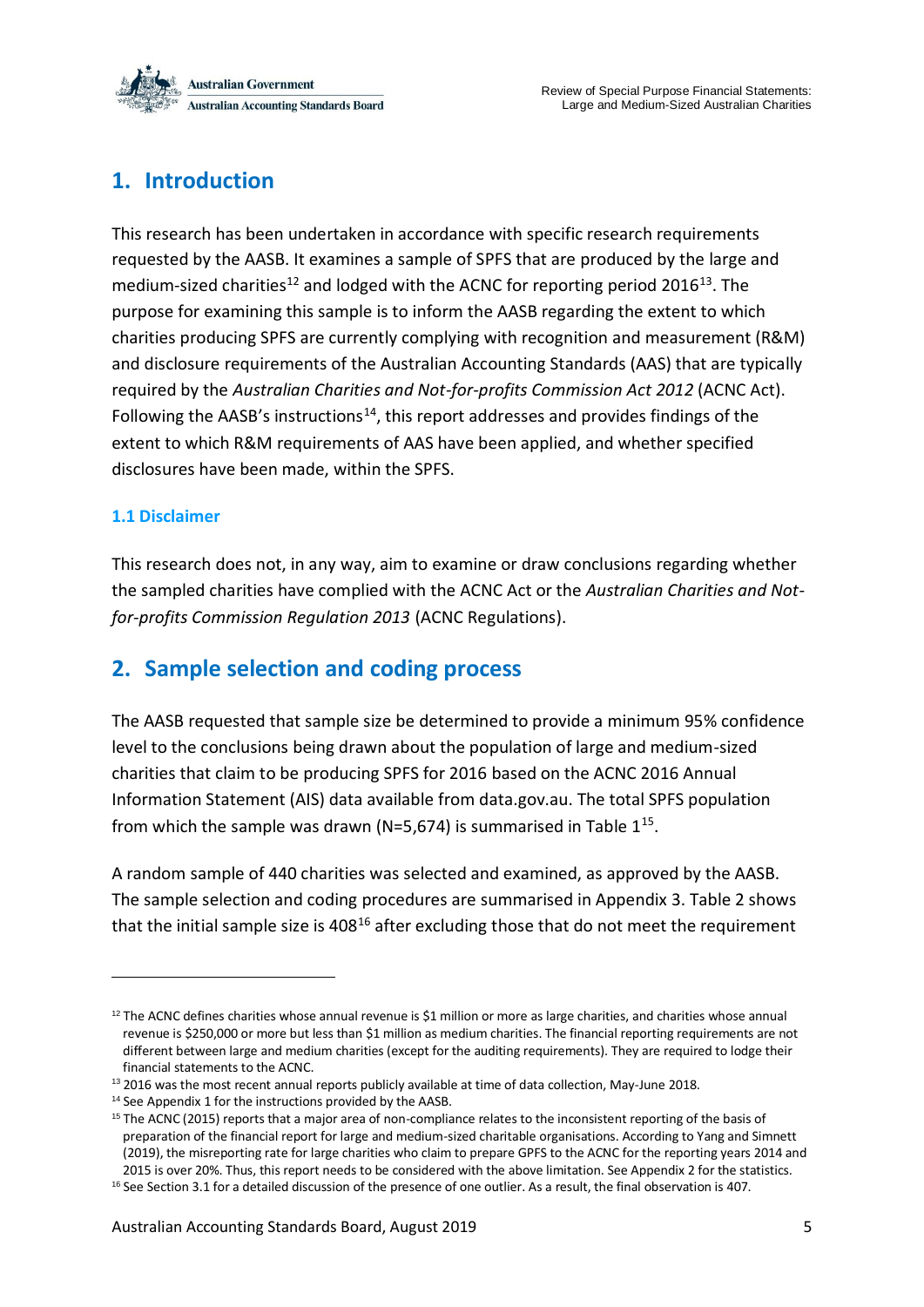

of preparing and lodging identifiable SPFS. Among the exclusion, 21 charities prepared GPFS rather than SPFS as identified from the notes of the financial statements, and for 11 charities, it was not clear what type of financial report they had prepared due to reasons such as 1) no financial report had been uploaded to the ACNC; or 2) no notes or incomplete notes were included in the uploaded financial report.

#### **Table 1 Number of SPFS charities based on their self-declaration in 2016 AIS**

|                                 | <b>Entire charities</b> | <b>SPFS-declared</b><br>charities | Percentage |
|---------------------------------|-------------------------|-----------------------------------|------------|
| Large charities                 | 8,274                   | 2,966                             | 36%        |
| <b>Medium charities</b>         | 7,515                   | 2,643                             | 35%        |
| Large and medium group reported | 163                     | 65                                | 40%        |
| <b>Total</b>                    | 15,952                  | 5,674                             | 36%        |

#### **Table 2 Reconciliation of the number of charities stating that they prepared SPFS with the number of charities that lodged identifiable SPFS**

|                                           |                                    | <b>Number</b> | Rate   |
|-------------------------------------------|------------------------------------|---------------|--------|
| Number of the random sample               | 440                                | 100%          |        |
| Number of charities                       | <b>Prepared GPFS</b>               | 9             | 2.05%  |
| identified which did not<br>prepare SPFS  | Prepared Tier 2 - RDR              | 12            | 2.73%  |
| Number of charities whose                 | Did not lodge financial statements | 2             | 0.45%  |
| type of report was unclear                | Not specified in notes/no notes    | 9             | 2.05%  |
| <b>Number of charities preparing SPFS</b> |                                    | 408           | 92.72% |

#### <span id="page-13-0"></span>**2.1 Limitations**

The ACNC distinguishes between a small, medium or a large charity based on the revenue thresholds. Revenue for the purposes of assessing against thresholds is typically calculated in accordance with AAS. However, as evident in the findings of this report (see Section 3 for details), 30% of charities sampled stated non-compliance with all R&M and for 44% of charities it was not clear whether or not they complied with R&M. Thus, the accuracy of the categorisation of a charity as medium or large is subject to this limitation.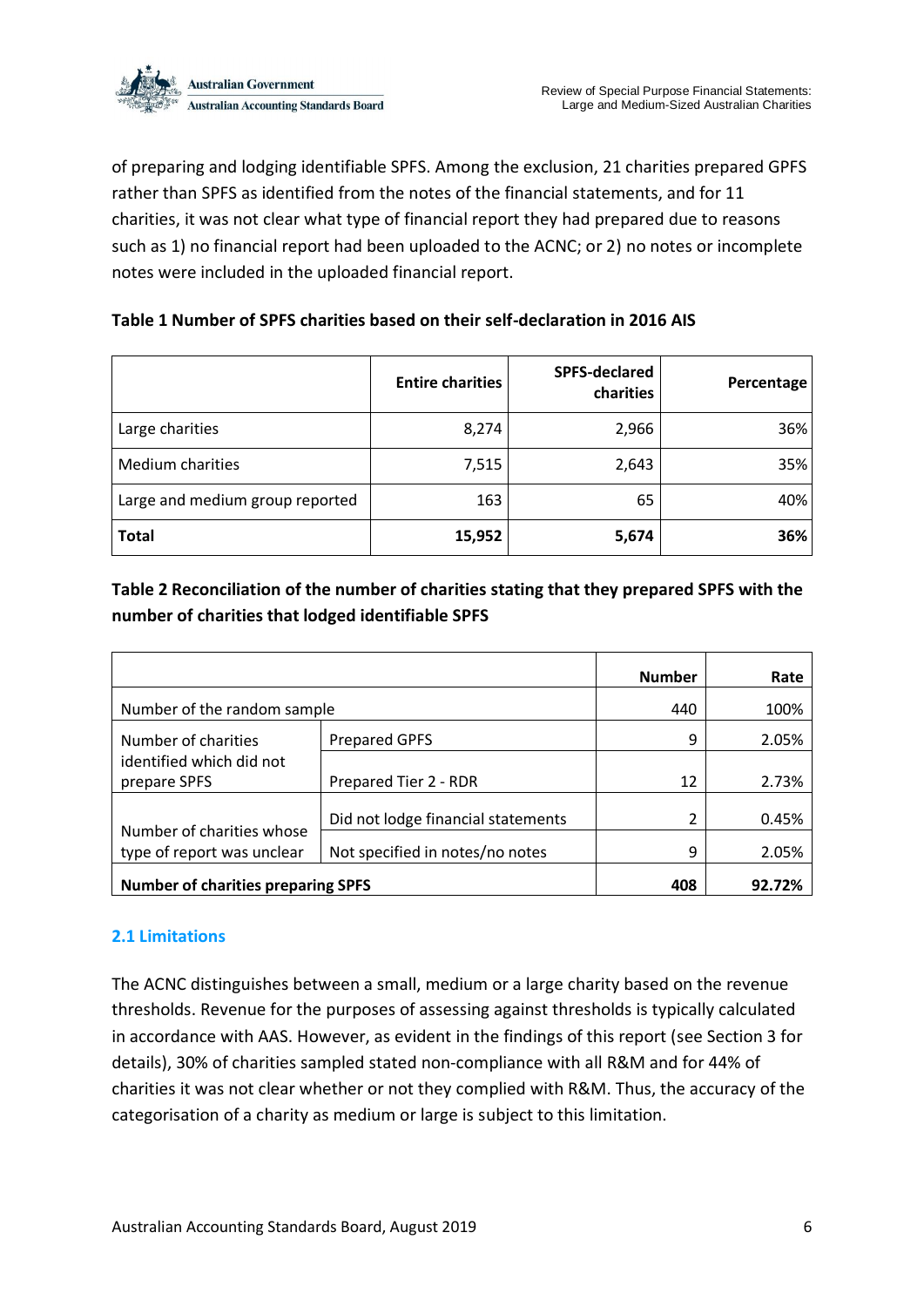

The sample of SPFS taken for this research is based on the population of large and mediumsized charities that claim to be producing SPFS for 2016 based on ACNC 2016 Annual Information Statement (AIS) data (available from data.gov.au). However, as elaborated in Appendix 2, the misreporting rate for large charities regarding the financial reporting framework for the reporting years 2014 and 2015 is 17%. Although at the time of issuing this report there is no further research outlining the misreporting rate for 2016, the significant misreporting rate in the past suggests that the population of SPFS from which the sample is extracted may not include the full population of SPFS. This is also a limitation of this research.

### <span id="page-14-0"></span>**3. Results and discussion**

This section reports the results in accordance with the specific research requirements requested by the AASB. It addresses and provides the following observations with respect to the charities preparing SPFS sampled.

#### <span id="page-14-1"></span>**3.1 The profile of the charities preparing SPFS**

Table 3 summarises the profile of the charities selected by their size, main activity of the charity, legal structure, and the state/territory where the charity is based, as prepopulated based on ACNC 2016 AIS data (available from data.gov.au). Panel A outlines the largest five charities in terms of total assets and total income reported for 2016. It is noticed that the largest charity sampled significantly stands out, which has total assets of \$5 billion and total income of \$3 billion. The second largest charity in terms of total assets is at \$194 million, and the second largest charity in terms of total income is at \$34 million. Due to the presence of this outlier which can significantly skew a test, the largest charity sampled is excluded from the sample (Maddala 1992). Therefore, the final sample size for this research report is 407. Also, the Wilcoxon rank-sum test is conducted in this report as a nonparametric alternative to the two-sample *t*-test.

In addition, there are 65 non-government schools which have also been examined separately as most of these schools in the sample are still transitioning to accrual accounting. Therefore, analyses have been performed over three samples: 1) the entire sample (n=407); 2) a subsample which excludes these non-government schools (n=342), and 3) a subsample of non-government schools (n=65), respectively.

Panel B summarises the size of the charities in terms of the mean, median and range (min and max) for each of total assets, liabilities, revenues, gross income, expenses, and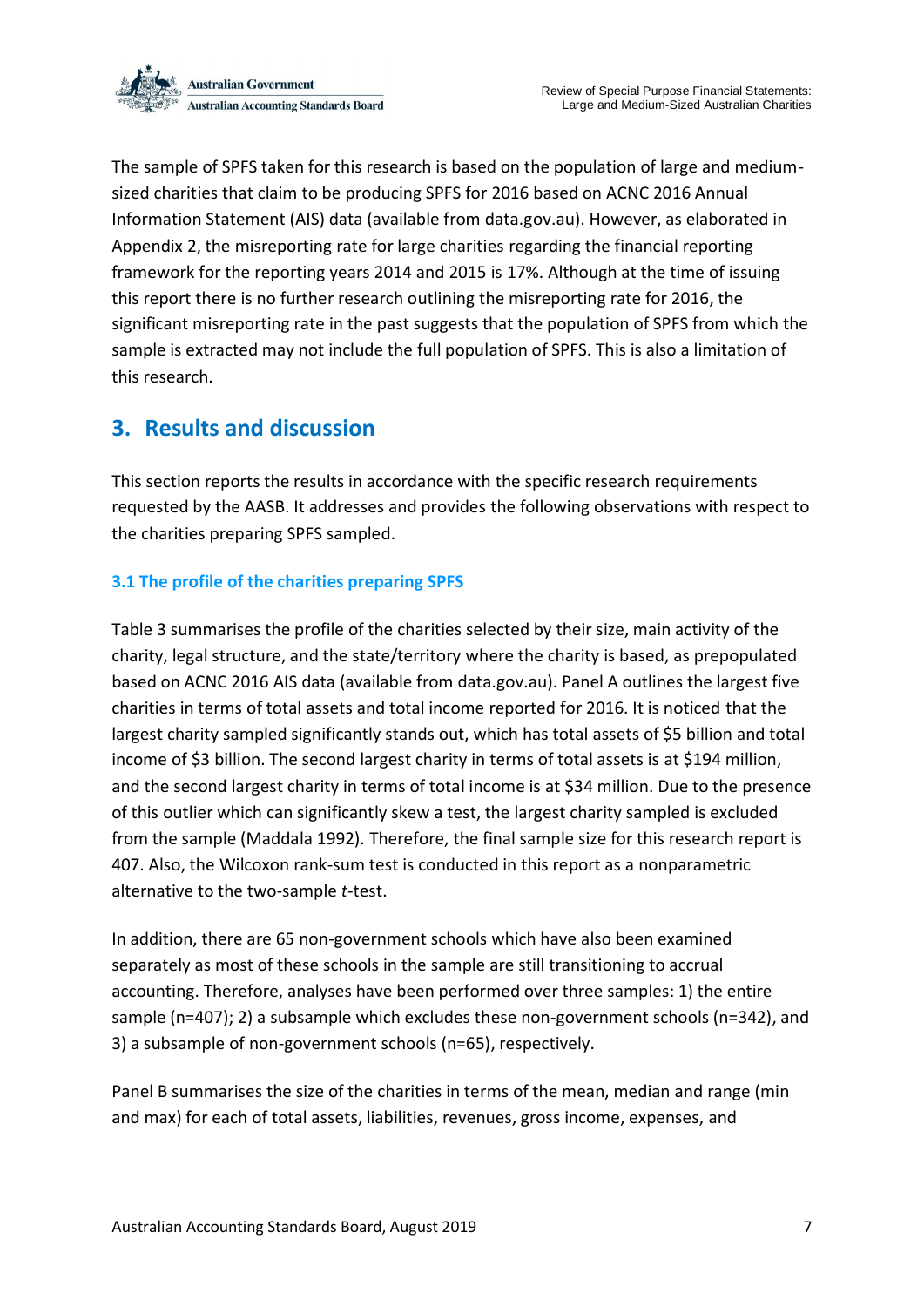

employee numbers<sup>17</sup>. The mean total assets of the 407 charities sampled are \$5.8 million with a range between \$0 and \$194 million; the mean number of employees is 22 with the median being 7. In the subsample which excludes non-government schools, the mean total assets are \$6 million, while the average assets held by non-government schools are \$5 million. The medians of assets and liabilities for non-government schools are zero, which suggests that more than half of these non-government schools do not report their assets and liabilities or report them as being zero. This data confirms the importance of separating this type of charity from the sample. In addition, Person's correlation is provided in Appendix 4, which indicates that multivariate regression approaches seem inappropriate given the potential concern for multicollinearity.

Panels C, D and E then summarise the sample by the main activity of the charity, legal structure, and the state/territory in which the charity is based. There are 198 incorporated associations (49%), followed by unincorporated associations being 77 (19%). In addition, 64 of them are trusts, 46 are companies limited by guarantee, and 18 are companies. The majority of non-government schools are unincorporated associations (81%) and incorporated associations (17%). A selection of charities from each state/territory is included in the sample.

<sup>&</sup>lt;sup>17</sup> The size of the charity is based on what the charity reports to the ACNC 2016 AIS, which is available from data.gov.au.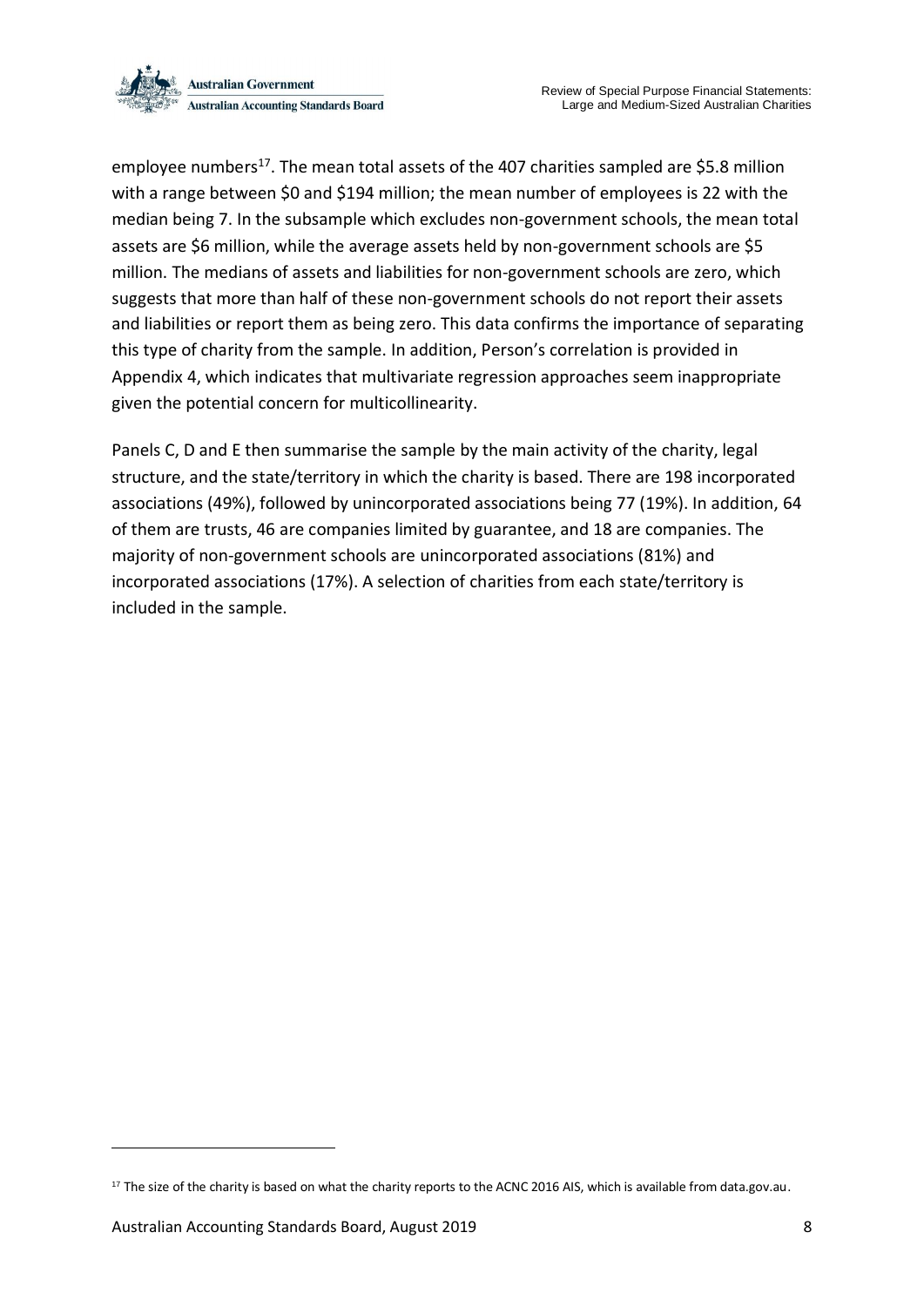

#### **Table 3 The profile of charities preparing SPFSs**

| The largest 5 charities | Total assets (\$) | The largest 5 charities | Total income (\$) |
|-------------------------|-------------------|-------------------------|-------------------|
|                         | 5,034,856,152     |                         | 3,023,835,000     |
|                         | 194,084,713       | -2                      | 34,185,734        |
|                         | 133,726,707       | 3                       | 27,974,962        |
| 4                       | 105,208,738       | 4                       | 27,158,602        |
|                         | 95,453,488        | -5                      | 24,473,952        |

#### Panel A: The largest 5 charities sampled by total assets and total income

#### Panel B: Sample by size

| <b>Size</b>                                        | Mean      | <b>Median</b> | <b>Min</b>      | <b>Max</b>  |
|----------------------------------------------------|-----------|---------------|-----------------|-------------|
| Entire sample (n=407)                              |           |               |                 |             |
| Assets (\$)                                        | 5,815,893 | 924,611       | 0               | 194,084,713 |
| Liabilities $(5)$                                  | 781,779   | 136,321       | 0               | 15,957,119  |
| Revenues (\$)                                      | 2,713,187 | 983,785       | $0^{18}$        | 32,973,152  |
| Income $(5)$                                       | 2,761,273 | 988,612       | $-261,644^{19}$ | 34,185,734  |
| Expenses (\$)                                      | 2,443,716 | 894,924       | 828             | 32,537,205  |
| Employee numbers                                   | 22        | 7             | 0               | 299         |
| Subsample excluding non-government schools (n=342) |           |               |                 |             |
| Assets (\$)                                        | 5,976,582 | 1,167,344     | 22,962          | 194,084,713 |
| Liabilities (\$)                                   | 712,364   | 175,890       | 0               | 13,031,733  |
| Revenues (\$)                                      | 2,118,154 | 794,075       | 0               | 32,973,152  |
| Income $(5)$                                       | 2,166,897 | 807,308       | $-261,644$      | 34,185,734  |
| Expenses (\$)                                      | 1,861,798 | 713,271       | 828             | 32,537,205  |
| Employee numbers                                   | 16        | 5             | 0               | 299         |
| Subsample of non-government schools (n=65)         |           |               |                 |             |
| Assets (\$)                                        | 4,970,423 | 0             | 0               | 42,451,266  |
| Liabilities (\$)                                   | 1,147,010 | 0             | 0               | 15,957,119  |
| Revenues (\$)                                      | 5,843,972 | 3,604,817     | 285,300         | 27,974,415  |
| Income (\$)                                        | 5,888,603 | 3,604,817     | 285,300         | 27,974,962  |
| Expenses (\$)                                      | 5,505,500 | 3,347,654     | 258,069         | 24,745,331  |
| <b>Employee numbers</b>                            | 50        | 37            | 0               | 214         |

<sup>&</sup>lt;sup>18</sup> There is one charity whose reported total revenue is 0 and its total income is \$389,371 which includes rental income, interest income and profit on sale of property.

<sup>&</sup>lt;sup>19</sup> There is one charity whose reported total revenue is \$763,057 and its total income is \$-261,644 due to net losses on financial instruments held at fair value.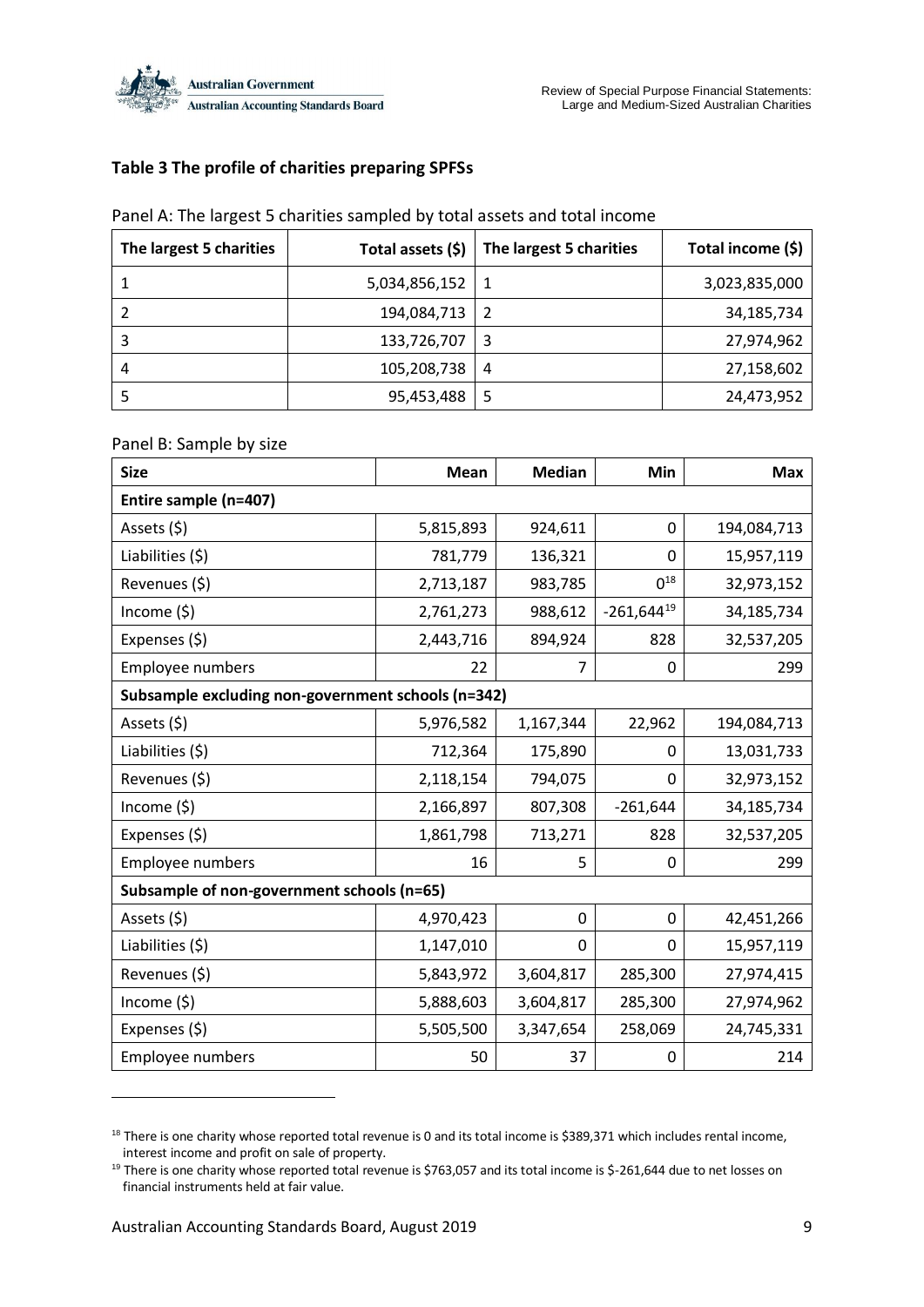

#### Panel C: Sample by main activities

| <b>Main Activities</b>                          | <b>Entire sample</b> |      | <b>Excluding non-</b><br>government<br>schools |      | Non-government<br>schools |      |  |
|-------------------------------------------------|----------------------|------|------------------------------------------------|------|---------------------------|------|--|
|                                                 | <b>Number</b>        | Rate | <b>Number</b>                                  | Rate | <b>Number</b>             | Rate |  |
| Aged care activities                            | 10                   | 2%   | 10                                             | 3%   | 0                         | 0%   |  |
| <b>Animal Protection</b>                        | 4                    | 1%   | 4                                              | 1%   | 0                         | 0%   |  |
| Civic and advocacy activities                   | 12                   | 3%   | 12                                             | 4%   | $\mathbf 0$               | 0%   |  |
| Culture and arts                                | 12                   | 3%   | 12                                             | 4%   | 0                         | 0%   |  |
| Economic, social and community development      | 28                   | 7%   | 28                                             | 8%   | 0                         | 0%   |  |
| <b>Emergency relief</b>                         | 5                    | 1%   | 5                                              | 1%   | 0                         | 0%   |  |
| <b>Employment and training</b>                  | 11                   | 3%   | 11                                             | 3%   | 0                         | 0%   |  |
| <b>Environmental activities</b>                 | 12                   | 3%   | 12                                             | 4%   | 0                         | 0%   |  |
| Grant-making activities                         | 18                   | 4%   | 18                                             | 5%   | 0                         | 0%   |  |
| Higher education                                | 7                    | 2%   | $\overline{7}$                                 | 2%   | 0                         | 0%   |  |
| Hospital services and rehabilitation activities | 3                    | 1%   | 3                                              | 1%   | 0                         | 0%   |  |
| Housing activities                              | 10                   | 2%   | 10                                             | 3%   | 0                         | 0%   |  |
| Income support and maintenance                  | 1                    | 0%   | 1                                              | 0%   | 0                         | 0%   |  |
| International activities                        | 4                    | 1%   | 4                                              | 1%   | 0                         | 0%   |  |
| Law and legal services                          | 4                    | 1%   | 4                                              | 1%   | 0                         | 0%   |  |
| Mental Health and Crisis Intervention           | 4                    | 1%   | 4                                              | 1%   | 0                         | 0%   |  |
| Other education                                 | 47                   | 12%  | 47                                             | 14%  | 0                         | 0%   |  |
| Other health service delivery                   | 23                   | 6%   | 23                                             | 7%   | 0                         | 0%   |  |
| Other recreation and social club activity       | 4                    | 1%   | 4                                              | 1%   | 0                         | 0%   |  |
| Other philanthropic                             | 8                    | 2%   | 8                                              | 2%   | $\mathbf 0$               | 0%   |  |
| Primary and secondary education <sup>20</sup>   | 74                   | 18%  | 9                                              | 3%   | 65                        | 100% |  |
| Religious activities                            | 53                   | 13%  | 53                                             | 15%  | 0                         | 0%   |  |
| Research                                        | 3                    | 1%   | 3                                              | 1%   | 0                         | 0%   |  |
| Social services                                 | 44                   | 11%  | 44                                             | 13%  | 0                         | 0%   |  |
| Sports                                          | 4                    | 1%   | 4                                              | 1%   | 0                         | 0%   |  |
| Not specified                                   | 2                    | 0%   | $\mathfrak{p}$                                 | 1%   | 0                         | 0%   |  |
| <b>Total</b>                                    | 407                  | 100% | 342                                            | 100% | 65                        | 100% |  |

<sup>&</sup>lt;sup>20</sup> Nine of the 74 charities whose main activity is primary and secondary education are funds or organisations that are associated with a non-government school but are separately registered with the ACNC. They do not submit a separate Financial Questionnaire to the Department of Education and Training and need to report in compliance with the ACNC Act.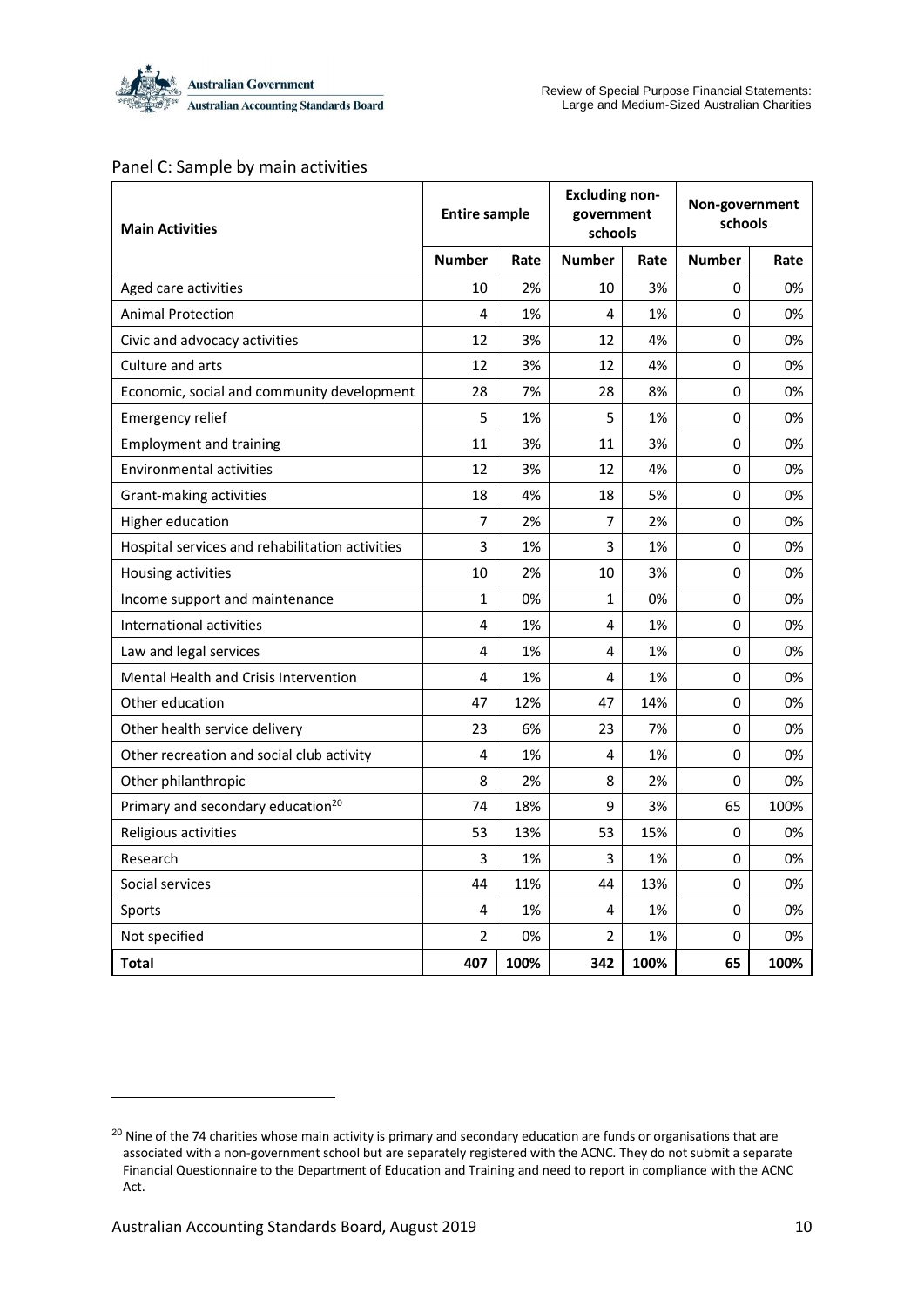

#### Panel D: Sample by legal structure

| <b>Legal Structure</b>       | <b>Entire sample</b> |      | <b>Excluding non-</b><br>government schools |      | Non-government<br>schools |      |  |
|------------------------------|----------------------|------|---------------------------------------------|------|---------------------------|------|--|
|                              | <b>Number</b>        | Rate | <b>Number</b>                               | Rate | <b>Number</b>             | Rate |  |
| Incorporated association     | 198                  | 49%  | 187                                         | 55%  | 11                        | 17%  |  |
| Unincorporated association   | 77                   | 19%  | 24                                          | 7%   | 53                        | 81%  |  |
| Trust                        | 64                   | 16%  | 64                                          | 19%  | 0                         | 0%   |  |
| Company limited by guarantee | 46                   | 11%  | 46                                          | 13%  | 0                         | 0%   |  |
| Company                      | 18                   | 4%   | 17                                          | 5%   | ┻                         | 2%   |  |
| Others                       | 4                    | 1%   | 4                                           | 1%   | 0                         | 0%   |  |
| <b>Total</b>                 | 407                  | 100% | 342                                         | 100% | 65                        | 100% |  |

#### Panel E: Sample by state/territory

| State/territory                    | <b>Entire sample</b> |      | <b>Excluding non-</b><br>government schools |      | Non-government<br>schools |      |  |
|------------------------------------|----------------------|------|---------------------------------------------|------|---------------------------|------|--|
|                                    | <b>Number</b>        | Rate | <b>Number</b>                               | Rate | <b>Number</b>             | Rate |  |
| Australian Capital Territory (ACT) | 8                    | 2%   | 8                                           | 2%   | 0                         | 0%   |  |
| New South Wales (NSW)              | 101                  | 25%  | 99                                          | 29%  | 2                         | 3%   |  |
| Northern Territory (NT)            | 9                    | 2%   | 7                                           | 2%   | 2                         | 3%   |  |
| Queensland (QLD)                   | 54                   | 13%  | 51                                          | 15%  | 3                         | 5%   |  |
| South Australia (SA)               | 27                   | 7%   | 23                                          | 7%   | 4                         | 6%   |  |
| Tasmania (TAS)                     | 14                   | 3%   | 14                                          | 4%   | 0                         | 0%   |  |
| Victoria (VIC)                     | 130                  | 32%  | 90                                          | 26%  | 40                        | 61%  |  |
| Western Australia (WA)             | 59                   | 15%  | 45                                          | 13%  | 14                        | 22%  |  |
| Not Specified                      | 5                    | 1%   | 5                                           | 2%   | 0                         | 0%   |  |
| <b>Total</b>                       | 407                  | 100% | 342                                         | 100% | 65                        | 100% |  |

#### <span id="page-18-0"></span>**3.2 Charities' statement on whether they complied with all R&M requirements**

Table 4 provides a summary of whether charities stated compliance with R&M requirements, broken down by size, main activities, and legal structure, respectively. Overall, in the sample, 26% of the charities (107 out of 407) stated that they complied with all R&M requirements, while 30% (123 out of 407) stated that they did not comply with all R&M. The remaining 177 did not have a clear statement. In the subsample that excludes non-government schools, about 30% of them stated compliance with all R&M requirements, while 23% did not. Among the 65 non-government schools, the majority of them (68%) stated non-compliance with R&M requirements.

In terms of the size, Panel A indicates that, for the entire sample, charities that stated compliance with all R&M, on average, have larger total assets, total liabilities, revenues,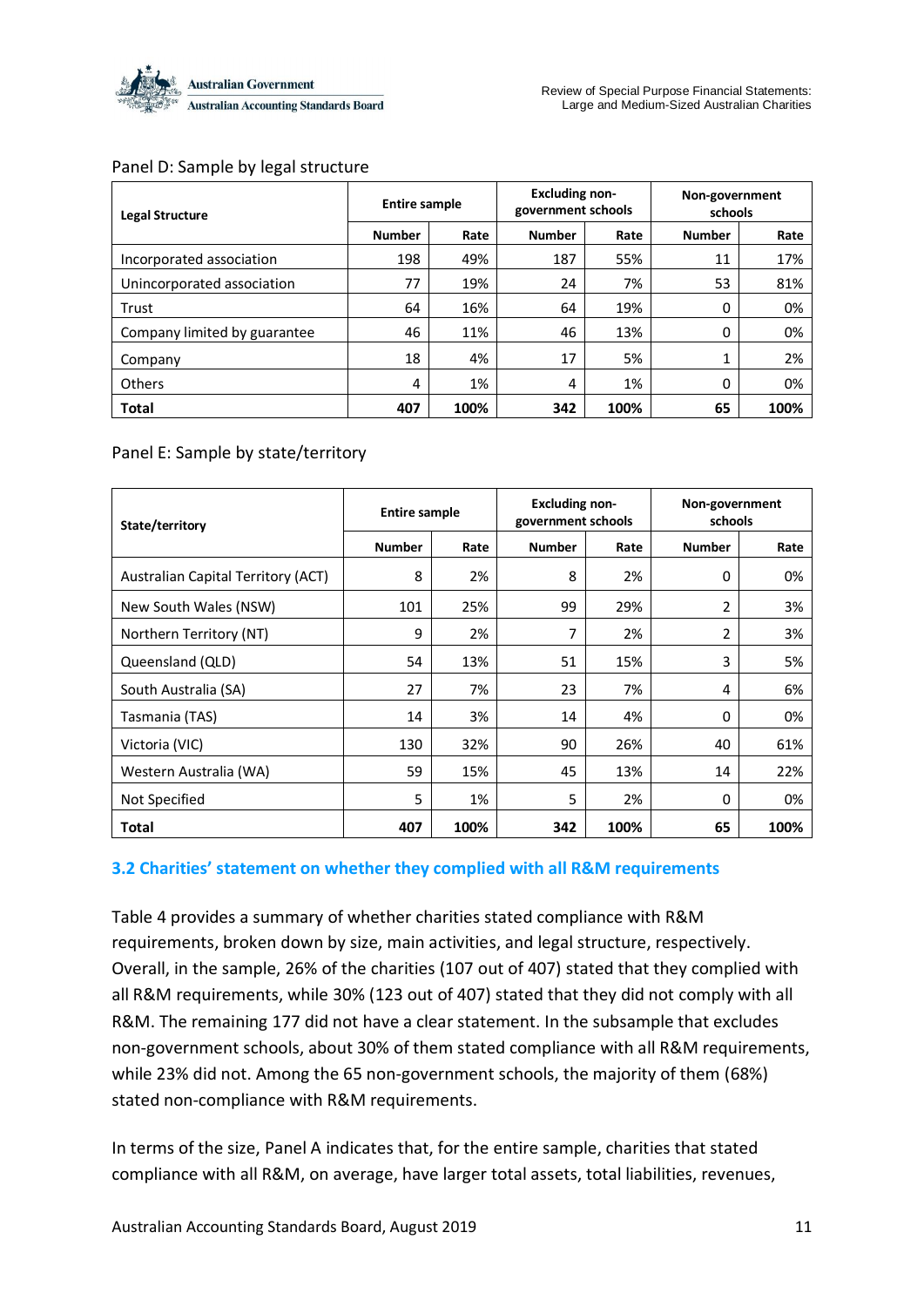

income, and expenses compared to those that did not. On the other hand, the medians of the total revenue, income, expenses and the number of employees are smaller for these charities, compared to those that stated non-compliance with all R&M. Wilcoxon rank-sum tests show that the differences in total assets and total liabilities between the two groups are statistically significant (p < 0.01). Further, charities which stated compliance with all R&M have a lower number of employees (p < 0.01), and a marginally lower level of expense (p<0.1), compared to those that did not. There are no significant differences identified for the other size indicators.

When eliminating non-government schools from the sample, Wilcoxon rank-sum tests show that no significant differences are identified in all size indicators between the two groups. Among the 65 non-government schools, medians in all six size variables are statistically different between the two groups.

Panel B and Panel C of Table 4 further show the descriptive statistics based on the main activities of the entities, and the legal structure.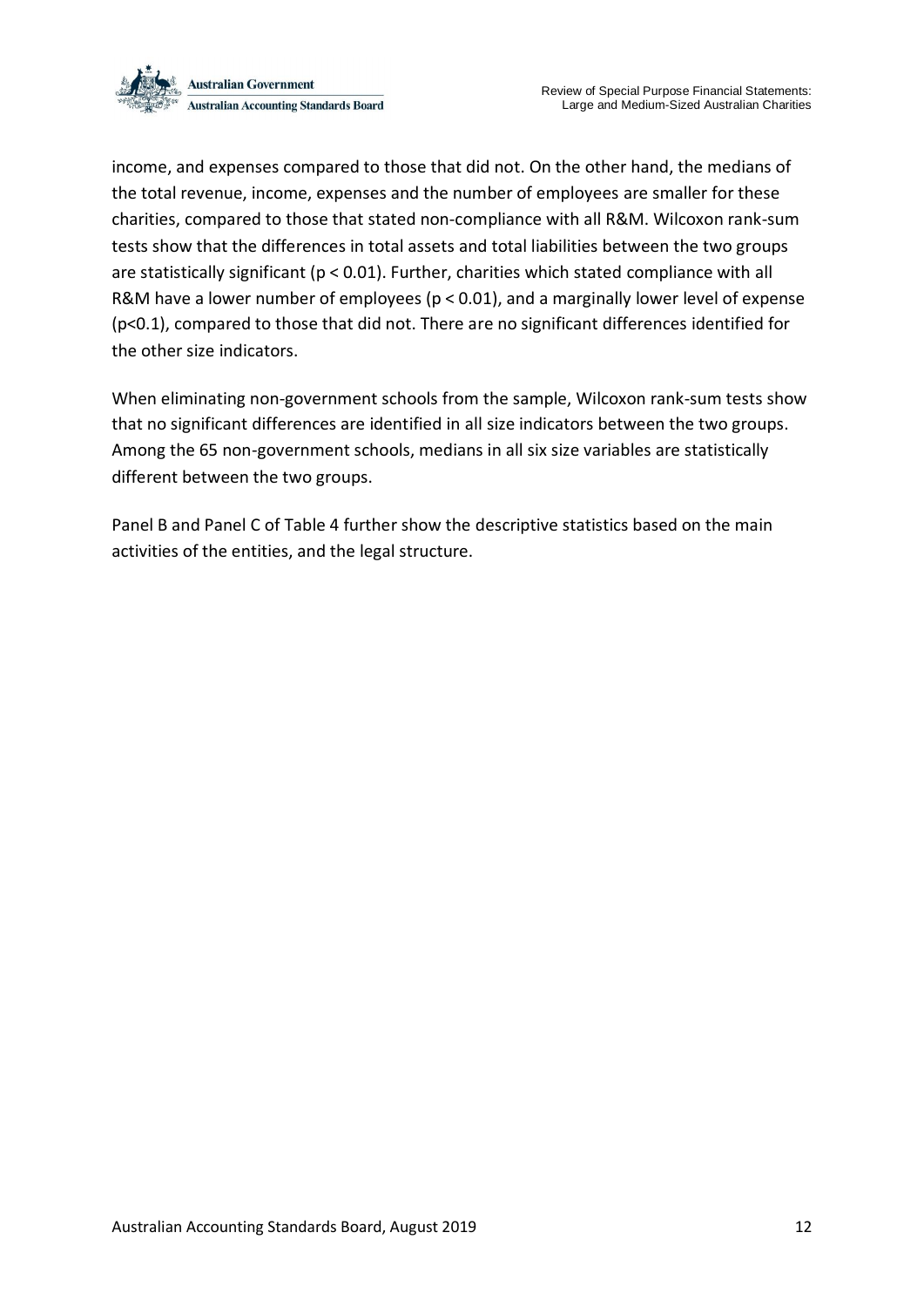

#### **Table 4 Charities' statement on whether they comply with all R&M requirements**

#### Panel A: Charities' statement on whether they comply with all R&M requirements by size

|                    |        |                                             |              | Entire sample (n=407)                            |           |           |            |             | Excluding non-government schools (n=342)    |         |                                           |     |             |   | Non-government schools (n=65)               |                                           |             |           |             |  |            |  |            |  |           |  |           |
|--------------------|--------|---------------------------------------------|--------------|--------------------------------------------------|-----------|-----------|------------|-------------|---------------------------------------------|---------|-------------------------------------------|-----|-------------|---|---------------------------------------------|-------------------------------------------|-------------|-----------|-------------|--|------------|--|------------|--|-----------|--|-----------|
| <b>Size</b>        |        | <b>Stated</b><br>compliance<br>with all R&M |              | <b>Stated non-</b><br>compliance<br>with all R&M |           |           | Not clear  |             | <b>Stated</b><br>compliance<br>with all R&M |         | Stated non-<br>compliance<br>with all R&M |     | Not clear   |   | <b>Stated</b><br>compliance<br>with all R&M | Stated non-<br>compliance<br>with all R&M |             | Not clear |             |  |            |  |            |  |           |  |           |
| <b>Number</b>      | Rate   | 107                                         | 26%          | 123                                              | 30%       | 177       | 44%        | 101         | 30%                                         | 79      | 23%                                       | 162 | 47%         | 6 | 9%                                          | 44                                        | 68%         | 15        | 23%         |  |            |  |            |  |           |  |           |
|                    | Mean   |                                             | 7,559,255    | 7,292,944                                        |           |           | 3,735,571  | 7,092,625   |                                             |         | 9,258,245                                 |     | 3,680,460   |   | 15,400,000                                  |                                           | 3,764,336   |           | 4,330,771   |  |            |  |            |  |           |  |           |
| Total assets       | Median |                                             | 1,904,660*** | 468,311***                                       |           |           | 809,386    |             | 1,701,685                                   |         | 1,023,509                                 |     | 956,522     |   | 12,300,000***                               |                                           | $0***$      |           | $\Omega$    |  |            |  |            |  |           |  |           |
| (5)                | Min    |                                             | 22,962       |                                                  | 0         |           | 0          | 22,962      |                                             |         | 32,874                                    |     | 23,076      |   | 3,497,360                                   |                                           | 0           |           | $\Omega$    |  |            |  |            |  |           |  |           |
|                    | Max    |                                             | 133,726,707  | 194,084,713                                      |           |           | 34,371,951 | 133,726,707 |                                             |         |                                           |     | 194,084,713 |   | 34,371,951                                  |                                           | 36,283,426  |           | 42,451,266  |  | 30,946,341 |  |            |  |           |  |           |
|                    | Mean   | 1,046,577                                   |              |                                                  | 587,232   |           | 756,897    |             |                                             | 850,327 |                                           |     | 650,885     |   | 656,330                                     |                                           | 4,350,126   |           | 472,946     |  | 1,843,021  |  |            |  |           |  |           |
| Total              | Median |                                             | 183,114**    | 102,106**                                        |           |           | 144,577    |             | 148,345                                     |         | 271,501                                   |     | 156,131     |   | 2,942,868***                                |                                           | $0***$      |           | $\Omega$    |  |            |  |            |  |           |  |           |
| Liabilities<br>(5) | Min    |                                             | 0            |                                                  | 0         |           |            |             |                                             |         |                                           |     | $\Omega$    |   | 653,142                                     |                                           |             |           |             |  |            |  |            |  |           |  |           |
|                    | Max    |                                             | 12,057,249   | 7,224,470                                        |           |           | 15,957,119 |             | 8,828,598                                   |         | 7,224,470                                 |     | 13,031,733  |   | 12,057,249                                  |                                           | 6,636,880   |           | 15,957,119  |  |            |  |            |  |           |  |           |
|                    | Mean   | 3,463,769                                   |              |                                                  | 3,049,491 |           | 2,025,742  |             | 3,036,563                                   |         | 1,914,041                                 |     | 1,645,103   |   | 10,700,000                                  |                                           | 5,088,139   |           | 6,136,644   |  |            |  |            |  |           |  |           |
| Revenues           | Median |                                             | 908,393      |                                                  | 1,624,154 |           | 845,879    |             | 867,810                                     |         |                                           |     | 710,355     |   | 820,810                                     |                                           | 9,741,879** |           | 3,576,688** |  | 2,727,704  |  |            |  |           |  |           |
| (5)                | Min    |                                             | 258,625      |                                                  | 256,540   |           | ŋ          |             | 258,625                                     |         | 256,540                                   |     | 0           |   | 2,500,719                                   |                                           | 940,714     | 285,300   |             |  |            |  |            |  |           |  |           |
|                    | Max    | 32,973,152                                  |              | 27,974,415                                       |           |           | 17,506,308 |             | 32,973,152                                  |         | 17,679,543                                |     | 16,895,872  |   | 21,130,226                                  |                                           | 27,974,415  |           | 17,506,308  |  |            |  |            |  |           |  |           |
|                    | Mean   |                                             | 3,525,718    | 3,091,560                                        |           | 2,069,629 |            |             |                                             |         |                                           |     |             |   |                                             |                                           | 3,094,054   |           | 1,979,151   |  | 1,680,410  |  | 10,800,000 |  | 5,088,839 |  | 6,273,192 |
| Income $(5)$       | Median |                                             | 935,592      | 1,639,690                                        |           |           | 849,915    |             | 904,476                                     |         | 743,737                                   |     | 822,528     |   | 9,741,879**                                 |                                           | 3,576,688** |           | 2,727,704   |  |            |  |            |  |           |  |           |
|                    | Min    |                                             | $-261,644$   | 260,598                                          |           |           | 143,003    |             | $-261,644$                                  |         | 260,598                                   |     | 143,003     |   | 2,500,719                                   |                                           | 940,714     |           | 285,300     |  |            |  |            |  |           |  |           |
|                    | Max    |                                             | 34,185,734   | 27,974,962                                       |           |           | 17,506,308 |             | 34,185,734                                  |         | 18,553,865                                |     | 16,895,872  |   | 21,945,284                                  |                                           | 27,974,962  |           | 17,506,308  |  |            |  |            |  |           |  |           |
|                    | Mean   |                                             | 3,098,220    | 2,664,056                                        |           |           | 1,894,936  |             | 2,653,873                                   |         | 1,525,336                                 |     | 1,532,049   |   | 10,600,000                                  |                                           | 4,708,577   |           | 5,814,117   |  |            |  |            |  |           |  |           |
| Expenses           | Median |                                             | 803,914*     | 1,381,832*                                       |           |           | 776,042    |             | 734,116                                     |         | 625,719                                   |     | 725,850     |   | 9,284,610**                                 |                                           | 3,111,955** |           | 2,711,132   |  |            |  |            |  |           |  |           |
| (5)                | Min    |                                             | 828          |                                                  | 4,244     |           | 3,978      |             | 828                                         |         | 4,244                                     |     | 3,978       |   | 2,405,050                                   |                                           | 921,324     |           | 258,069     |  |            |  |            |  |           |  |           |
|                    | Max    |                                             | 32,537,205   | 24,745,331                                       |           |           | 17,021,053 |             | 32,537,205                                  |         | 15,365,227                                |     | 11,547,052  |   | 23,687,816                                  |                                           | 24,745,331  |           | 17,021,053  |  |            |  |            |  |           |  |           |
|                    | Mean   |                                             | 25           |                                                  | 25        |           | 17         |             | 21                                          |         | 15                                        |     | 14          |   | 98                                          |                                           | 43          |           | 51          |  |            |  |            |  |           |  |           |
| Employee           | Median |                                             | $4***$       |                                                  | $12***$   |           |            |             |                                             |         |                                           |     | 6           |   | $96***$                                     |                                           | $34**$      |           | 37          |  |            |  |            |  |           |  |           |
| numbers            | Min    |                                             | 0            |                                                  | 0         |           | ŋ          |             |                                             |         |                                           |     | ŋ           |   | 29                                          |                                           | 8           |           | $\Omega$    |  |            |  |            |  |           |  |           |
|                    | Max    |                                             | 299          |                                                  | 207       |           | 256        |             | 299                                         |         | 207                                       |     | 256         |   | 214                                         |                                           | 158         |           | 152         |  |            |  |            |  |           |  |           |

\*, \*\* and \*\*\* indicate statistical significance at the 0.1, 0.05 and 0.01 levels, respectively, two tailed.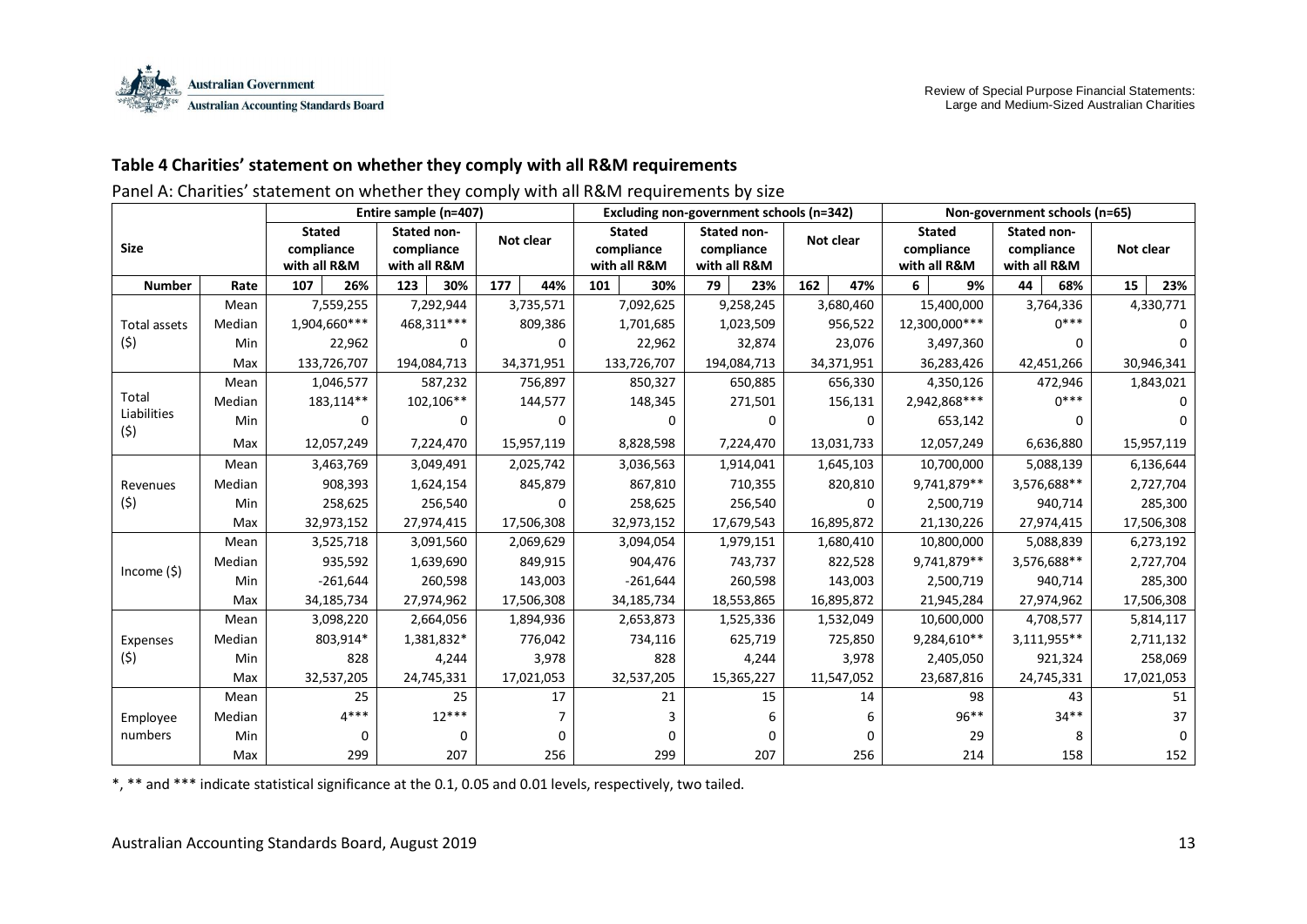

Panel B: Charities' statement on whether they comply with all R&M requirements by main activities (n=407)

| <b>Main Activities</b>                             | <b>Stated compliance</b><br>with all R&M |      | Stated non-<br>compliance with all<br>R&M |      | Not clear      |      | <b>Total</b>   |      |  |
|----------------------------------------------------|------------------------------------------|------|-------------------------------------------|------|----------------|------|----------------|------|--|
|                                                    | <b>Number</b>                            | Rate | <b>Number</b>                             | Rate | <b>Number</b>  | Rate | <b>Number</b>  | Rate |  |
| Aged care activities                               | 1                                        | 10%  | 3                                         | 30%  | 6              | 60%  | 10             | 100% |  |
| <b>Animal Protection</b>                           | 3                                        | 75%  | 0                                         | 0%   | $\mathbf{1}$   | 25%  | 4              | 100% |  |
| Civic and advocacy<br>activities                   | 5                                        | 42%  | 3                                         | 25%  | 4              | 33%  | 12             | 100% |  |
| Culture and arts                                   | 5                                        | 42%  | $\mathbf{1}$                              | 8%   | 6              | 50%  | 12             | 100% |  |
| Economic, social and<br>community<br>development   | 14                                       | 50%  | 6                                         | 21%  | 8              | 29%  | 28             | 100% |  |
| Emergency relief                                   | 3                                        | 60%  | $\mathbf{1}$                              | 20%  | $\mathbf{1}$   | 20%  | 5              | 100% |  |
| Employment and<br>training                         | 5                                        | 46%  | $\overline{2}$                            | 18%  | 4              | 36%  | 11             | 100% |  |
| <b>Environmental activities</b>                    | 6                                        | 50%  | 3                                         | 25%  | 3              | 25%  | 12             | 100% |  |
| Grant-making activities                            | 9                                        | 50%  | 3                                         | 17%  | 6              | 33%  | 18             | 100% |  |
| Higher education                                   | 4                                        | 57%  | 0                                         | 0%   | 3              | 43%  | 7              | 100% |  |
| Hospital services and<br>rehabilitation activities | 1                                        | 33%  | 0                                         | 0%   | $\overline{2}$ | 67%  | 3              | 100% |  |
| Housing activities                                 | 1                                        | 10%  | $\overline{2}$                            | 20%  | $\overline{7}$ | 70%  | 10             | 100% |  |
| Income support and<br>maintenance                  | 0                                        | 0%   | 1                                         | 100% | 0              | 0%   | 1              | 100% |  |
| International activities                           | 1                                        | 25%  | 1                                         | 25%  | $\overline{2}$ | 50%  | 4              | 100% |  |
| Law and legal services                             | 0                                        | 0%   | $\mathbf{1}$                              | 25%  | 3              | 75%  | 4              | 100% |  |
| Mental Health and<br><b>Crisis Intervention</b>    | 2                                        | 50%  | 0                                         | 0%   | $\overline{2}$ | 50%  | 4              | 100% |  |
| Other education                                    | 9                                        | 19%  | 11                                        | 23%  | 27             | 58%  | 47             | 100% |  |
| Other health service<br>delivery                   | $\overline{2}$                           | 9%   | 10                                        | 43%  | 11             | 48%  | 23             | 100% |  |
| Other recreation and<br>social club activity       | 1                                        | 25%  | 0                                         | 0%   | 3              | 75%  | 4              | 100% |  |
| Other philanthropic                                | 4                                        | 50%  | $\mathbf{1}$                              | 12%  | 3              | 38%  | 8              | 100% |  |
| Primary and secondary<br>education                 | 9                                        | 12%  | 46                                        | 62%  | 19             | 26%  | 74             | 100% |  |
| Religious activities                               | 9                                        | 17%  | $14\,$                                    | 26%  | 30             | 57%  | 53             | 100% |  |
| Research                                           | 0                                        | 0%   | 0                                         | 0%   | 3              | 100% | 3              | 100% |  |
| Social services                                    | 10                                       | 23%  | 13                                        | 29%  | 21             | 48%  | 44             | 100% |  |
| Sports                                             | 3                                        | 75%  | 0                                         | 0%   | $\mathbf{1}$   | 25%  | 4              | 100% |  |
| Not specified                                      | 0                                        | 0%   | $\mathbf 1$                               | 50%  | $\mathbf 1$    | 50%  | $\overline{2}$ | 100% |  |
| <b>Total</b>                                       | 107                                      | 26%  | 123                                       | 30%  | 177            | 44%  | 407            | 100% |  |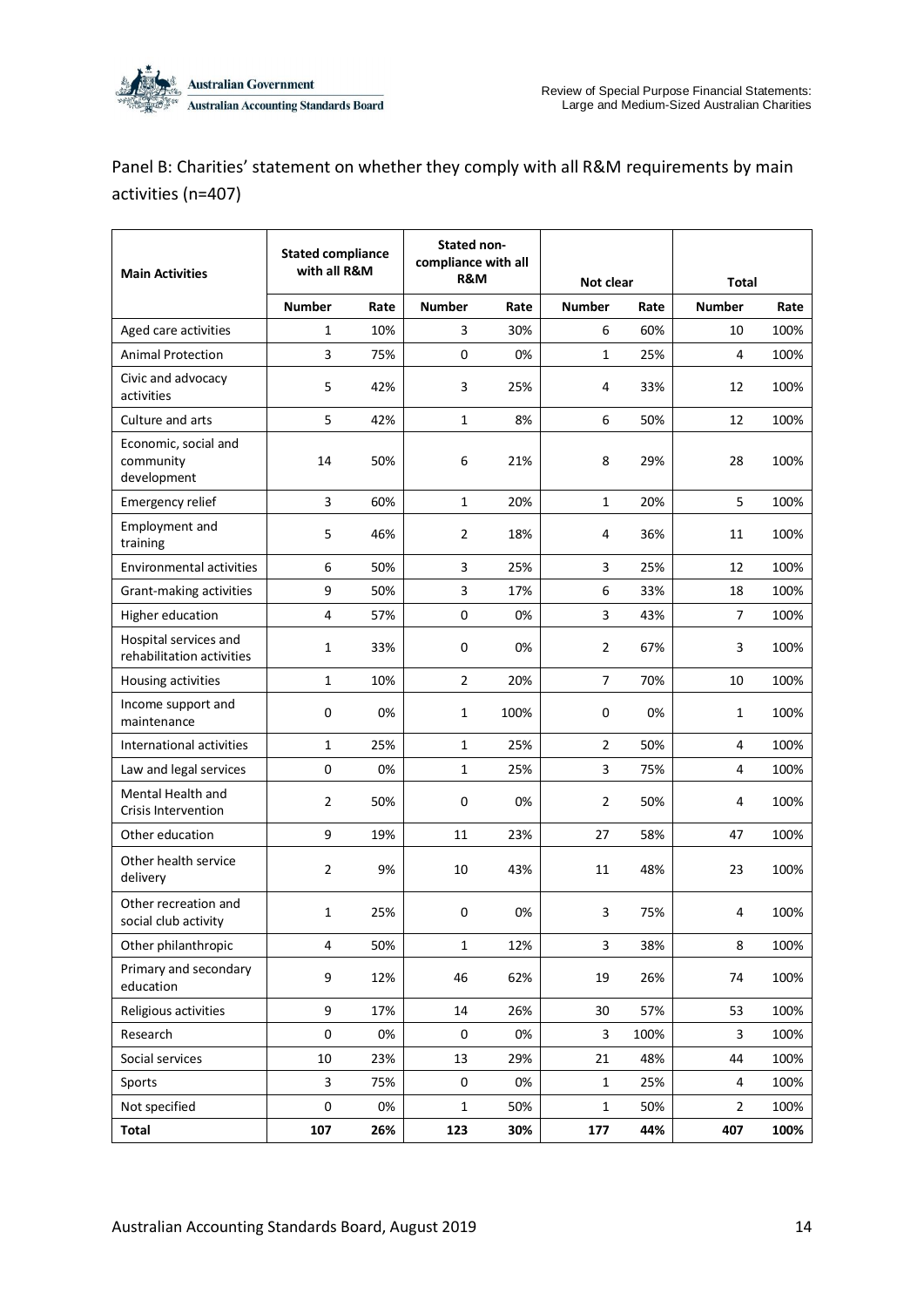Panel C: Charities' statement on whether they comply with all R&M requirements by legal structure (n=407)

| Legal structure              | <b>Stated</b><br>compliance with<br>R&M |      | Stated non-<br>compliance with<br>all R&M |      | Not clear     |      | Total         |      |
|------------------------------|-----------------------------------------|------|-------------------------------------------|------|---------------|------|---------------|------|
|                              | <b>Number</b>                           | Rate | <b>Number</b>                             | Rate | <b>Number</b> | Rate | <b>Number</b> | Rate |
| Company limited by guarantee | 14                                      | 30%  | 6                                         | 13%  | 26            | 57%  | 46            | 100% |
| <b>Other Company</b>         | 6                                       | 33%  | 4                                         | 22%  | 8             | 45%  | 18            | 100% |
| Incorporated association     | 51                                      | 26%  | 53                                        | 27%  | 94            | 47%  | 198           | 100% |
| Unincorporated association   | 6                                       | 8%   | 49                                        | 64%  | 22            | 28%  | 77            | 100% |
| Trust                        | 29                                      | 45%  | 10                                        | 16%  | 25            | 39%  | 64            | 100% |
| Other                        | 1                                       | 25%  | 1                                         | 25%  | 2             | 50%  | 4             | 100% |
| <b>Total</b>                 | 107                                     | 26%  | 123                                       | 30%  | 177           | 44%  | 407           | 100% |

#### <span id="page-22-0"></span>**3.3 Charities that stated compliance with all R&M requirements**

#### <span id="page-22-1"></span>**3.3.1 Charities' statement on whether they comply with five key standards**

Table 5 shows that<sup>21</sup>, out of the 107 charities that stated that they have applied R&M, 84 charities (79%) stated compliance with the five key standards. Out of the 101 charities that stated compliance with R&M (excluding non-government schools), 79 charities (78%) stated compliance with the five key standards.

Table 5 provides a comparison of the profile with mean, median and range between the charities which have stated to have complied with the five key standards and the remaining charities for the two samples. Descriptive statistics indicate that charities which stated compliance with the five key standards, on average, have larger total assets, total liabilities, revenues, income, expenses, and total number of employees compared to those that did not state compliance with the five key standards. Wilcoxon rank-sum tests show that, for the entire sample, charities which stated compliance with the five key standards have significantly greater median total assets (p < 0.01), total liabilities (p < 0.05), revenues (p < 0.01), income ( $p < 0.01$ ), expenses ( $p < 0.01$ ), and the number of employees ( $p < 0.1$ ), compared to those which did not state compliance with the five key standards.

1

<sup>&</sup>lt;sup>21</sup> Most of the non-government schools in the sample are still transitioning to accrual accounting. Since this section focuses on identifying charities which have stated compliance with 5 key standards including AASB 101, which requires FS to be prepared using accrual basis of accounting, the results in this section have been reported for two samples: 1) full sample; and 2) subsample excluding non-government schools.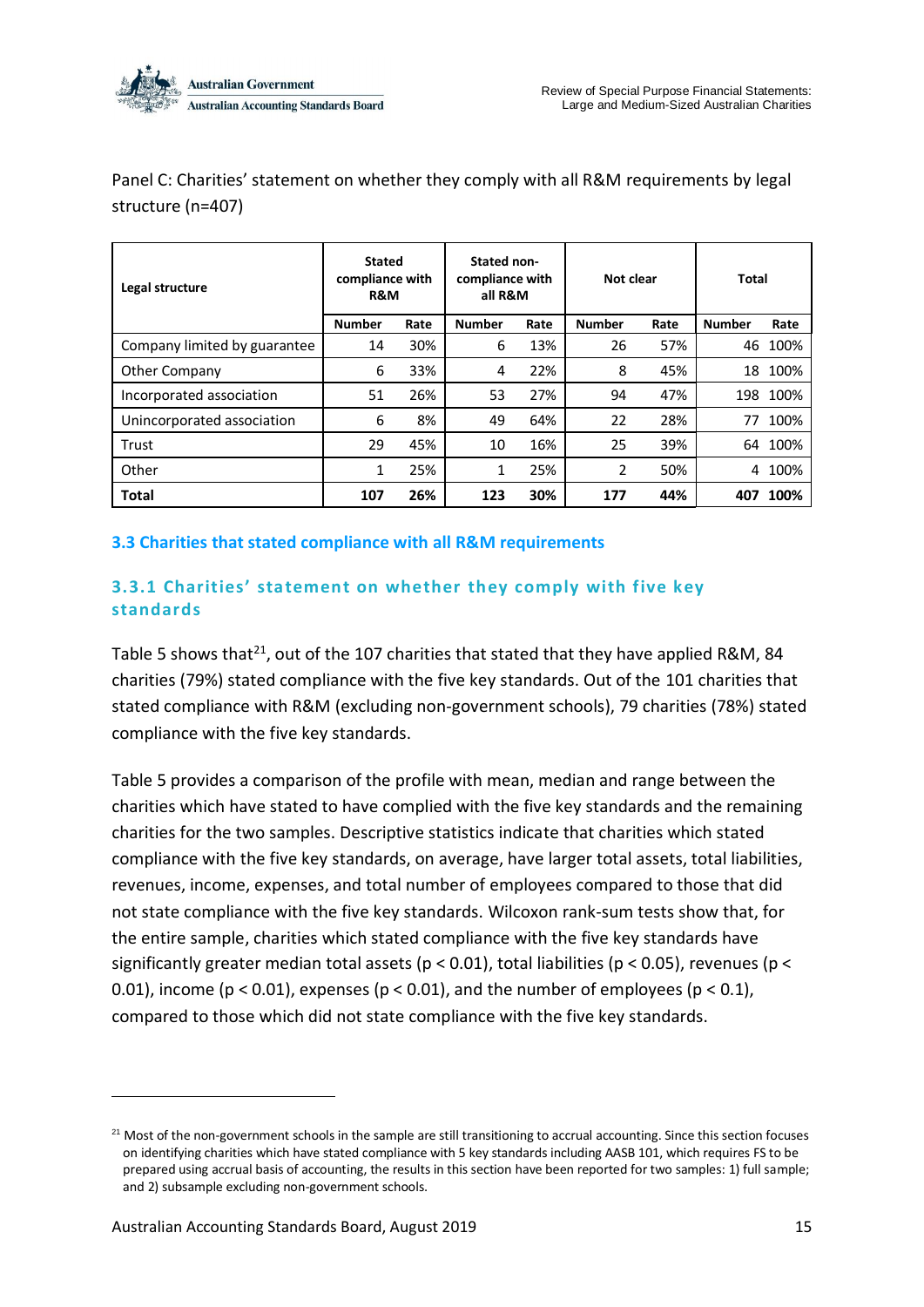

When eliminating the non-government schools from the sample, medians in total assets (p < 0.01), liabilities ( $p < 0.1$ ), revenues ( $p < 0.01$ ), income ( $p < 0.01$ ), expenses ( $p < 0.01$ ), and the number of employees ( $p < 0.1$ ) are statistically different.

### **Table 5 Charities' disclosure on whether they comply with the five key standards among those that stated compliance with R&M**

|                   |        | Entire sample (n=107)                                  | <b>Excluding non-government schools</b><br>$(n=101)$ |                                                               |    |                                                               |    |                                                            |  |
|-------------------|--------|--------------------------------------------------------|------------------------------------------------------|---------------------------------------------------------------|----|---------------------------------------------------------------|----|------------------------------------------------------------|--|
| <b>Size</b>       |        | <b>Compliance with</b><br>Five key standards<br>stated |                                                      | <b>Compliance with</b><br>Five key standards<br>not stated 22 |    | <b>Compliance with</b><br><b>Five key</b><br>standards stated |    | <b>Compliance with</b><br>Five key standards<br>not stated |  |
| <b>Number</b>     | Rate   | 84<br>79%                                              | 23                                                   | 21%                                                           | 79 | 78%                                                           | 22 | 22%                                                        |  |
|                   | Mean   | 8,898,245                                              |                                                      | 2,669,032                                                     |    | 8,334,997                                                     |    | 2,631,381                                                  |  |
|                   | Median | 2,917,805***                                           |                                                      | 601,558 ***                                                   |    | 2,373,130***                                                  |    | 503,090 ***                                                |  |
|                   | Min    | 113,026                                                |                                                      | 22,962                                                        |    | 113,026                                                       |    | 22,962                                                     |  |
| Total assets (\$) | Max    | 133,726,707                                            |                                                      | 15,071,723                                                    |    | 133,726,707                                                   |    | 15,071,723                                                 |  |
|                   | Mean   | 1,286,971                                              |                                                      | 168,617                                                       |    | 1,046,303                                                     |    | 146,593                                                    |  |
|                   | Median | 199,668**                                              |                                                      | 80,081**                                                      |    | 185,691*                                                      |    | 74,980*                                                    |  |
|                   | Min    | 0                                                      |                                                      | $\Omega$                                                      |    | $\Omega$                                                      | 0  |                                                            |  |
| Liabilities (\$)  | Max    | 12,057,249                                             |                                                      | 653,142                                                       |    | 8,828,598                                                     |    | 623,606                                                    |  |
|                   | Mean   | 4,215,774                                              |                                                      | 717,315                                                       |    | 3,705,004                                                     |    | 636,251                                                    |  |
|                   | Median | 1,414,646***                                           |                                                      | 480,932 ***                                                   |    | 1,200,494***                                                  |    | 478,108***                                                 |  |
|                   | Min    | 258,625                                                |                                                      | 270,335                                                       |    | 258,625                                                       |    | 270,335                                                    |  |
| Revenues (\$)     | Max    | 32,973,152                                             |                                                      | 2,500,719                                                     |    | 32,973,152                                                    |    | 1,943,801                                                  |  |
|                   | Mean   | 4,280,003                                              |                                                      | 770,936                                                       |    | 3,762,894                                                     |    | 692,309                                                    |  |
|                   | Median | 1,414,694***                                           |                                                      | 509,851 ***                                                   |    | 1,200,494***                                                  |    | 495,392 ***                                                |  |
|                   | Min    | $-261,644$                                             |                                                      | 270,798                                                       |    | $-261,644$                                                    |    | 270,798                                                    |  |
| Income $(5)$      | Max    | 34,185,734                                             |                                                      | 2,576,124                                                     |    | 34,185,734                                                    |    | 2,576,124                                                  |  |
|                   | Mean   | 3,772,768                                              |                                                      | 634,655                                                       |    | 3,238,597                                                     |    | 554,183                                                    |  |
|                   | Median | 1,115,012***                                           |                                                      | 475,780***                                                    |    | 936,563***                                                    |    | 470,624 ***                                                |  |
|                   | Min    | 828                                                    |                                                      | 189,277                                                       |    | 828                                                           |    | 189,277                                                    |  |
| Expenses (\$)     | Max    | 32,537,205                                             |                                                      | 2,405,050                                                     |    | 32,537,205                                                    |    | 2,062,257                                                  |  |
|                   | Mean   | 30                                                     |                                                      | 6                                                             |    | 25                                                            |    | 5                                                          |  |
|                   | Median | $6*$                                                   |                                                      | $3*$                                                          |    | $4*$                                                          |    | $2*$                                                       |  |
| Employee          | Min    | 0                                                      |                                                      | 0                                                             |    | 0                                                             |    | 0                                                          |  |
| numbers           | Max    | 299                                                    |                                                      | 32                                                            |    | 299                                                           |    | 32                                                         |  |

\*, \*\* and \*\*\* indicate statistical significance at the 0.1, 0.05 and 0.01 levels, respectively, two tailed.

 $22$  The 26 reports include 1 report where compliance with the five key standards is unclear. The inferences remain unchanged after conducting univariate analyses by excluding this observation.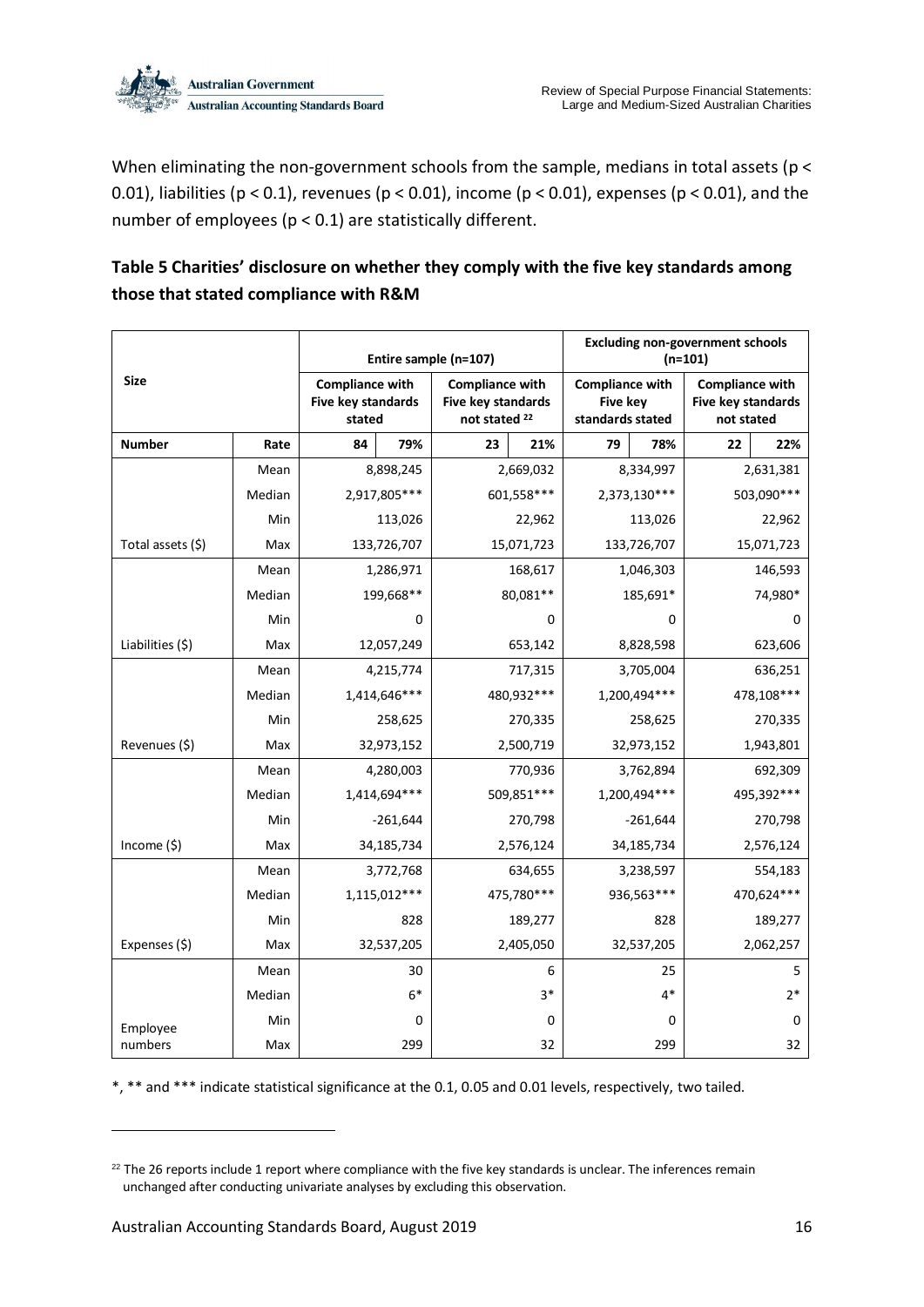

#### <span id="page-24-0"></span>**3.3.2 Accounting standards listed other than the five key standards**

Table 6 shows that, among the 107 charities that stated compliance with all R&M, a total of 30 charities stated they also complied with other accounting standards. These accounting standards included AASB 1031 *Materiality* (27 times) (now withdrawn), AASB 110 *Events after the Reporting Period* (3 times), AASB 1053 *Application of Tiers of Australian Accounting Standards* (2 times), AASB 1057 *Application of Australian Accounting Standards* (2 times), AASB 116 *Property, Plant and Equipment* (2 times), and AASB 119 *Employee Benefits* (1 time).

#### **Table 6 Other accounting standards listed by charities in Section 3.3**

|                                        | <b>Entire sample</b> |      |
|----------------------------------------|----------------------|------|
| Additional accounting standards listed | <b>Number</b>        | Rate |
| AASB 1031                              | 22                   | 20%  |
| <b>AASB 1057</b>                       | 2                    | 2%   |
| AASB 110 & 1031                        | 2                    | 2%   |
| AASB 1031 & 1053                       | 2                    | 2%   |
| AASB 116 & 119                         | 1                    | 1%   |
| AASB 110, 116 & 1031                   | 1                    | 1%   |
| Sub-total                              | 30                   | 28%  |
| No other accounting standards listed   | 77                   | 72%  |
| <b>Total</b>                           | 107                  | 100% |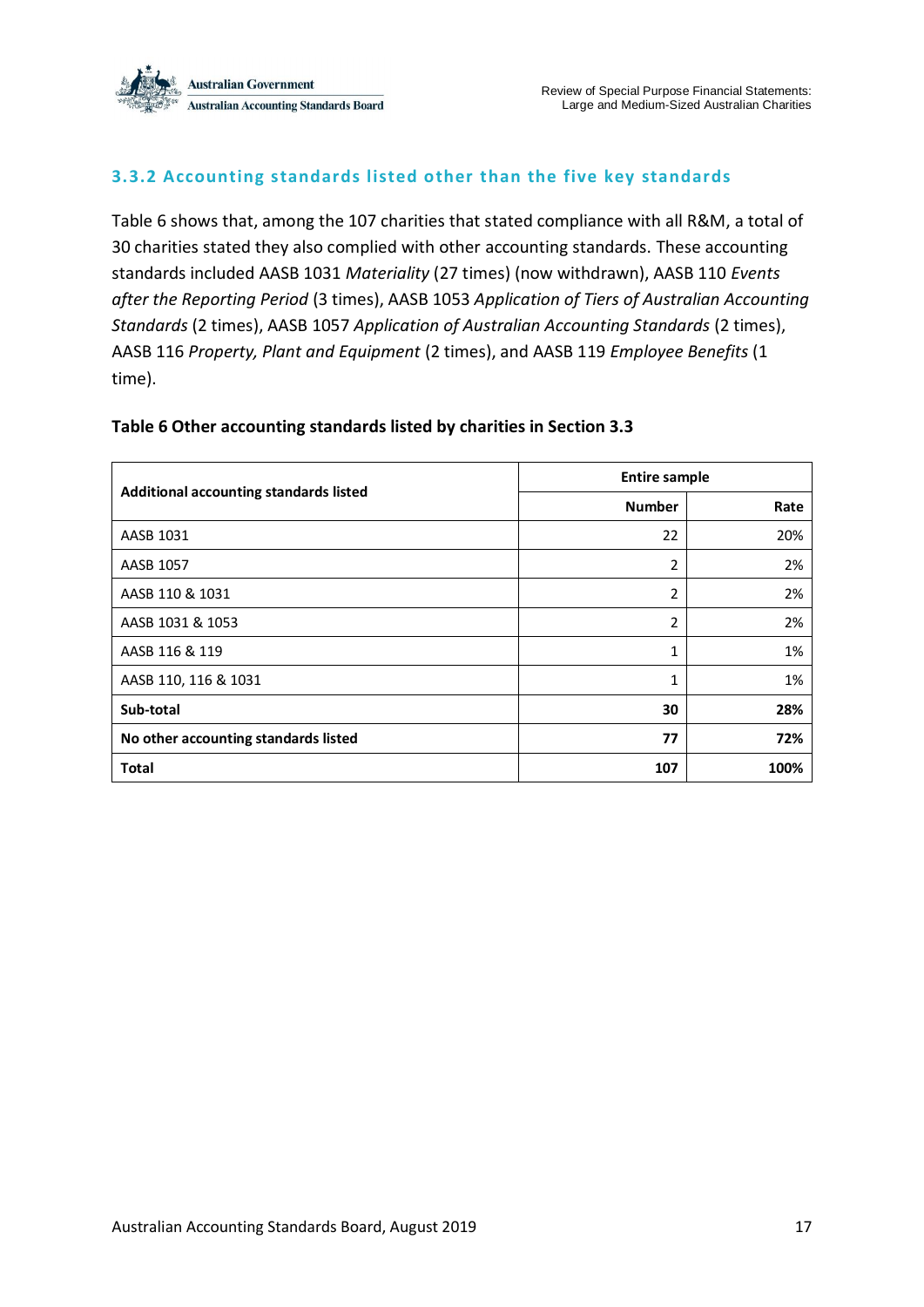

#### <span id="page-25-0"></span>**3.4 Charities that stated non-compliance with all R&M requirements**

#### <span id="page-25-1"></span>**3.4.1 R&M requirements that were not met**

As shown in Table 4 in Section 3.2, there are 123 charities that stated non-compliance with all R&M requirements. Among them, 5 charities stated which accounting standards had not been met, as summarised in Table 7. These accounting standards include AASB 7 (4 times), AASB 124 (4 times), AASB 101 (3 times), AASB 116 (2 times), AASB 117 (2 times), AASB 119 (2 times), AASB 132 (2 times), AASB 107 (1 time), AASB 110 (1 time), AASB 112 (1 time), AASB 114 (1 time), AASB 123 (1 time), AASB 13 (1 time), AASB 137 (1 time), AASB 139 (1 time), and AASB 1004 (1 time).

#### **Table 7 R&M accounting standards that were not met**

|                                                     | <b>Number</b> | Rate |
|-----------------------------------------------------|---------------|------|
| <b>AASB 139</b>                                     |               | 0.8% |
| AASB 7, 13, 124, 132, 137                           |               | 0.8% |
| AASB 7, 101, 119, 124, 1004                         |               | 0.8% |
| AASB 7, 101, 112, 116, 117, 123, 124                |               | 0.8% |
| AASB 7, 101, 107, 110, 114, 116, 117, 119, 124, 132 |               | 0.8% |
| Sub-Total                                           | 5             | 4%   |
| Total charities stated non-compliance with all R&M  | 123           | 100% |

#### <span id="page-25-2"></span>**3.4.2 Charities that did not state compliance with the five key standards**

Table 8 shows that, out of the 123 charities, 56 charities (46%) did not have a statement in their financial statements that the charity had complied with the regulations applicable to them, or stated compliance with each of the five key standards (i.e. AASB 101, AASB 107, AASB 108, AASB 1048, and AASB 1054). The remaining 67 charities (54%) stated that they complied with the five key standards.

#### **Table 8 Charities that did not state compliance with the five key standards**

|                                                                           | <b>Entire sample</b> |      |  |
|---------------------------------------------------------------------------|----------------------|------|--|
|                                                                           | <b>Number</b>        | Rate |  |
| Charities that did not state to have complied with the five key standards | 56                   | 46%  |  |
| Charities that stated compliance with the five key standards              | 67                   | 54%  |  |
| Total: Charities that did not meet all R&M requirements                   | 123                  | 100% |  |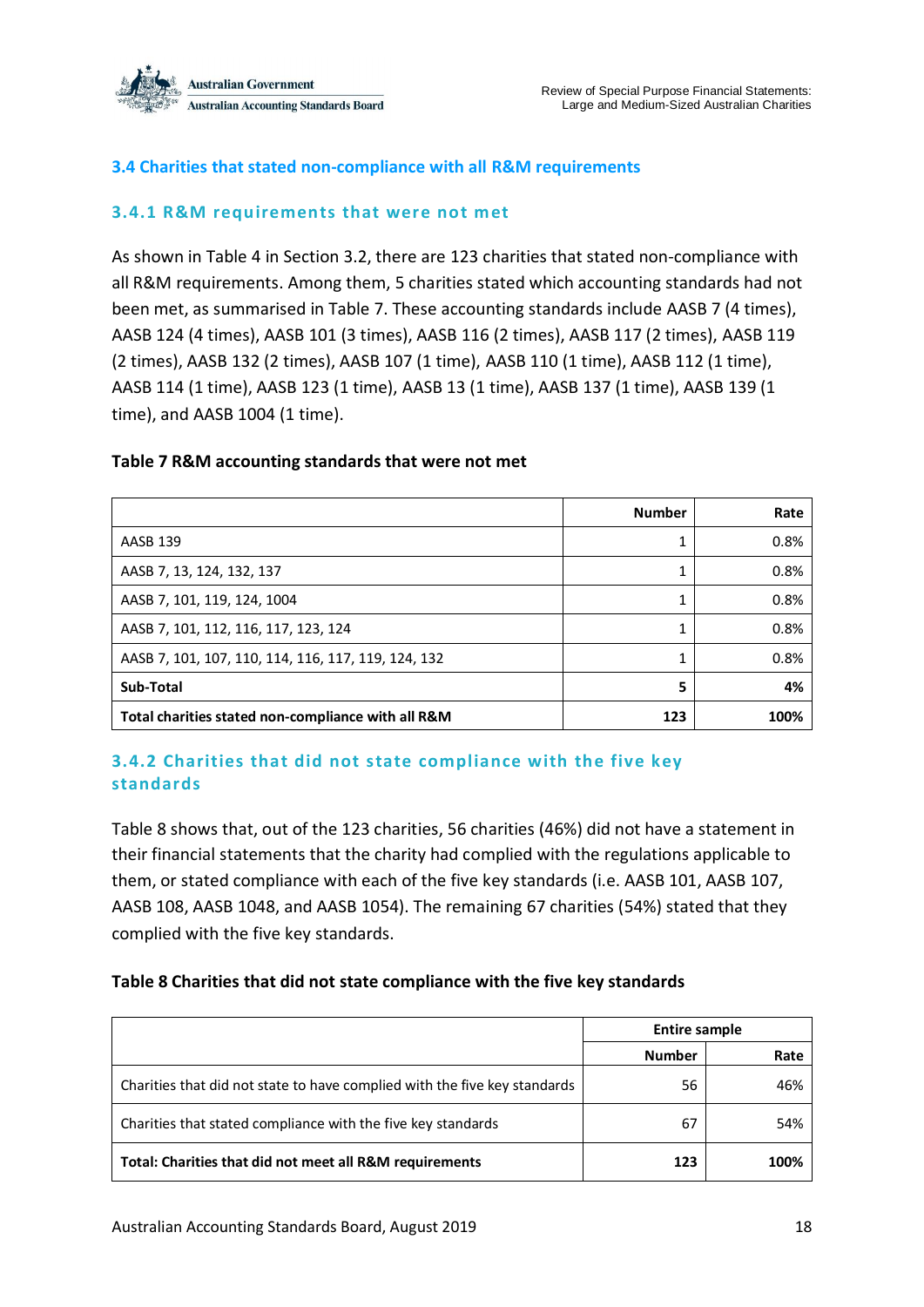

#### <span id="page-26-0"></span>**3.4.3 Other accounting standards listed other than the five key standards**

Table 9 shows that, out of the 123 charities that did not state compliance with the five key standards, a total of 44 charities stated they complied with other accounting standards. Other accounting standards listed included AASB 1031 *Materiality* (37 times) (now withdrawn), AASB 110 *Events after the Reporting Period* (24 times), AASB 112 *Income Taxes*  (5 times), AASB 116 *Property, Plant and Equipment* (4 times), AASB 117 *Leases* (4 times), AASB 7 *Financial Instruments: Disclosures* (1 time), AASB 10 *Consolidated Financial Statements* (1 time), AASB 12 *Disclosure of Interests in Other Entities* (1 time), AASB 118 *Revenue* (1 time), AASB 124 *Related Party Disclosures* (1 time), AASB 132 *Financial Instruments: Presentation* (1 time), and AASB 136 *Impairment of Assets* (1 time). In addition, 2 charities stated their compliance with the following Australian Accounting Standards that were withdrawn in 2005: AAS 5 *Materiality* (2 times), AAS 8 *Events Occurring after Reporting Date* (2 times), and AAS 6 *Accounting Policies* (1 time).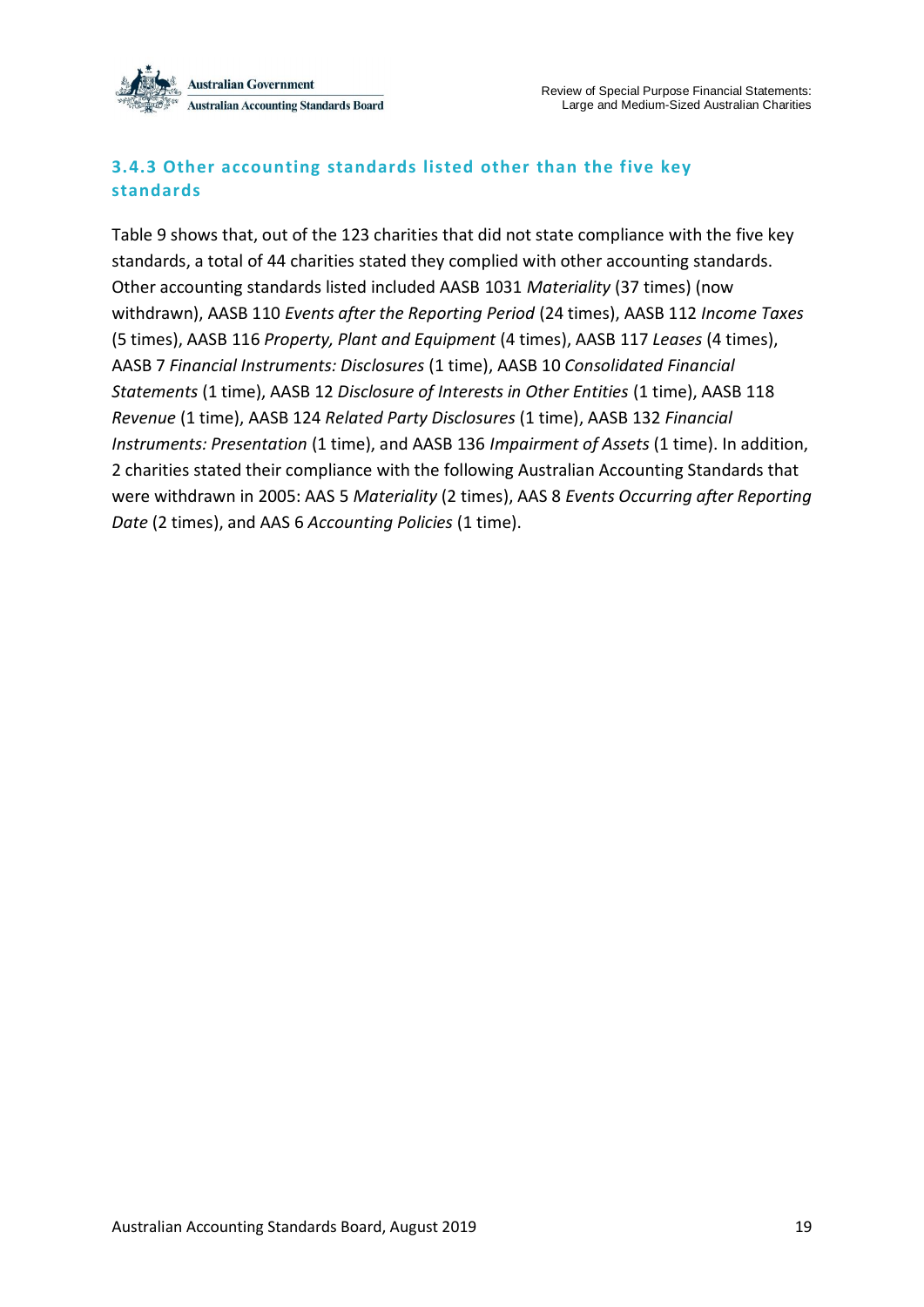

|                                                         |                | <b>Entire sample</b> |
|---------------------------------------------------------|----------------|----------------------|
| <b>Other accounting standards listed</b>                | <b>Number</b>  | Rate                 |
| AASB 1031                                               | 15             | 12%                  |
| <b>AASB 110</b>                                         | 3              | 2%                   |
| AASB 110 & 1031                                         | 13             | 11%                  |
| AASB 110 & 116                                          | $\mathbf{1}$   | 1%                   |
| AASB 10, 12 & 1031                                      | 1              | 1%                   |
| AASB 110, 112 & 1031                                    | $\overline{2}$ | 2%                   |
| AASB 116, 136 & 1031                                    | 1              | 1%                   |
| AASB 110, 118 & 1031                                    | 1              | 1%                   |
| AASB 110, 112, 117 & 1031                               | 3              | 2%                   |
| AASB 110, 116, 117 & 1031                               | $\mathbf{1}$   | 1%                   |
| AASB 7, 116, 124 & 132                                  | 1              | 1%                   |
| AAS 5 & 8                                               | 1              | 1%                   |
| AAS 5, 6 & 8                                            | 1              | 1%                   |
| Sub-total                                               | 44             | 36%                  |
| No other accounting standards listed                    | 79             | 64%                  |
| Total: Charities that did not meet all R&M requirements | 123            | 100%                 |

#### **Table 9 Other accounting standards listed other than the five key standards**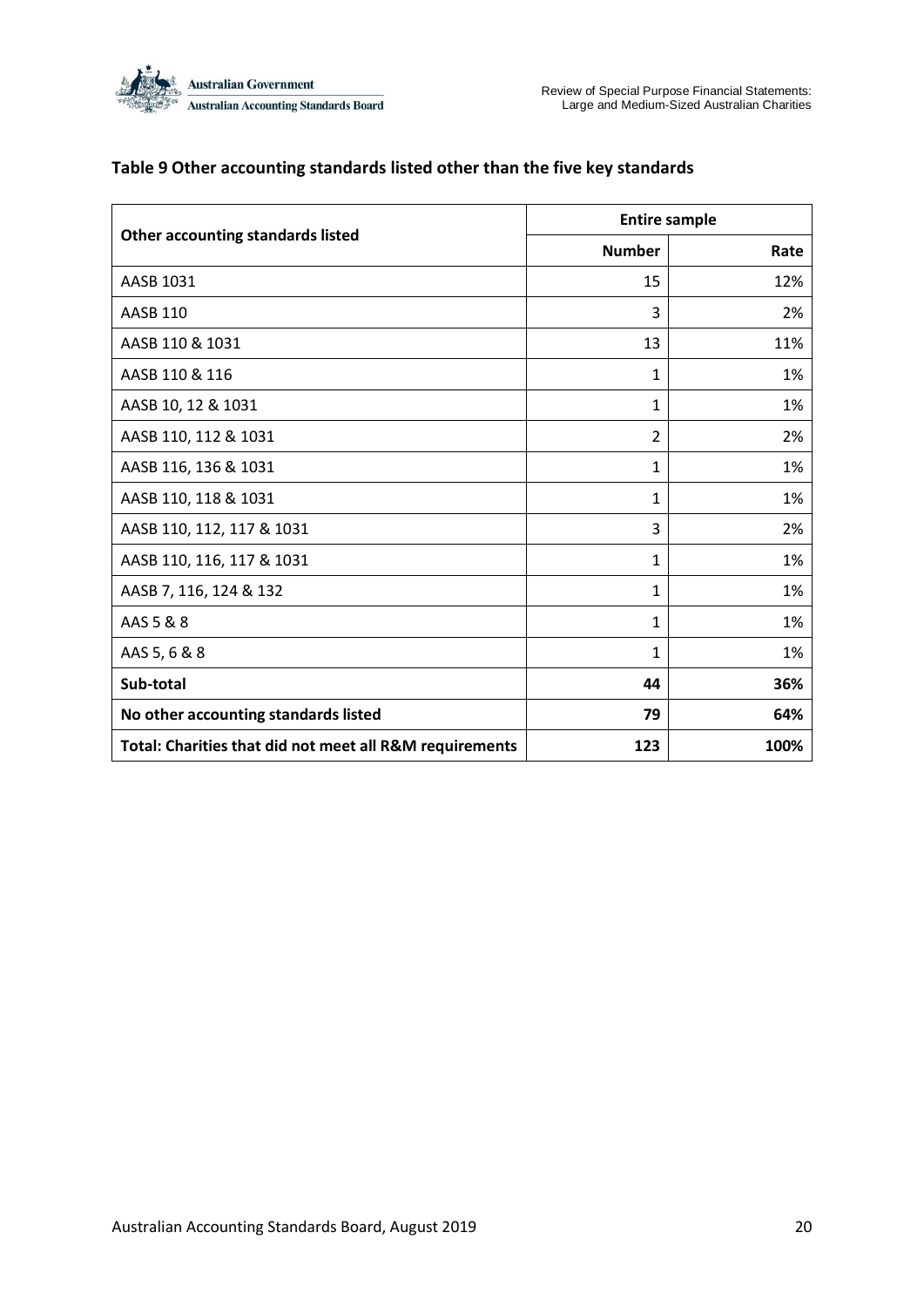

#### <span id="page-28-0"></span>**3.5 Charities that are not preparing consolidated financial statements**

Based on the coding results, 13 charities (out of 407) made reference in their financial statements that the charity was a parent charity. Twelve of the 13 charities prepared consolidated financial statements. In other words, only one parent charity (7.69%) did not prepare consolidated financial statements. It was an incorporated association operating in Western Australia whose main activity was other education. Table 10 summarises the size of this charity. This one charity identified as a parent charity, did not include a statement that it applied the AASB 10 exemption.

#### **Table 10 The size of the parent charity which had not prepared consolidated financial statements (n=1)**

| Total assets (\$) | 4,029,990 |
|-------------------|-----------|
| Liabilities (\$)  | 1,185,458 |
| Revenues (\$)     | 2,996,438 |
| Income $(5)$      | 2,996,438 |
| Expenses (\$)     | 2,117,084 |
| Employee numbers  | 28        |

#### <span id="page-28-1"></span>**3.6 Charities with reference to the additional disclosures<sup>23</sup>**

Table 11 summarises charities' application of disclosure standards relating to the additional disclosures (i.e. Related Party Disclosures, Impairment of Assets, and Revenue disclosures). Overall, out of a total of 407 charities sampled, results suggest:

- 83% of charities had line items of revenue disclosing separate sources of revenue and/or any significant accounting policy note on revenue;
- Around 43% of charities had reference to the words 'impairment', 'decline/reduction in value', or 'recoverable amount' that indicates an impairment had been considered during the year; and
- About 14% had notes regarding related party disclosures.

<sup>&</sup>lt;sup>23</sup> This section is based on observations that charities have made references to the additional disclosures, but no assessment was made on whether the charity has materially complied with the disclosure.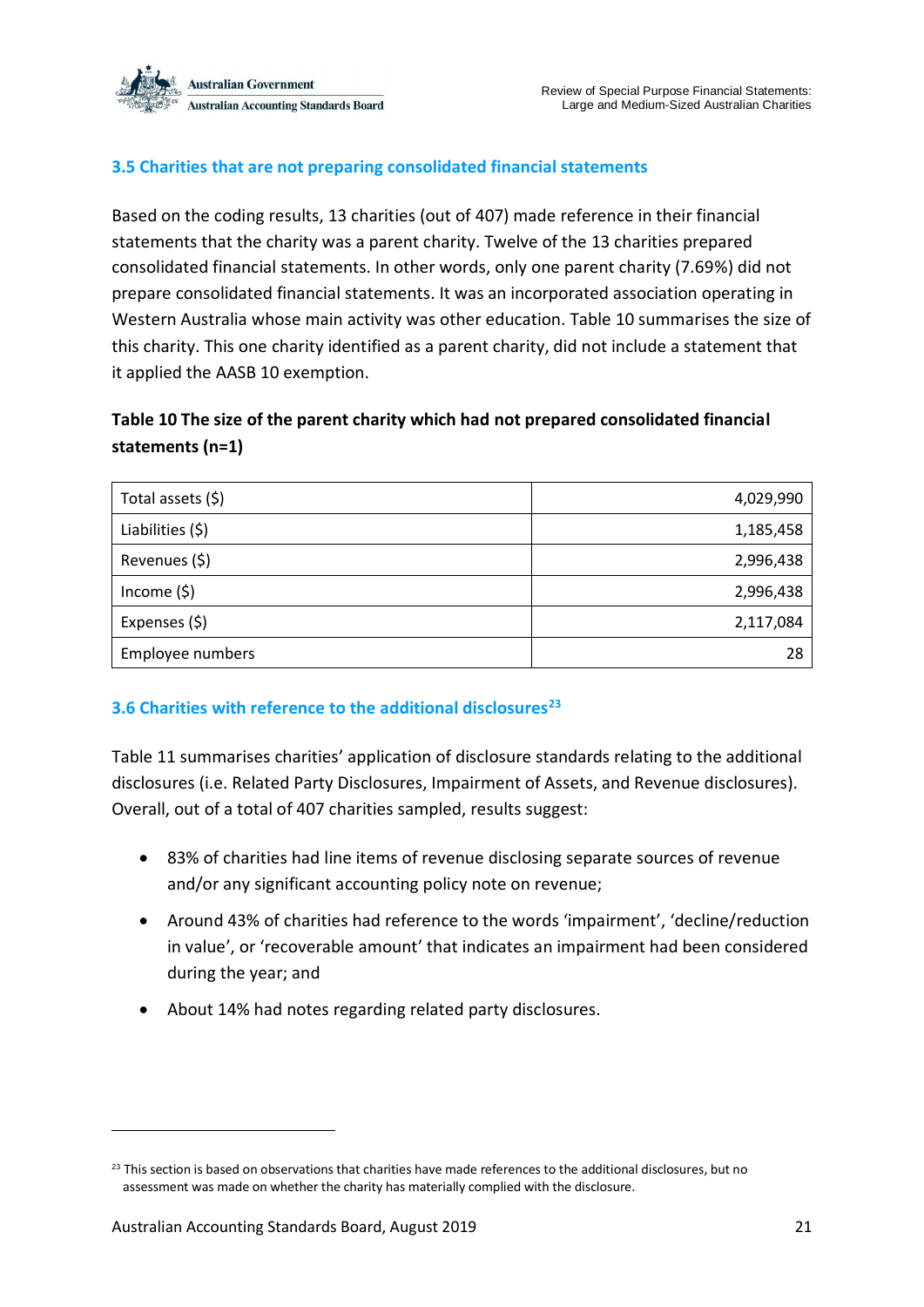| The additional<br>disclosures |                                        | <b>Stated compliance</b><br>with R&M |      | <b>Stated non-</b><br>compliance with all<br>R&M |      | Not clear      |      | <b>Total</b>   |      |
|-------------------------------|----------------------------------------|--------------------------------------|------|--------------------------------------------------|------|----------------|------|----------------|------|
|                               |                                        | <b>Number</b>                        | Rate | <b>Number</b>                                    | Rate | <b>Number</b>  | Rate | <b>Number</b>  | Rate |
| Revenue                       | <b>Notes</b><br>observed <sup>24</sup> | 104                                  | 97%  | 77                                               | 63%  | 157            | 89%  | 338            | 83%  |
|                               | No notes<br>observed <sup>25</sup>     | 3                                    | 3%   | 46                                               | 37%  | 18             | 10%  | 67             | 16%  |
|                               | Unclear                                | 0                                    | 0%   | $\mathbf{0}$                                     | 0%   | 2              | 1%   | $\overline{2}$ | 0%   |
|                               | <b>Total</b>                           | 107                                  | 100% | 123                                              | 100% | 177            | 100% | 407            | 100% |
| Impairment<br>of Assets       | <b>Notes</b><br>observed               | 61                                   | 57%  | 31                                               | 25%  | 82             | 46%  | 174            | 43%  |
|                               | No notes<br>observed                   | 45                                   | 42%  | 92                                               | 75%  | 90             | 51%  | 227            | 56%  |
|                               | Unclear                                | 1                                    | 1%   | $\Omega$                                         | 0%   | 5              | 3%   | 6              | 1%   |
|                               | <b>Total</b>                           | 107                                  | 100% | 123                                              | 100% | 177            | 100% | 407            | 100% |
| <b>Related</b><br>Party       | <b>Notes</b><br>observed               | 24                                   | 22%  | 10                                               | 8%   | 24             | 14%  | 58             | 14%  |
|                               | No notes<br>observed                   | 83                                   | 78%  | 113                                              | 92%  | 151            | 85%  | 347            | 85%  |
| <b>Disclosures</b>            | Unclear                                | $\mathbf{0}$                         | 0%   | $\mathbf{0}$                                     | 0%   | $\overline{2}$ | 1%   | $\overline{2}$ | 0%   |
|                               | <b>Total</b>                           | 107                                  | 100% | 123                                              | 100% | 177            | 100% | 407            | 100% |

#### **Table 11 Charities referencing the additional disclosures (n=407)**

 $24$  Reference to the additional disclosure standards is observed in the financial statements.

<sup>&</sup>lt;sup>25</sup> Reference to the additional disclosure standards is not observed in the financial statements.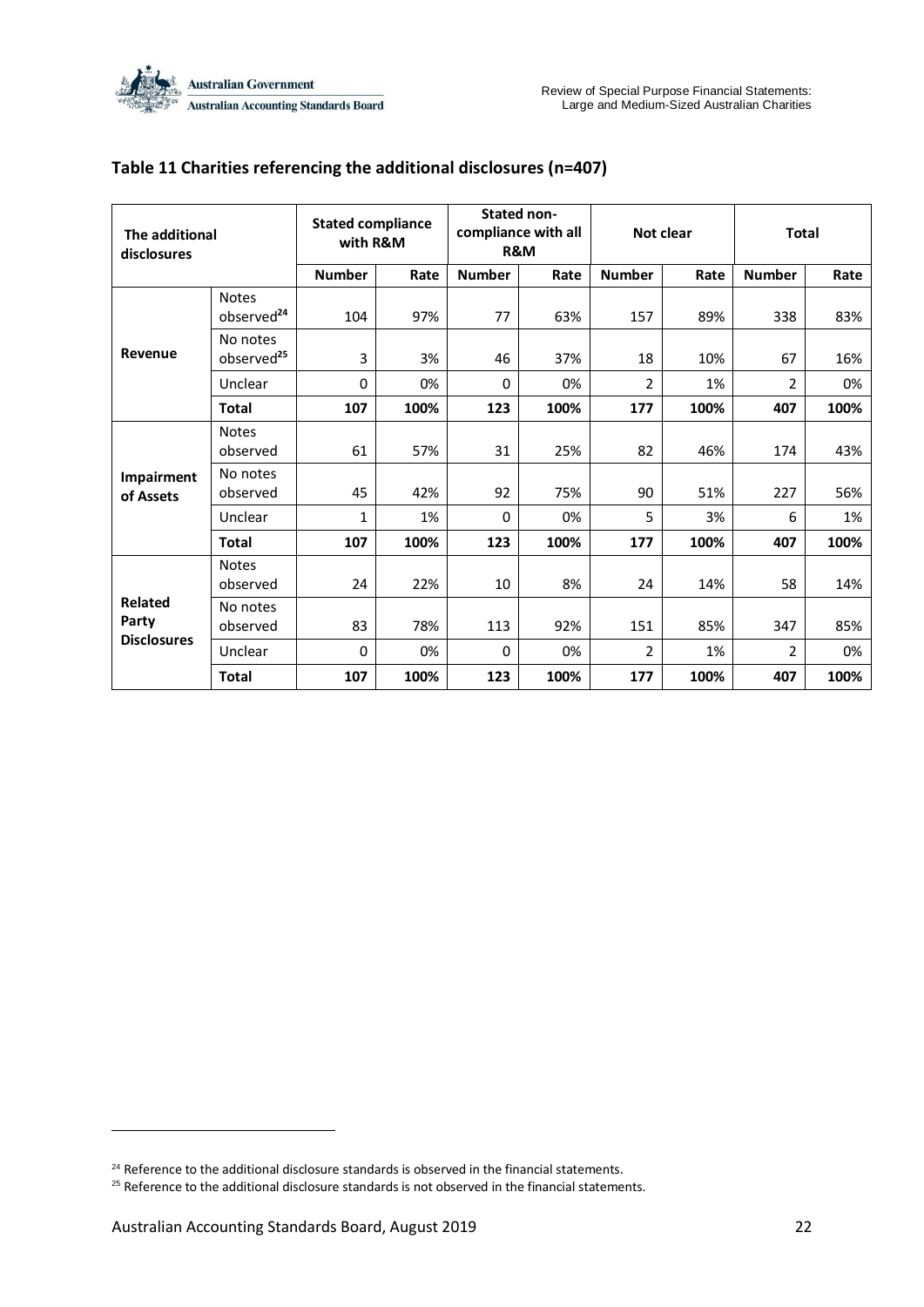

# <span id="page-30-0"></span>**4. Additional Analysis: Factors influencing choice of GPFS vs SPFS by large charities for 2014 and 2015 reporting years**

Yang and Simnett (2019) examined a total of 7,637 charities for the reporting years 2014 and 2015, which represented all large charities registered with the ACNC (excluding religious and educational charities). They extended Carey, Potter and Tanewski's (2014) model and examined factors identified in SAC 1<sup>26</sup> that are associated with large charities' financial reporting framework choice. They found charities that 1) have a larger asset base, 2) receive greater donation income, 3) generate more trading revenue, 4) have greater liabilities; and 5) have more diverse revenue sources, are more likely to prepare GPFS, consistent with the predictions. On the other hand, there was no significant association between the reporting choice and the status of deductible gift recipients (DGR), the range of beneficiary groups, or the number of employees. Of concern, however, was that the model only explained just over 12% of the variance in the dependent variable over the entire sample. In other words, around 88% of the variation in charities' financial reporting choice could not be explained by the model containing the eight measures of the three indicative factors from SAC 1. Further, they find significant variation across different industry sectors and types of audit providers in factors explaining charities' decisions to produce GPFS versus SPFS. These results suggest that factors identified in SAC 1 did not consistently explain charities' reporting choice over whether to prepare GPFS or SPFS.

<sup>&</sup>lt;sup>26</sup> Both the ACNC Act and Australian Accounting Standards require entities to prepare GPFS if they are a reporting entity, which is defined in SAC 1 as where it is reasonable to expect the existence of users dependent on GPFS for information. SAC 1 lays out three indicative factors that are relevant in determining whether an entity is a reporting entity, which leads to the reporting choice between GPFS and SPFS. The three factors are: 1) the spread of ownership/membership of the entity; 2) the economic or political importance of the entity and the potential for its activities to significantly impact the welfare of external parties; and 3) the financial characteristics of the entity such as size and its relative level of indebtedness to external parties.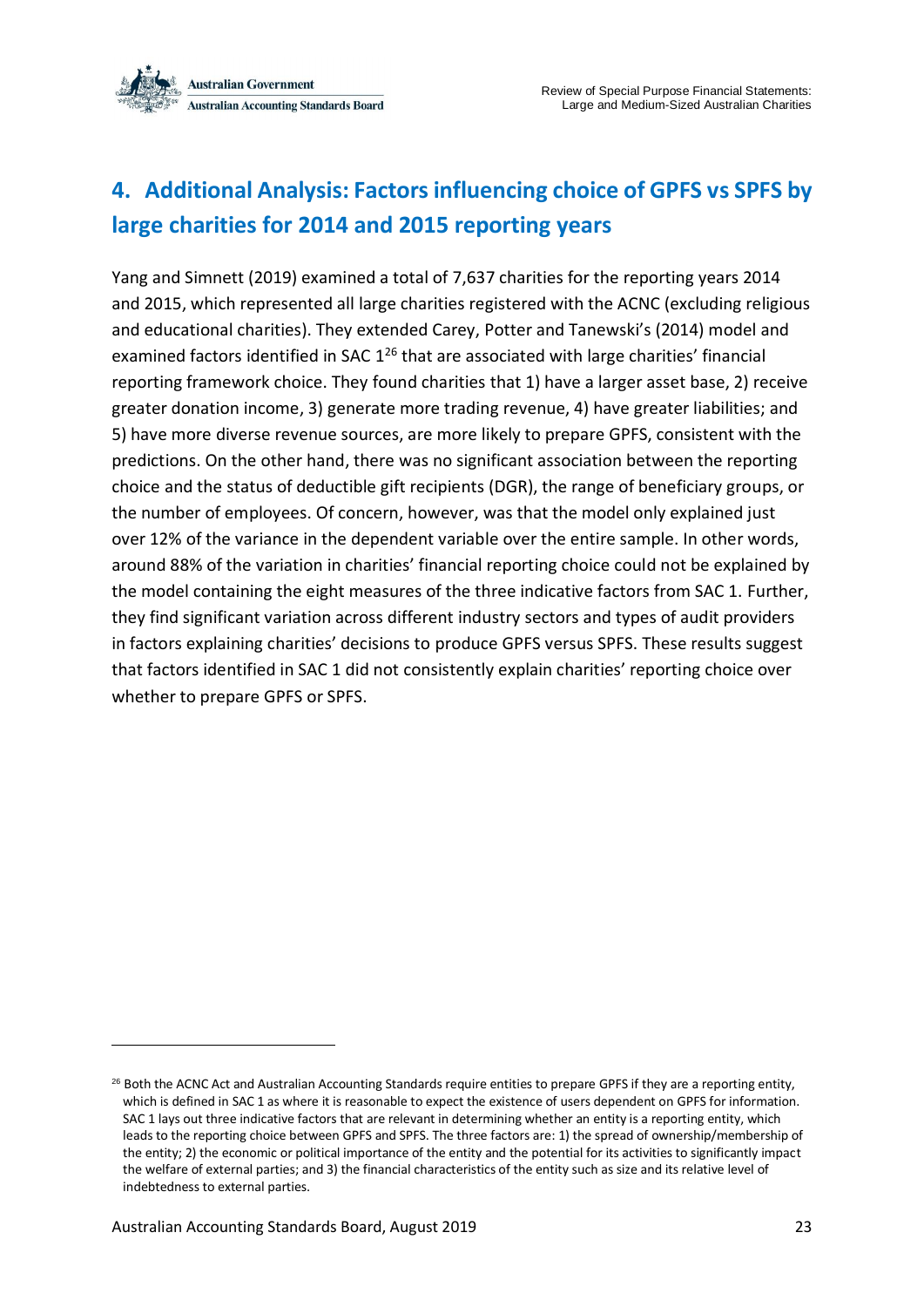

### <span id="page-31-0"></span>**5. Summary**

In summary, this report examines a sample of SPFS lodged with the ACNC by large and medium-sized charities for the reporting period 2016. It provides findings regarding the extent to which charities producing SPFS are:

- complying with the R&M requirements;
- complying with the disclosure requirements of five key standards (i.e. AASB 101, AASB 107, AASB 108, AASB 1048, and AASB 1054); and
- referencing additional disclosures (related party disclosures, revenue and impairment of assets).

Results suggest that 26% of SPFS (i.e. 107 out of 407) stated compliance with all R&M requirements, while 30% did not. The remaining 44% did not have a clear statement. For the 342 charities (excluding non-government schools), the proportion of those with stated compliance with R&M requirements was 30%.

Wilcoxon rank-sum tests show that, between those that stated compliance with all R&M and those that did not, there are no significant differences for the median values of total revenues and income. In general, charities which stated compliance with all R&M requirements have significantly greater total assets, and total liabilities, but a lower number of employees, compared to those that stated non-compliance with all R&M, at the 5% level. For the subsample excluding non-government schools, no significant differences in size indicators are identified at the 10% level.

For the 107 charities that stated compliance with all R&M requirements, about 79% stated compliance with the five key standards (i.e. AASB 101, AASB 107, AASB 108, AASB 1048, and AASB 1054). Wilcoxon rank-sum tests show that these charities, on average, had significantly greater assets, liabilities, revenues, income, expenses, and employee numbers, compared to those who did not state they complied with the five key standards. These findings are robust to the exclusion of non-government schools. In addition to these five key standards, a number of other accounting standards were listed including some that had been withdrawn (AASB 1031, AASB 110, AASB 1057, AASB 1053, AASB 116, and AASB 119).

For the 123 charities that stated non-compliance with all R&M requirements, around 46% of them did not state they complied with the five key standards. Other accounting standards listed included ones that were withdrawn in 2005 (AAS 5, 6 and 8) with the adoption of IFRS as well as others (AASB 1031 (now withdrawn), AASB 110, AASB 112, AASB 116, AASB 117, AASB 7, AASB 10, AASB 12, AASB 118, AASB 124, AASB 132, and AASB 136).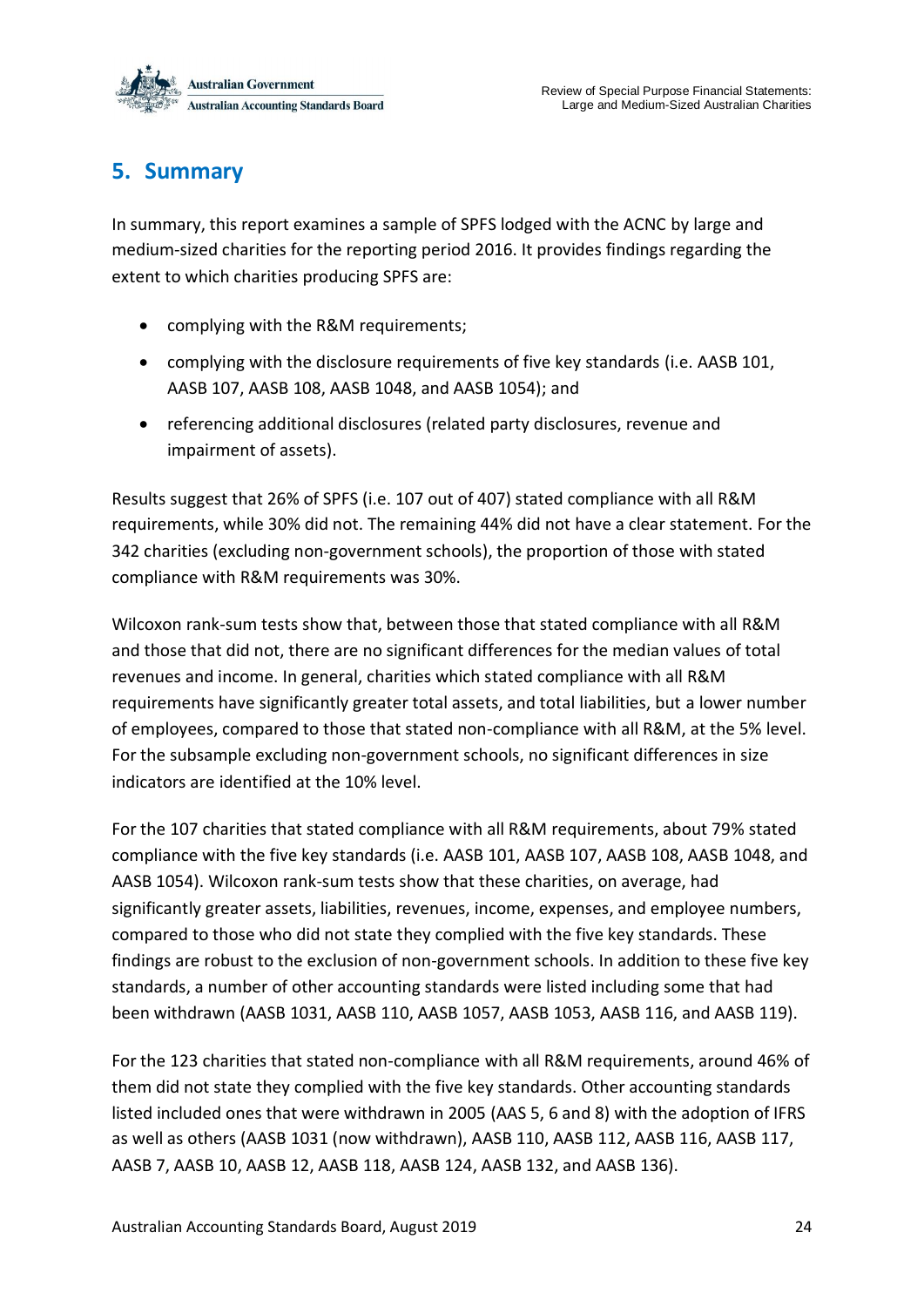

In addition, out of the 13 parent charities in the sample, 1 charity did not prepare consolidated financial statements. There was no statement that the charity had applied the AASB 10 exemption.

This report also summarises charities' references to the additional disclosures of related parties, revenue and impairment of assets.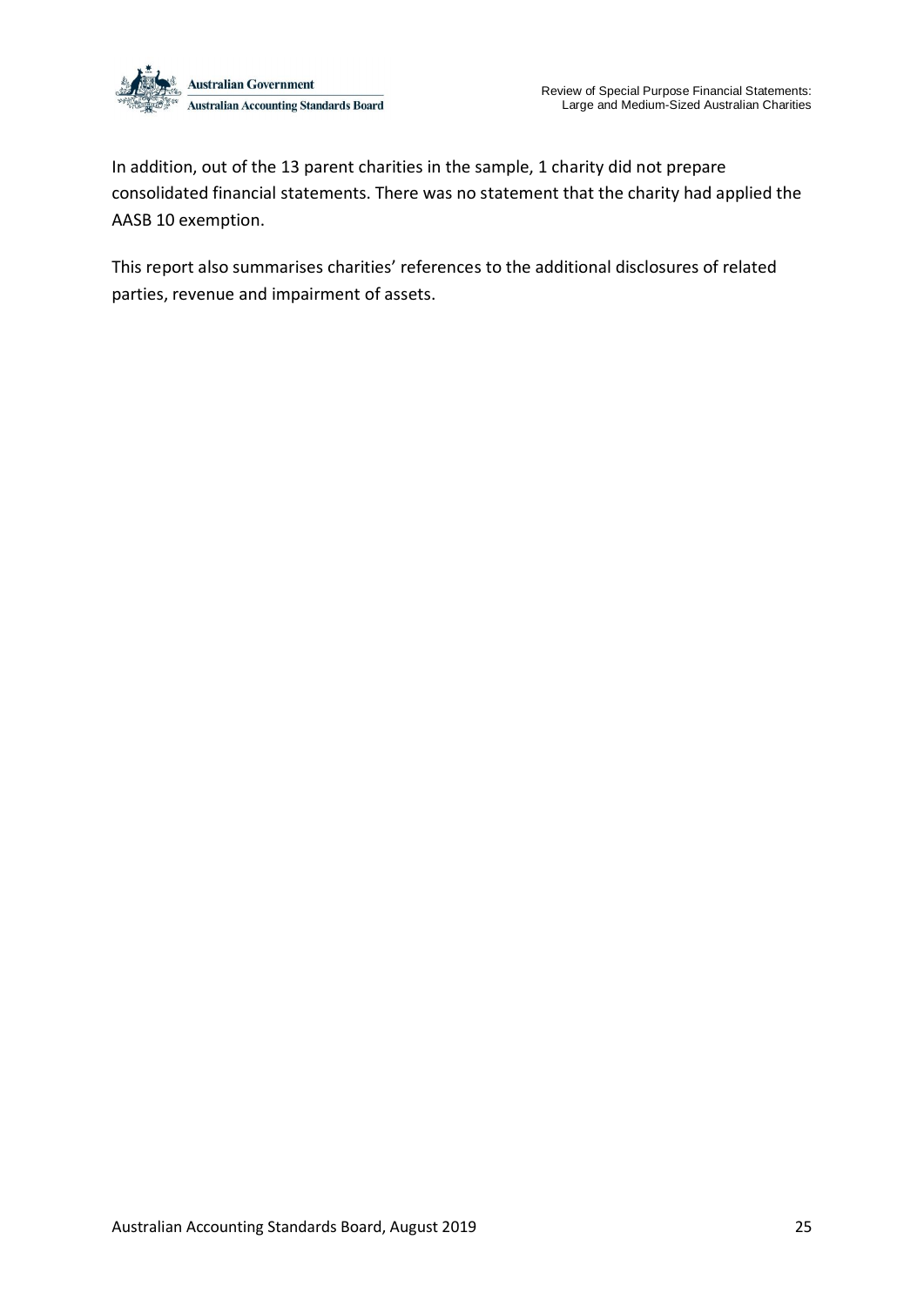

### <span id="page-33-0"></span>**References**

Australian Charities and Not-for-Profits Commission (ACNC) 2015, *Lessons on Reporting to the Australian Charities and Not-for-Profits Commission*, July 2015, ACNC, Victoria.

Carey, P. B. Potter, and G. Tanewski, (2014), *AASB research report no. 1: application of the reporting entity concept and lodgement of special purpose financial statement,* AASB, Victoria.

Maddala, G. S. (1992), *Introduction to Econometrics* (2nd ed.), New York: MacMillan.

Israel, G. D. (1992), *Determining sample size* (pp. 1-5). Gainesville: University of Florida Cooperative Extension Service, Institute of Food and Agriculture Sciences, EDIS.

Wilcoxon, F. (1945). Individual comparisons by ranking methods. *Biometrics* 1, 80–83.

Yang, Y. (2018), The Informational Value of Auditing in Australian Charitable Organisations, PhD thesis, UNSW Sydney.

Yang, Y. and R. Simnett, (2019), Large Charities' Financial Reporting Framework Choice in Australia, Available at SSRN: [https://ssrn.com/abstract=3412617.](https://ssrn.com/abstract=3412617)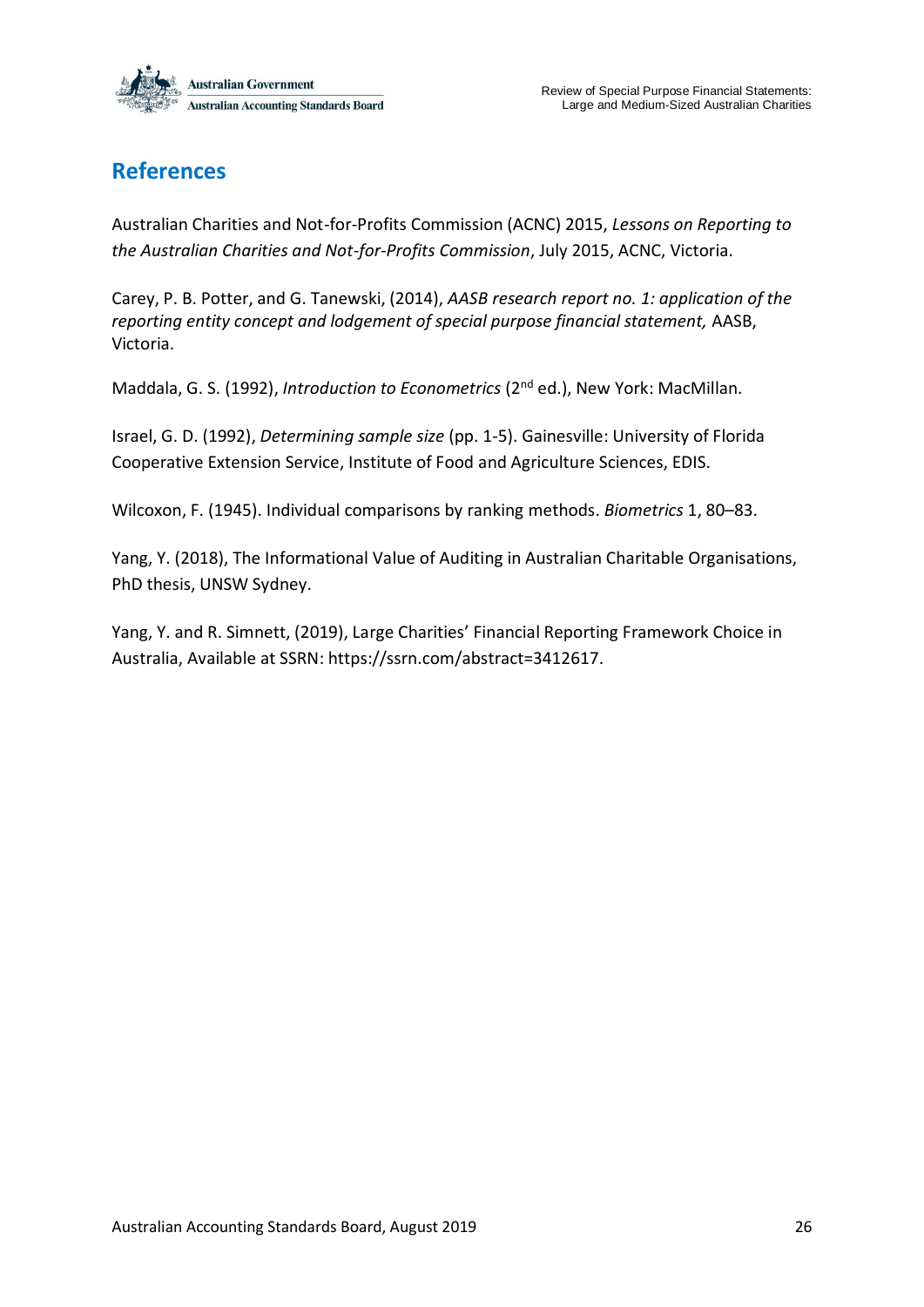

### <span id="page-34-0"></span>**Appendix 1 Research instructions**

The Researcher will need to produce a Report and provide the excel spreadsheet that addresses and provides the following observations with respect to charities preparing SPFS:

#### **Critical observations**

- 1. The profile in terms of size<sup>27</sup> of the charities preparing SPFS with mean, median and range (min and max) for each of total assets, liabilities, revenues, income, expenses, employee numbers, legal structure, state/territory which the charity is based and the main activity of the charity ("profile").
- 2. The proportion of charities sampled that state application of all applicable R&M requirements of the AAS (including their profile, with mean, median and range (min and max)).

(if "1" is observed under 'state application of R&M' in the spreadsheet, then the charity sampled has met R&M. If 0 is observed, the charity has clearly not met R&M. For those charities assessed as '0', identify (if any) which accounting standards that were not met.)

#### *For the proportion of charities that met R&M (1)*

3. The proportion of charities sampled that complied with the five key standards (i.e. AASB 101, AASB 107, AASB 108, AASB 1048 and AASB 1054) (including their profile with mean, median and range (min and max)).

(If "1" is observed for statement of compliance with the regulations applicable to them or "1" listed for all of the five key standards, then the observation would be that the charity sampled has complied with the five key standards).

4. Please identify any other accounting standards listed by the proportion of charities in step 3 above, other than the five key standards.

#### *For the proportion of charities that state they did not meet R&M (0)*

- 5. For the proportion of charities that made a statement that they do not meet R&M (per step 2 above) please calculate the mean, median and range (min and max) in terms of profile.
- 6. For the proportion of charities that made a statement that they do not meet R&M (per step 2 above), please calculate the proportion of charities that have not complied with the five key standards.

1

<sup>&</sup>lt;sup>27</sup> Size of charity refers to total assets, total liabilities, total income, total revenue, total expenses and employee numbers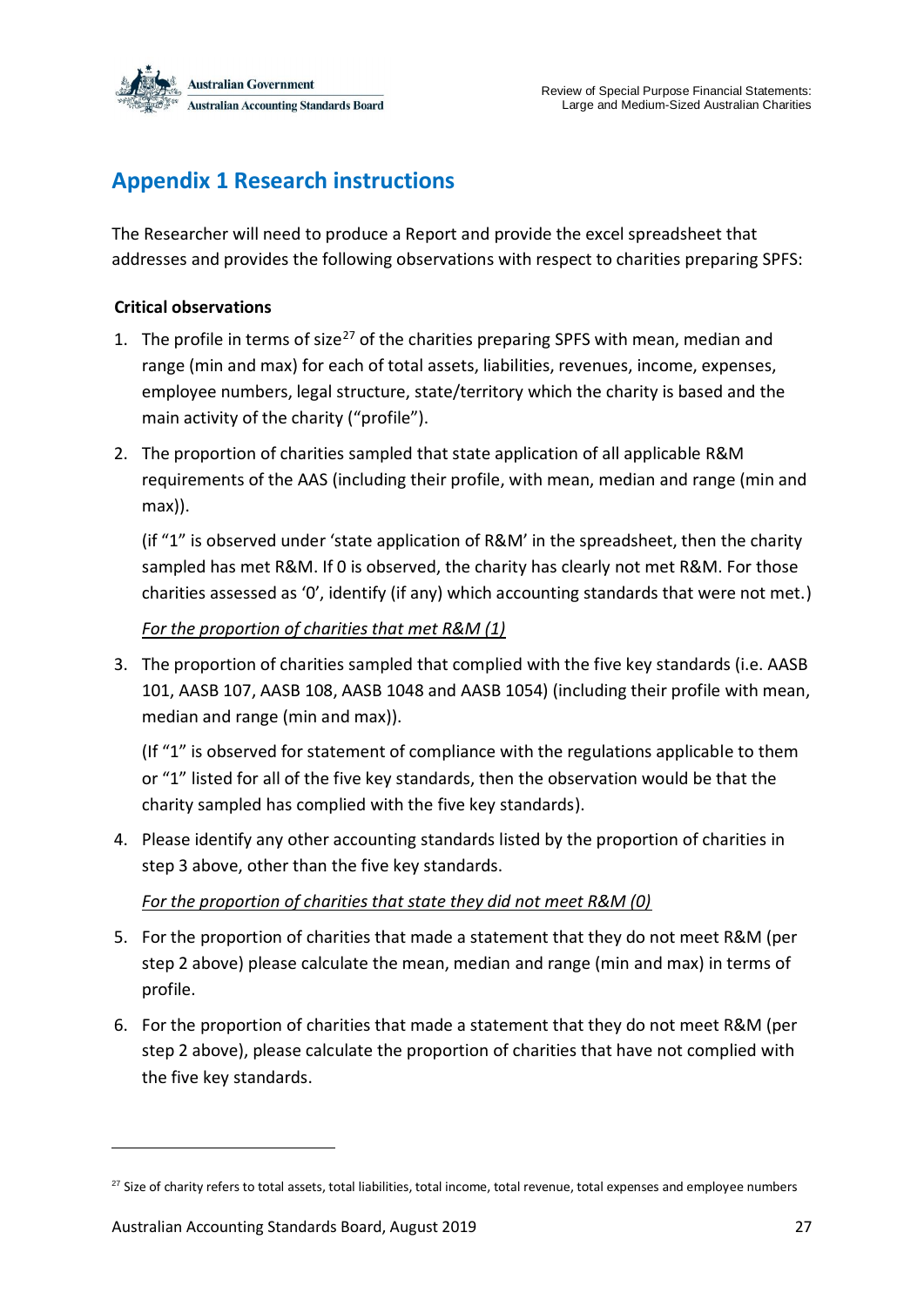

(If "0" is observed for statement of compliance with the regulations applicable to them or "0" listed for all of the five key standards, then the observation would be that the charity sampled has not complied with all the five key standards. Please identify any other accounting standards listed by the proportion of charities in step 6 above, other than the five key standards that have been stated to have complied with, and how many charities stated compliance with each extra standard.)

#### *For all charities sampled*

- 7. The proportion of charities sampled that are not preparing consolidated financial statements (including their size). This should only be concluded if the financial statements do not contain any reference to it being consolidated financial statements and there is reference in the financial statements that the charity sampled:
	- o is a parent charity; or
	- o controls any subsidiaries; or
	- o applied the exemption in AASB 10 and not prepared consolidated financial statements

(If "1" is observed on each of the above then the observation would be that the charity sampled is not preparing consolidated financial statements. Otherwise no conclusion can be drawn that the charity is required to but has not prepared consolidated financial statements)

8. For the proportion of charities identified as a parent charity and have not prepared consolidated financial statements (per step 7 above), how many charities have applied the AASB 10 exemption and not prepared consolidated financial statements. This should only be concluded if the financial statements include a statement that the charity sampled has applied the AASB 10 exemption.

#### **Non-critical observations**

#### *For all charities sampled*

9. The proportion of charities sampled that are complying with each of the additional disclosure requirements being; related parties, revenue and impairment.

(If "1" is observed in any of the additional disclosures standards, then the observation would be that they have disclosed some information required by the additional disclosure standards.)

This will be determined by observing the 2015/16 financial statements lodged with the ACNC using the data spreadsheet template provided by the AASB using the instructions listed under Methodology.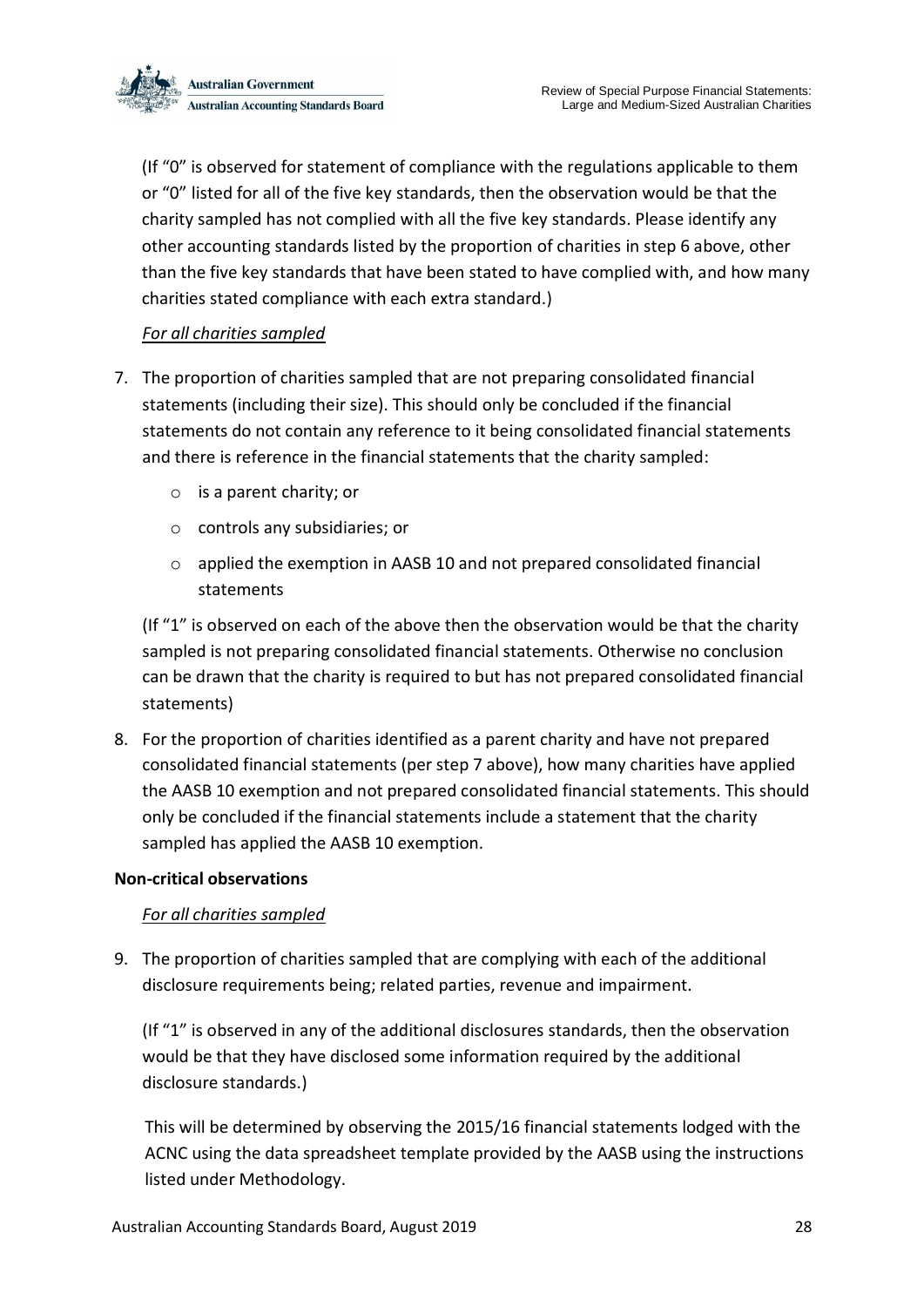

# <span id="page-36-0"></span>**Appendix 2 Reconciling number of charities stating that they prepare GPFS to the ACNC (identified from the AIS)**

Yang and Simnett (2019) examined a total of 7,637 charities for the reporting years 2014 and 2015, which represented all large charities (annual revenue above \$1 million) registered with the ACNC (excluding religious and educational charities). The financial reporting framework choice for each charity is manually coded according to the auditor's assessment in the audit reports. The table below reconciles the number of charities that stated their financial reporting framework choice to the ACNC (as identified from the AIS) with the number of charities that prepared a different type of financial statements (as identified from the audit reports).

|                      | Declared on the AIS | Identified from the audit<br>reports as error | <b>Error rate</b> |
|----------------------|---------------------|-----------------------------------------------|-------------------|
| <b>SPFS</b>          | 2,087               | 18                                            | 0.86%             |
| <b>GPFS</b>          | 5,493               | 1.243                                         | 22.63%            |
| <b>Not disclosed</b> | 57                  | -                                             |                   |
| <b>Total</b>         | 7,637               | 1,261                                         | 16.51%            |

Results indicate that, a total of 5,493 charities stated that they had prepared GPFS in the AIS. Among them, 1,243 charities (22.63%) prepared SPFS based on what had been identified from the audit reports. As for the 2,087 charities that state they prepared SPFS in the AIS, 18 of them (0.86%) prepared GPFS according to the audit reports. The overall error rate is 16.51%. The research in this research report needs to be considered with the above limitation.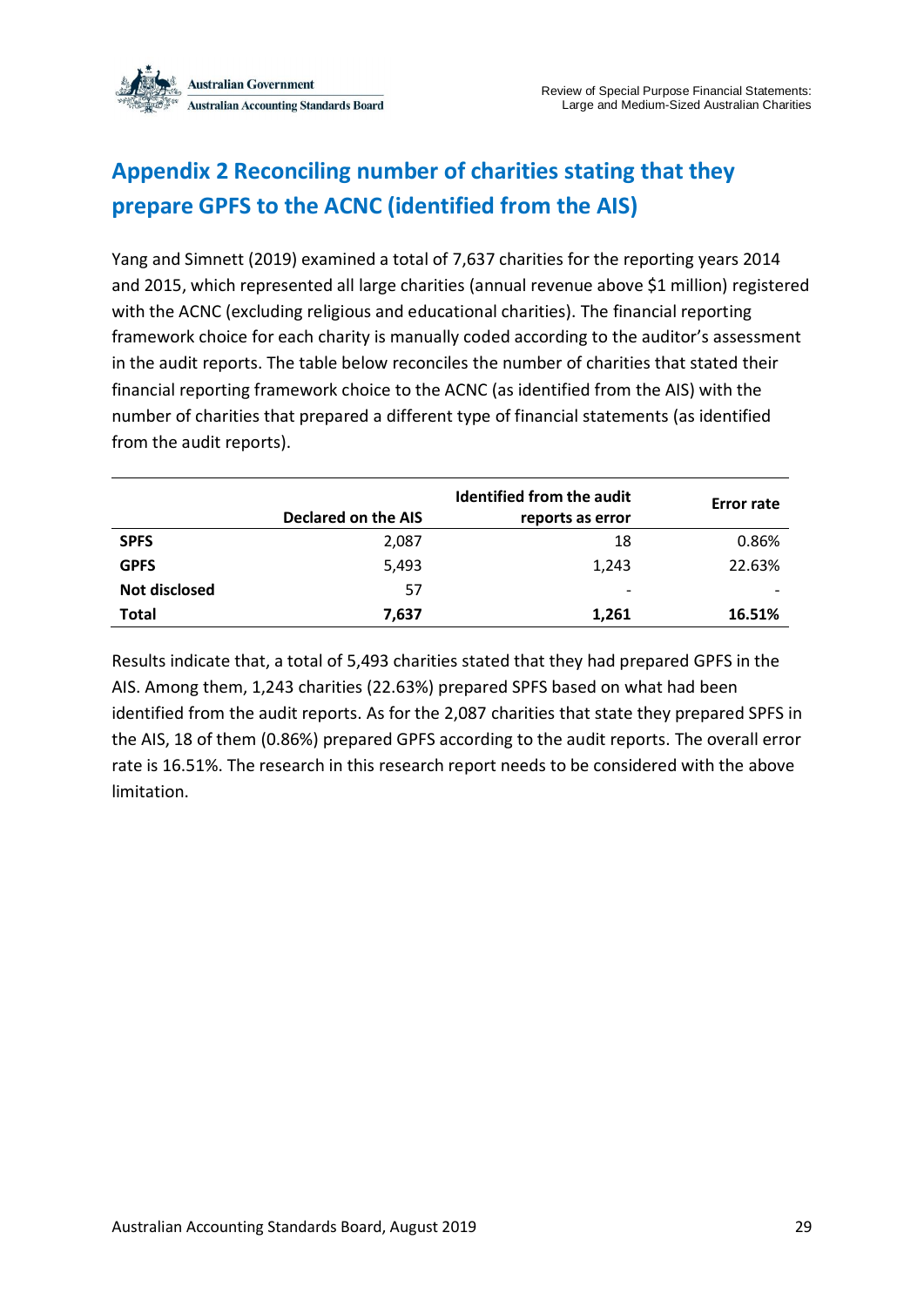

### <span id="page-37-0"></span>**Appendix 3 Sample selection and coding procedure**

Sample selection procedure and the sample size is determined in accordance with the approach outlined by Israel (1992). Based on Israel (1992, p. 3), sample size for ±5% precision levels where confidence level is 95% would be 370 when the population is 5,000, and 375 when the population is  $6,000^{28}$ . Given the population of SPFS is 5,675, a random sample of minimum 375 charities needed to be selected. To further compensate for identified misspecification of self-claimed SPFS and potential missing observations<sup>29</sup>, a random sample of 440 charities was selected and examined. This approach and sample size were approved by the AASB before undertaking the research.

The coding rules were provided by the AASB. To ensure the accuracy, the first 10 samples were completed, and the results were sent back to the AASB to assess the accuracy before proceeding with the research. In addition, the first-round coding results of the entire sample were sent to the AASB, who checked all coding of whether charities applied all R&M requirements of AAS, whether charities applied the mandatory disclosure standards, and the coding of the group reports. This report was prepared based on the coding results after reconciling any differences from this double coding process.

1

 $28$  The precision level represents the range in which the true value of the population is estimated to be  $\pm 5\%$ . As described in Israel (1992, p.1), "if a researcher finds that 60% of farmers in the sample have adopted a recommended practice with a precision rate of ±5%, then he or she can conclude that between 55% and 65% of farmers in the population have adopted the practice". A 95% confidence level implies that 95 out of 100 samples will have the true population value within the range of precision (±5%).

 $29$  The reasons for missing observations are summarised in Table 2. These findings are consistent with Yang (2018).